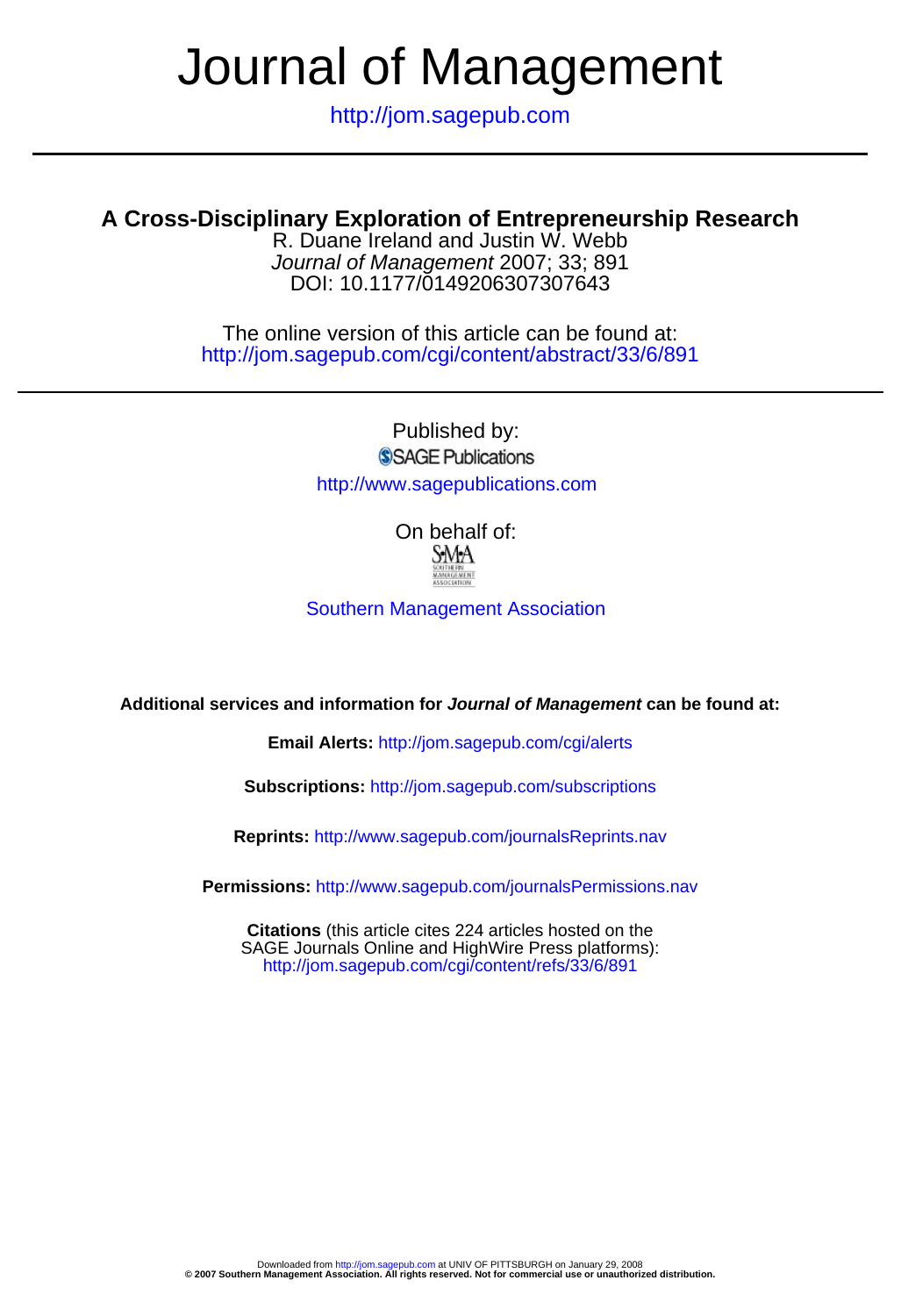# A Cross-Disciplinary Exploration of Entrepreneurship Research

R. Duane Ireland\* Justin W. Webb

*Texas A&M University, Mays Business School, Department of Management, College Station, TX 77843-4221*

*The eclectic and pervasive benefits of entrepreneurship are generating research questions that interest scholars in a variety of disciplines. These questions have been primarily examined within the context of a scholar's home discipline while ignoring insights from other disciplines. This approach has left entrepreneurship research as a widely dispersed, loosely connected domain of issues. In this review, the authors explore entrepreneurship research in accounting, anthropology, economics, finance, management, marketing, operations management, political science, psychology, and sociology. They seek to identify common interests that can serve as a bridge for scholars interested in using a multitheoretic and multimethodological lens to design and complete entrepreneurship studies.*

*Keywords: entrepreneurship; theory; cross-disciplinary review; survey*

Entrepreneurship is widely viewed as an important stimulus of positive outcomes at both the firm level and the society level. At the firm level, entrepreneurial actions manifest in product, process, and administrative innovations (Covin & Miles, 1999; Schumpeter, 1934). Collectively, these actions facilitate strategic renewal (Hitt, Nixon, Hoskisson, & Kochhar, 1999) and the creation of value for customers and wealth for shareholders (Hitt, Ireland, Camp, & Sexton, 2001). With respect to the societal level, entrepreneurship contributes to

\**Corresponding author. Tel: 979-862-3963; fax: 979-845-9641.*

*E-mail address: direland@mays.tamu.edu*

Journal of Management, Vol. 33 No. 6, December 2007 891-927 10.1177/0149206307307643 © 2007 Southern Management Association. All rights reserved.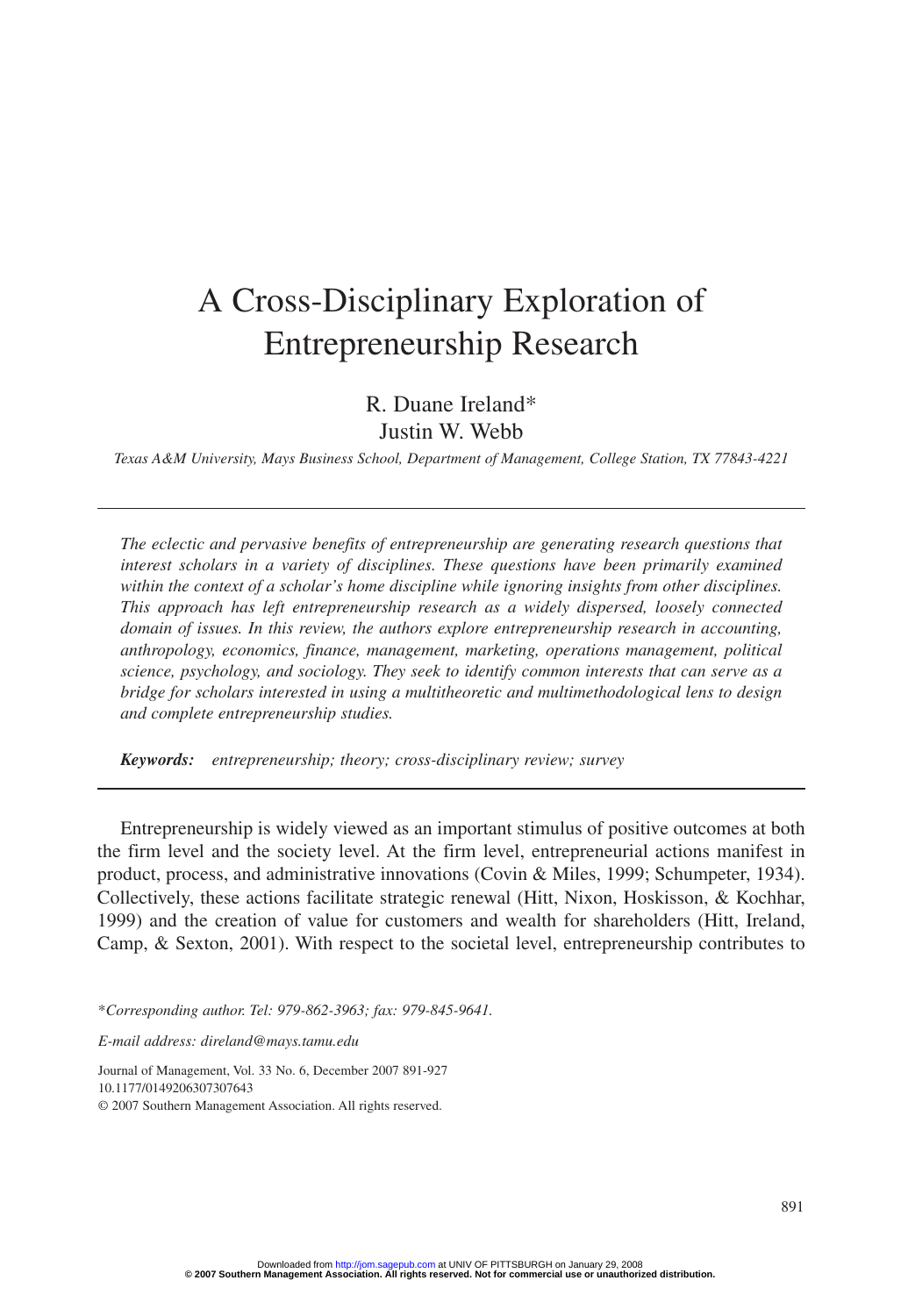(a) job creation (Birley, 1986), (b) technological progress and the revitalization of economies (Birley, 1986; Zahra, 2005), and (c) the shaping of global cultures (Gudeman, 1992; Inglehart & Baker, 2000).

Increasingly, entrepreneurship's eclectic and pervasive benefits are generating questions that are of interest to researchers from a variety of scholarly disciplines or academic areas. Indeed, evidence suggests that scholars from multiple disciplines (e.g., anthropology, economics, psychology, sociology, and strategic management, to name a few) form and subsequently examine questions concerning individual-, firm-, and society-level effects of entrepreneurship.

Typically, though, these questions are studied within the context of the scholar's home discipline and the entrepreneurship-related insights included in that discipline's literature. An outcome of these highly and tightly focused yet contextually specific research designs is that scholars tend to ignore theoretical and methodological insights that are embedded in other disciplines when completing their entrepreneurship-related work. In turn, this approach has created a domain of entrepreneurship research that has been described as loosely connected and with "a mosaic of issues to be explored" (Zahra, 2005: 254).

Our position is that integrating various theoretical and methodological insights from multiple academic disciplines has the potential to serve as a useful bridge for scholars interested in studying issues associated with the entrepreneurship phenomenon. Previous reviews of entrepreneurship research focus on work that is published primarily in core entrepreneurship and management journals (Aldrich & Baker, 1997; Dess, Ireland, Zahra, Floyd, Janney, & Lane, 2003; Low & MacMillan, 1988; Shane, 1997). In contrast to these valuable contributions, we survey entrepreneurship-related research that is published in top-tier journals in a range of disciplines in which scholars are dealing with questions related to entrepreneurship. Accounting, anthropology, economics, finance, management, marketing, operations management, political science, psychology, and sociology are the disciplines we explore. Our review is an exploration in the sense of March (1991) in that we emphasize search, variation, and discovery of new ideas. In doing so, our objective is to stimulate theoretical and methodological innovations as the foundation for reconciling (to some extent) the "critical mess" of entrepreneurship research (Gartner, 2007) and to encourage collaborations among researchers from different disciplines. Consistent with exploratory work, breadth, rather than depth, is our focus. In this context, our desire is to survey all relevant disciplines instead of extensively examining a few disciplines.

#### **Review of Entrepreneurship Research**

Different foci are used when defining entrepreneurship. Lumpkin and Dess (1996) and Ireland, Hitt, and Sirmon (2003), for example, see entrepreneurship as processes through which newness is created. In these instances, newness is viewed in the context of Schumpeter's (1934) conceptualization—new products, new processes, and new markets that are the engine of wealth creation. Others (e.g., Dobrev & Barnett, 2005; Thornton, 1999) see newness in the form of firms, defining entrepreneurship as the creation of new organizations.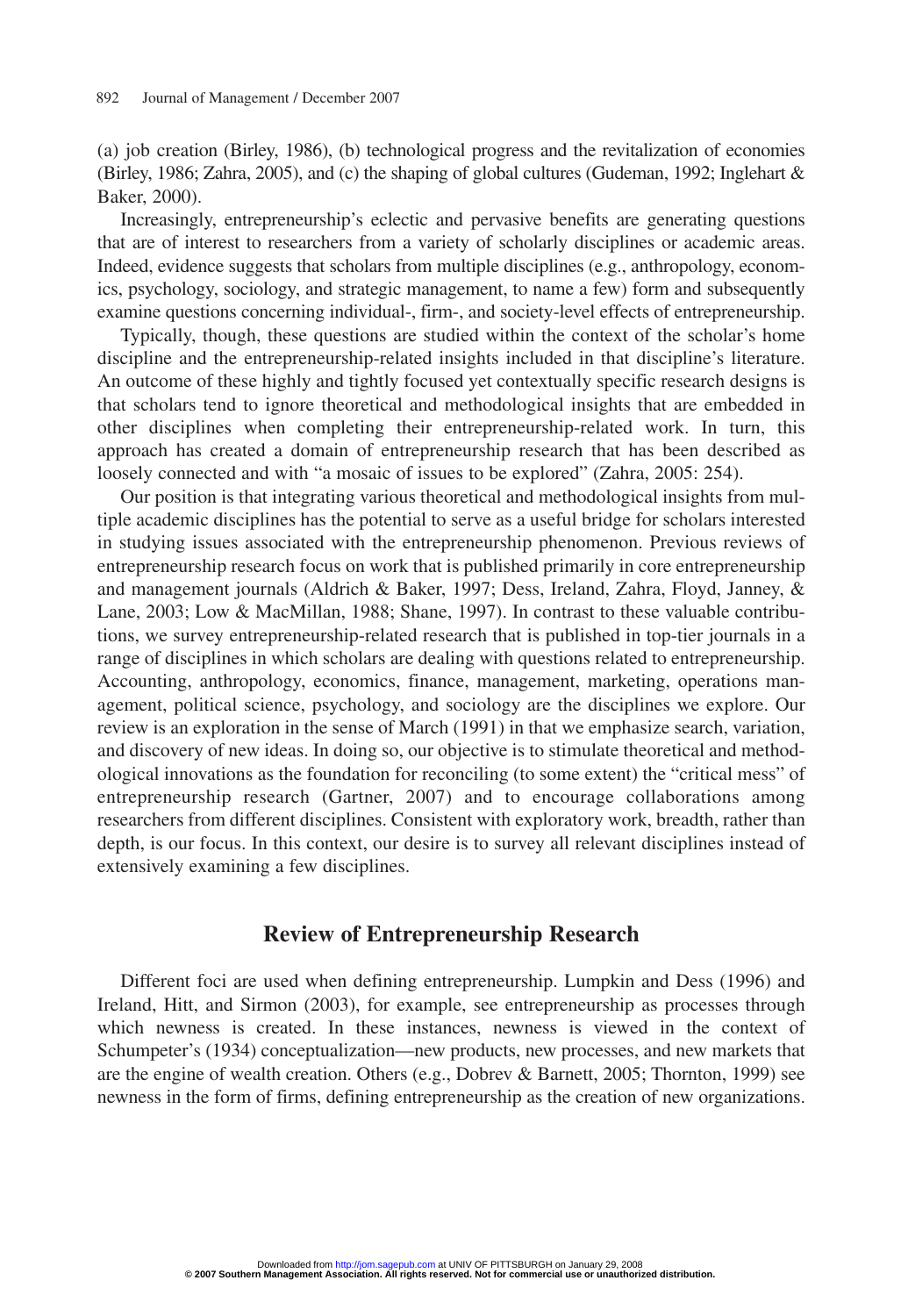Speaking with greater depth about the processes through which newness is created, Shane and Venkataraman (2000: 218) see entrepreneurship as "processes of discovery, evaluation, and exploitation of opportunities." After analyzing multiple definitions, Sharma and Chrisman (1999: 17) defined entrepreneurship as "acts of organizational creation, renewal, or innovation that occur within or outside an existing organization."

Still another perspective views entrepreneurship as a process that intermingles with other processes or events in organizations and society in general. Proponents of this perspective suggest that processes or events should be examined in terms of entrepreneurial intensity (Morris, 1998) or the degree of entrepreneurship that is associated with general organizational processes. For example, a merger represents a strategic action by at least two firms to combine assets on a coequal basis. However, from an entrepreneurial intensity perspective, mergers entail the creation of new (and the dismantling of existing) processes, interorganizational relationships, administrative schemas, and so on. As a second example, entrepreneurship at the government level manifests through individual actions aimed at establishing new policy. Although not necessarily creating *market* value as explicitly required by some definitions of entrepreneurship, these actions follow the general path of opportunity discovery, evaluation, and exploitation to create value at other levels of analysis.

The different definitions of entrepreneurship challenge researchers to cast a wide net when using terms to search for published entrepreneurship work (Ireland, Reutzel, & Webb, 2005). This challenge exists for us as well, meaning that the set of terms we used to locate published entrepreneurship work is comprehensive.<sup>1</sup> However, to increase the likelihood of locating the most influential work, we chose to limit the scope of our search to each discipline's top-tier journals. Our sampling time frame is from 1980 through the last volume of each journal that was published in 2005.

Scholars outside our disciplines (entrepreneurship and strategic management) helped us identify the top-tier journals in their area. In Table 1, we present both the journals we surveyed and the number of entrepreneurship articles published in each one during the period of our analysis. To verify that a study's research question concerned entrepreneurship, we carefully examined each article before deciding to include it in the respective journal counts. Following this preliminary examination, a random sample of at least 20 articles from each field was read and studied to gain further insights about the theoretical and methodological insights associated with each published work.

Our article proceeds as follows. First, we highlight general trends in entrepreneurship research that we identified in our survey. We then begin to more specifically describe the results of our survey, discussing each discipline in alphabetical order. Identifying major trends concerning entrepreneurship research in each discipline and suggesting opportunities for future collaborative research efforts are the purposes of our analysis. Following the focused examination of each field, we synthesize a framework for future entrepreneurship studies. We conclude by discussing our work's limitations while simultaneously proposing that the outcomes of our effort can effectively serve as a platform for initiating collaborative research between entrepreneurship scholars and others desiring to pursue questions in the entrepreneurship research domain.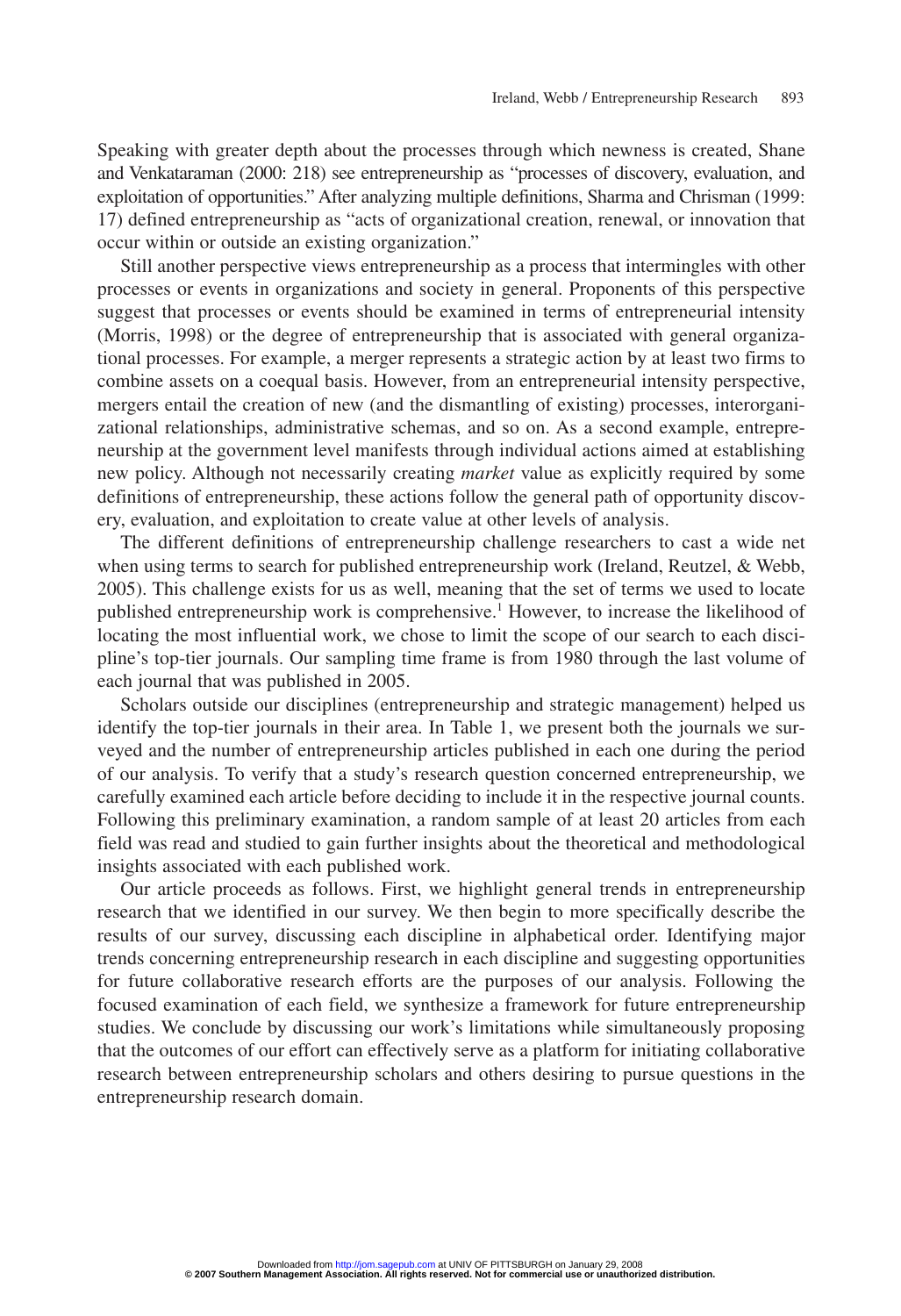| Scholarly Domain             | Journal                                        | Number of<br>Entrepreneurship<br>Articles Published |
|------------------------------|------------------------------------------------|-----------------------------------------------------|
| Accounting                   | Journal of Accounting & Economics              | 15                                                  |
|                              | Journal of Accounting Research                 | 21                                                  |
|                              | <b>Accounting Review</b>                       | 14                                                  |
| Anthropology                 | American Anthropologist                        | 11                                                  |
|                              | American Ethnologist                           | 17                                                  |
|                              | <b>Current Anthropology</b>                    | 13                                                  |
|                              | Ethnology                                      | $\overline{4}$                                      |
|                              | Human Organization                             | 17                                                  |
| Economics                    | Journal of Political Economy                   | 45                                                  |
|                              | American Economic Review                       | 178                                                 |
|                              | Quarterly Journal of Economics                 | 45                                                  |
| Finance                      | Journal of Finance                             | 66                                                  |
|                              | Journal of Financial Economics                 | 57                                                  |
|                              | Journal of Financial and Quantitative Analysis | 17                                                  |
| Management                   | Academy of Management Journal                  | 102                                                 |
|                              | Academy of Management Review                   | 45                                                  |
|                              | Administrative Science Quarterly               | 43                                                  |
|                              | Journal of Management                          | 53                                                  |
|                              | Strategic Management Journal                   | 153                                                 |
| Marketing                    | Journal of the Academy of Marketing Science    | 7                                                   |
|                              | Journal of Consumer Research                   | 19                                                  |
|                              | Journal of Marketing                           | 52                                                  |
|                              | Journal of Marketing Research                  | 20                                                  |
|                              | Marketing Science                              | 24                                                  |
| <b>Operations Management</b> | <b>Decision Sciences</b>                       | 20                                                  |
|                              | Journal of Operations Management               | 36                                                  |
|                              | <b>Operations Research</b>                     | 14                                                  |
| <b>Political Science</b>     | American Journal of Political Science          | 13                                                  |
|                              | American Political Science Review              | 22                                                  |
|                              | Journal of Politics                            | 12                                                  |
| Psychology                   | Journal of Applied Psychology                  | 20                                                  |
|                              | Journal of Experimental Social Psychology      | $\mathbf{0}$                                        |
|                              | Journal of Personality and Social Psychology   | 1                                                   |
|                              | Personality and Social Psychology Bulletin     | $\overline{2}$                                      |
|                              | Personnel Psychology                           | 8                                                   |
| Sociology                    | American Journal of Sociology                  | 28                                                  |
|                              | American Sociological Review                   | 16                                                  |
|                              | Annual Review of Sociology                     | 10                                                  |

#### **Table 1 Number of Entrepreneurship Articles Published Per Top-Tier Journal, 1980 to 2005**

### *General Trends*

The number of entrepreneurship-related articles published in top-tier journals in the related academic disciplines we sampled continues to grow. Indeed, our survey indicates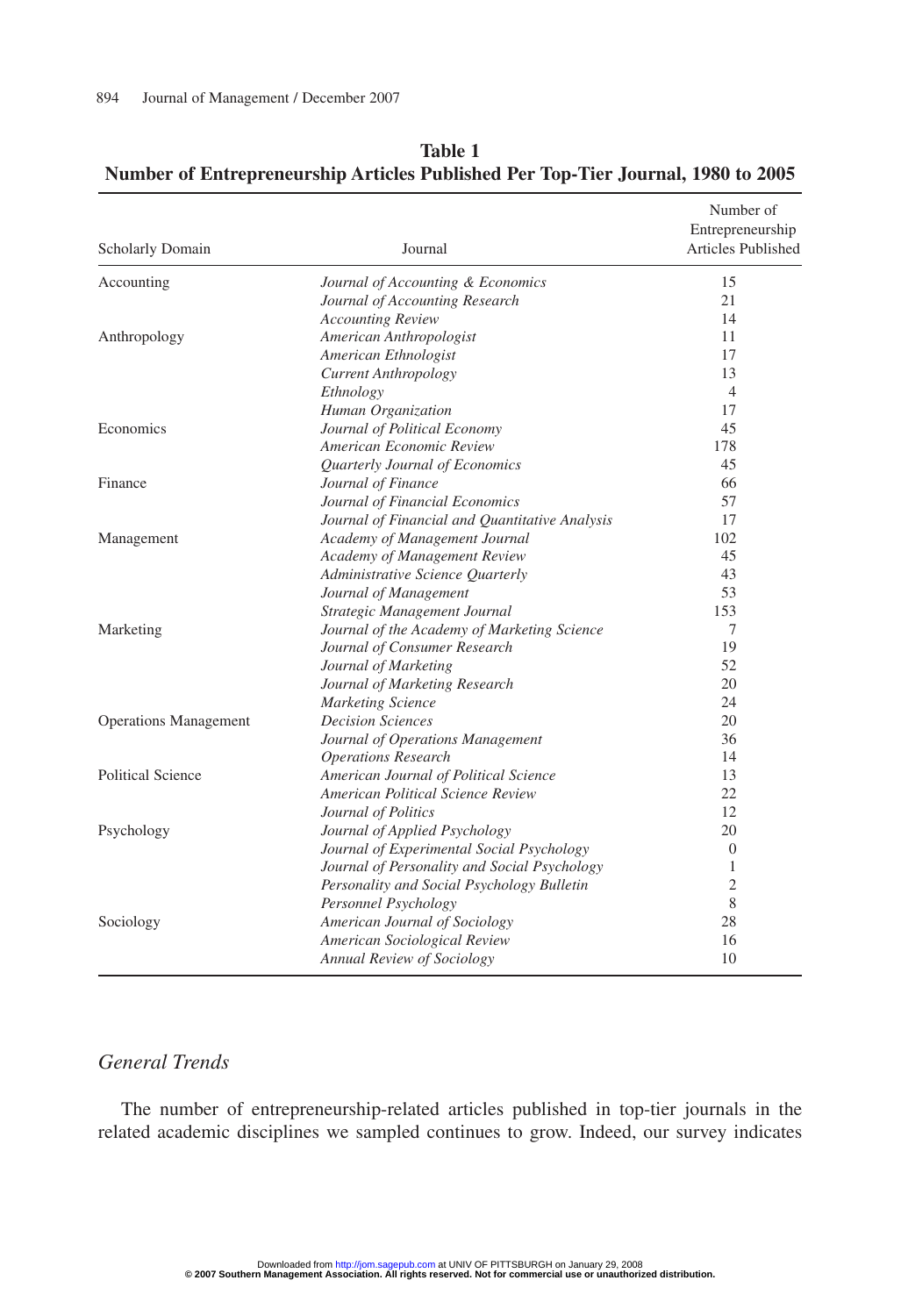

**Figure 1 Overall Trend of Publications in Entrepreneurship Research, 1980 to 2005**

that as a research phenomenon, entrepreneurship received increasing attention from scholars working in related disciplines from 1980 to 2005.

In Figure 1, we show the year-to-year trends in the publication of entrepreneurship articles in related disciplines' top-tier journals. Also presented in this figure is the total number of entrepreneurship-related articles absent those published in economics and management journals. The data are presented this way because of the skewness the dominance of economics and management publications as sources of entrepreneurship research creates in the data.

As the data in Figure 1 show, the increasing trend in publishing entrepreneurship work is fairly consistent across disciplines. Given our argument that disciplinary collaborations hold great promise for conducting important and impactful entrepreneurship studies, we find this trend promising.

In Figure 2, we illustrate the proportion of articles published in each scholarly discipline from 1980 to 2005 in 5-year increments, except for the first increment of 6 years from 1980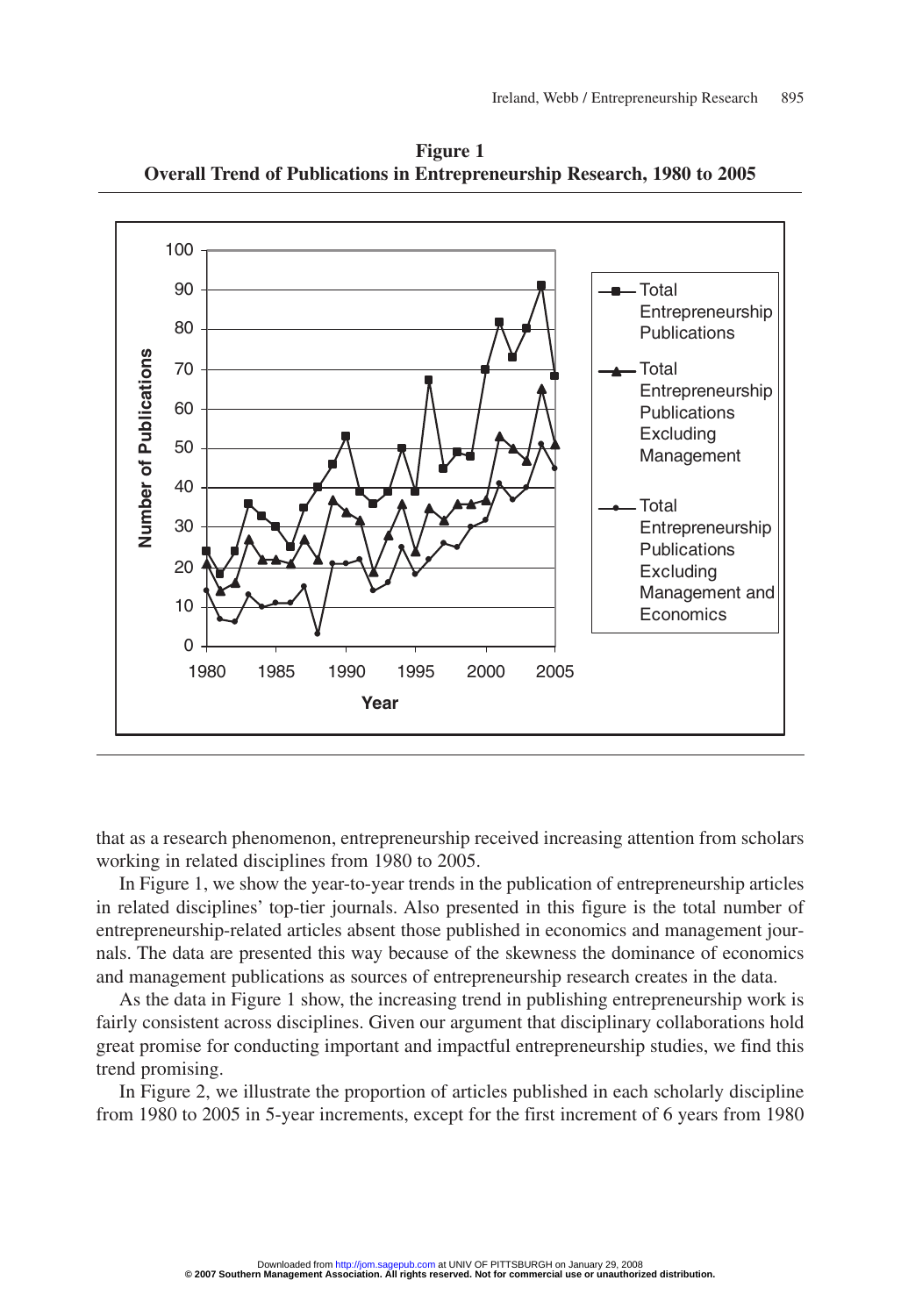

**Figure 2 Proportion of Articles Published Within Each Associated Discipline, 5-Year Increments**

to 1985. These data, which are generated using our sampling parameters, suggest interesting insights, such as the fact that except for economics, political science, and sociology, the largest quantity of entrepreneurship research in each discipline was published between 2001 and 2005. Although economics experienced a decline in entrepreneurship research since the period from 1986 to 1990, this discipline remains the third-largest contributor (with 52 toptier journal publications) of entrepreneurship research from 2001 to 2005, lagging only finance and management. Finance enjoyed the largest growth in entrepreneurship research in the most recent period (2001 to 2005); this growth may be because of the increased interest in initial public offerings (IPOs).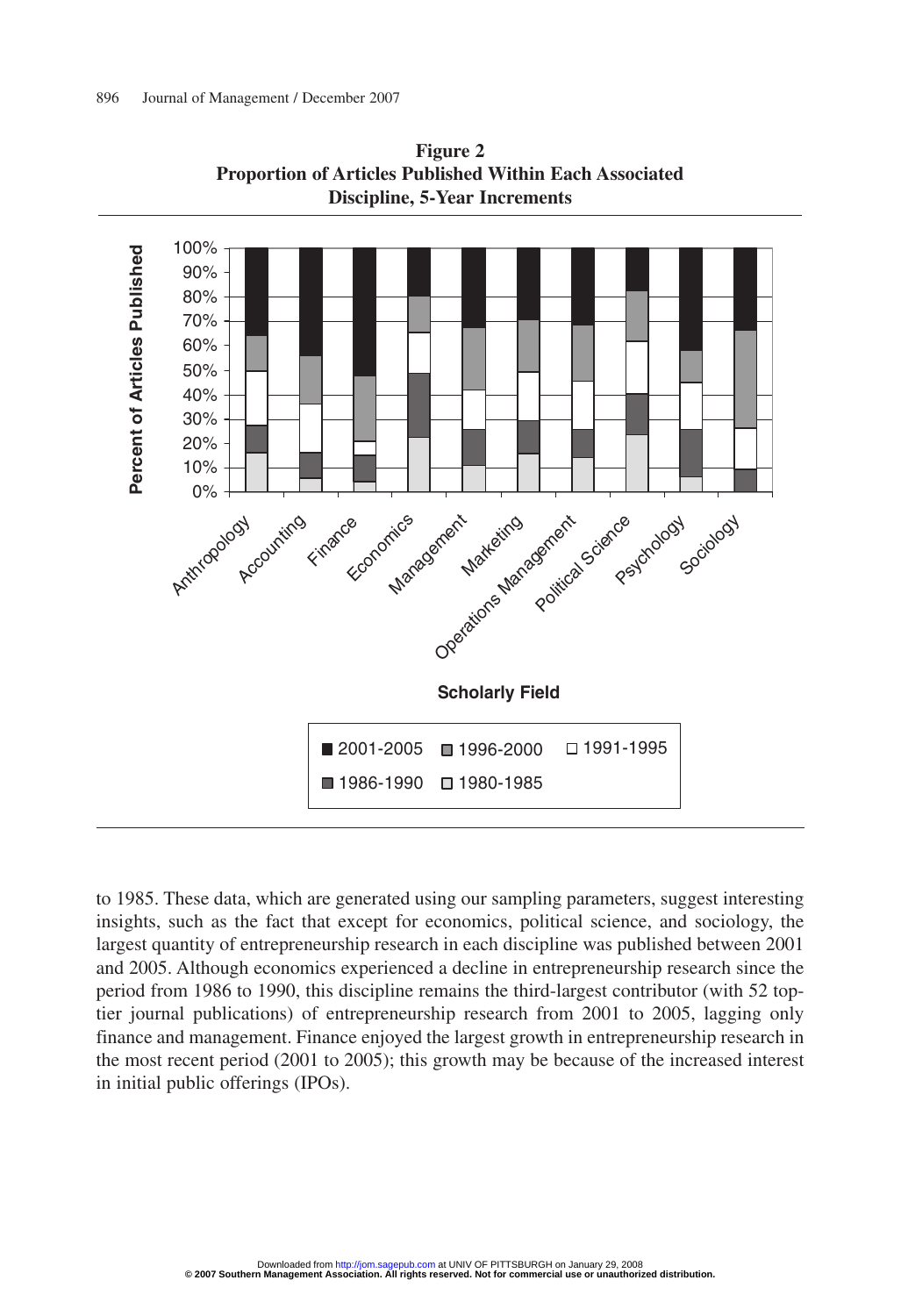#### *Disciplinary Approaches to Entrepreneurship Research*

The widespread growth of entrepreneurship research may partially reflect scholars' recognition of the broad impact entrepreneurial activities have on individual, firm, and societal outcomes. Although scholars across disciplines have come to recognize the importance of entrepreneurship, the development of entrepreneurship research has seen scholars primarily focused on issues specific to their discipline's domain. In the following sections, we summarize the major streams of research within individual disciplines. In doing so, we also identify prominent conceptual and methodological insights that may be gleaned from the research contributions appearing in specific disciplines.

*Accounting*. We identified three entrepreneurship-related streams of accounting research. The first stream concerns a firm's information disclosure to existing or potential owners and other stakeholders (Guo, Lev, & Zhou, 2004; Hand, 2005; Hughes & Pae, 2004; Titman & Trueman, 1986), usually in the context of IPOs. A second stream deals with auditors' roles in qualifying the firm's communicated information (Beatty, 1993; Hogan, 1997; Menon & Williams, 1994; Weber & Willenborg, 2003), also usually framed in the context of IPOs. These two research streams are largely focused on the communication side of accounting. The third, smallest stream examines the processes through which firms measure cost-related information and subsequently use that information internally to promote entrepreneurship (Davila  $& Foster$ , 2005; Drake, Haka, & Ravenscroft, 1999; Fleischman & Parker, 1991; Kaplan, 1984).

Many entrepreneurial firms seek to accelerate their growth by accessing funds through public offerings. An IPO is a strategic action taken by management to sell a percentage of the firm's ownership with the intent of using the proceeds to pursue and support future growth efforts. To access these funds, however, the firm must disclose to investors adequate information regarding its growth prospects. In an appropriation context though, the firm must be careful not to publicly release information that provides too many competitively relevant insights to competitors. Accordingly, much of the entrepreneurship-related research in accounting has focused on determining the types and quantities of information that potential investors value. Hand (2005), for example, found that appropriately detailed and quality financial statement information (e.g., in terms of return on assets, return on investments, and cash flow) increases the valuation of mature biotech IPO firms. However, valuation of younger biotech IPO firms is based more strongly on nonfinancial statement information such as strategic alliances and the number and scope of patents. Complementing Hand's (2005) work is the Guo et al. (2004) finding that IPO firms disclose information when there is patent protection, when the firm is in later stages of product development (competitors will be unlikely to gain technological parity), and when the firm has venture capital (VC) backing (which increases the firm's ability to combat competitors' efforts to enter their market).

Auditors' various roles are the focus of the second stream of entrepreneurship-related research in accounting. On one hand, accounting scholars have discussed the auditor's role in qualifying the information firms provide to external stakeholders. An example of this line of research is Weber and Willenborg's (2003) finding that larger "higher-quality" auditors (which were known as the "Big Six" at that time and were national auditing firms) provide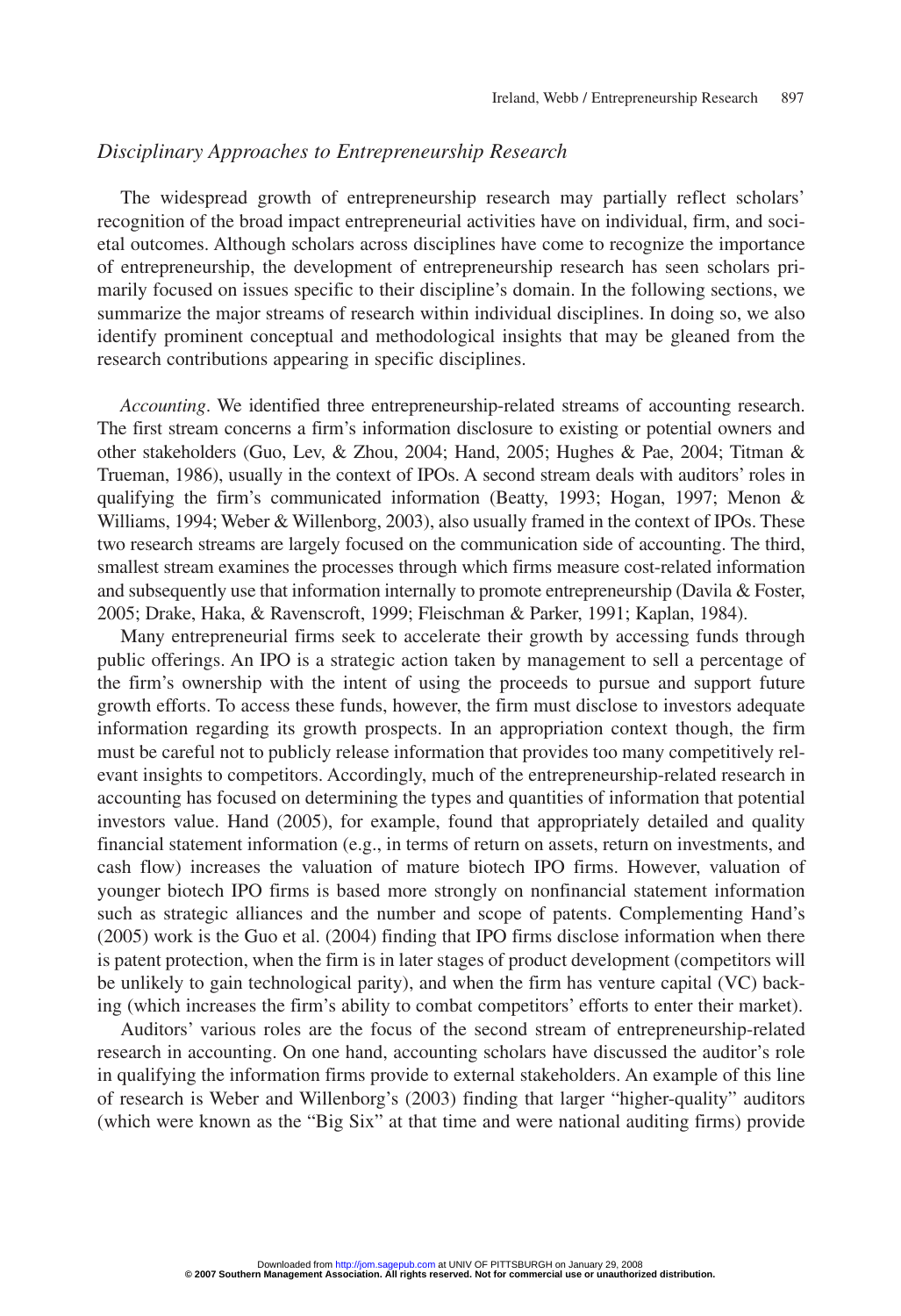more accurate audit reports for small, non-venture-backed U.S. IPOs. On the other hand, scholars also posit an insurance role for auditors. In this capacity, auditors serve as a potential source of recovery for investors who have experienced losses because of misrepresentations in audited financial statements (Menon & Williams, 1994; Willenborg, 1999). Interestingly, auditors charge higher audit fees to IPO firms that have a higher risk of failure (delisting, filing for bankruptcy, or subject of a securities-based lawsuit; Beatty, 1993). Using a Canadian sample, Clarkson and Simunic (1994) examine both the qualifying and insurance roles of auditors. Canada provides a special context in which auditors are more legally protected from major lawsuits. Clarkson and Simunic find that IPO firms with riskier future cash flows choose higher-quality auditors but retain less ownership (riskier U.S. IPOs usually choose lesser-quality auditors). In the Canadian context, high auditor quality (and perhaps more lenient audits) acts as a positive (although inaccurate) signal to investors of the quality of the IPO, resulting in larger accruals of financial capital for the firm experiencing the IPO event (Clarkson & Simunic, 1994).

The third stream of accounting research that is relevant for our purposes concerns how firms collect and measure cost-related information to facilitate entrepreneurial activities. Here, scholars are interested in when and why entrepreneurial firms adopt accounting systems and what types of accounting systems are relevant to a particular type of firm. Although commonly attributed to the scientific management movement, the advent of cost management may actually have occurred with earlier British industrial entrepreneurs (Fleischman & Parker, 1991). Techniques have evolved over time as firms have sought to increase efficiency while maintaining competitive levels of innovation. Activity-based costing (ABC) represents one such advancement in cost management. ABC focuses on activities and resources under the control of multiple individuals. In doing so, ABC is able to identify more specific sources of efficiency improvements (i.e., process innovation) than volume-based costing (VBC). Examining contingent effects of ABC implementation, Drake et al. (1999) found that ABC led to desired process innovations and profitability outcomes when coupled with group incentives. However, when firms couple ABC with tournament incentive structures (i.e., incentives for individual employees based on performance relative to fellow employees), process innovations and profits were even less than with VBC.

Significant research opportunities remain for scholars pursuing interests that integrate accounting and entrepreneurship. As firms increasingly pursue cooperative strategies such as strategic alliances to strengthen entrepreneurial efforts, decisions must be made regarding information disclosure. The objective in these instances is to disclose information that is sufficient to elicit commitment from a potential partner while preventing disclosure of too many competitively relevant insights about the firm's practices. The high failure rate of strategic alliances possibly reflects the fact that firms have been largely unsuccessful in reaching this balance.

How firms can collect and measure cost-related information concerning intangible assets (e.g., the value of social capital and the knowledge possessed by human capital) is another fruitful line of inquiry. How can firms measure the value generated by innovative employees when much of this value is a function of intangible knowledge and future innovations that may result from its application?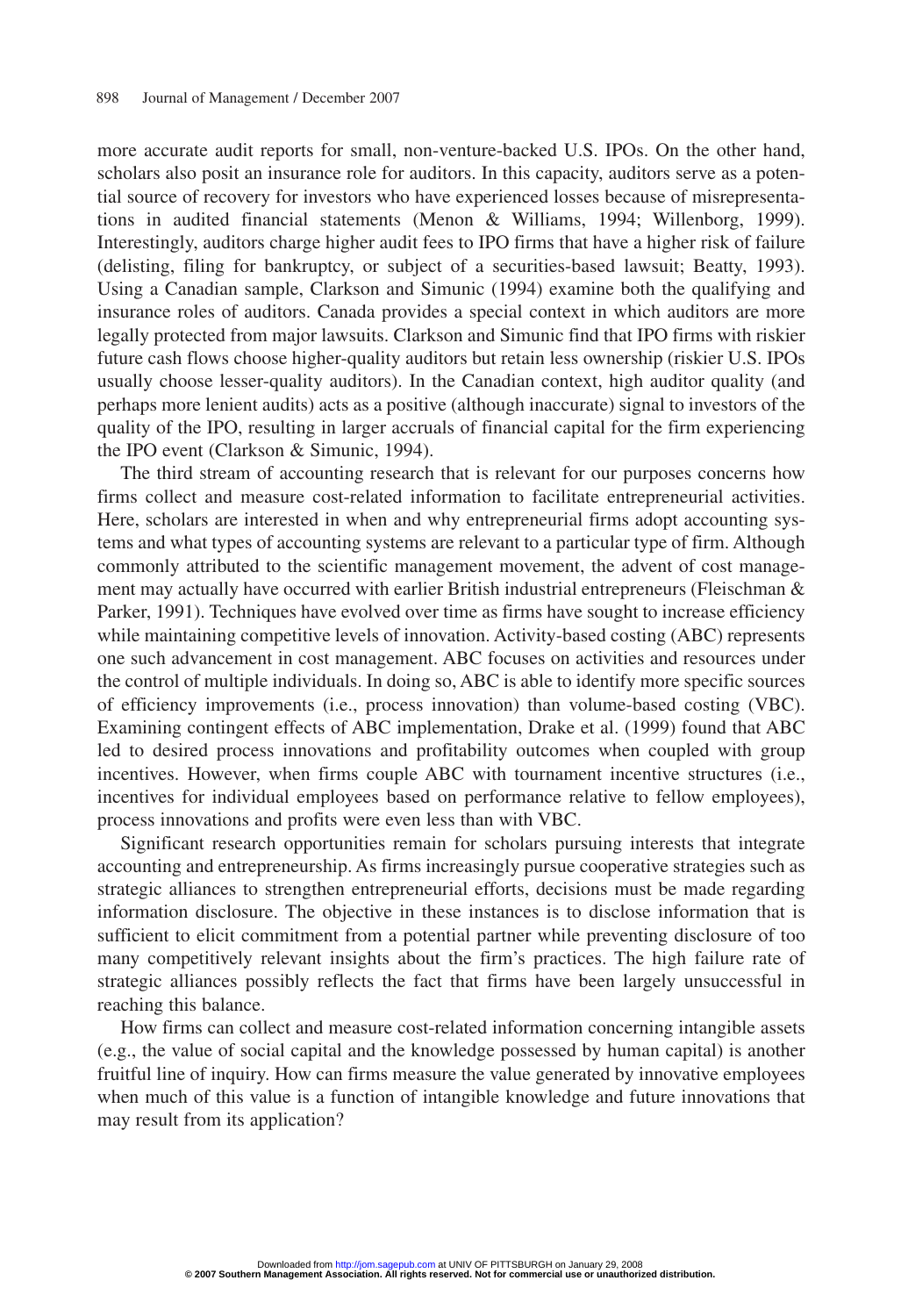*Anthropology*. Broadly, anthropological research examines how unique cultural attributes lead to variants in the general form of the entrepreneurial process and how entrepreneurship has affected cultures. As shown in Table 1, the total number of anthropology studies dealing with entrepreneurship topics is relatively small compared to the total number of contributions from other disciplines we examined. Nonetheless, the rate of publishing the kind of work that is of interest to our survey is increasing continuously. Important, too, is the fact that anthropological studies provide numerous theoretical and methodological insights for general entrepreneurship research.

We identified three interrelated conceptual themes as a result of examining anthropological entrepreneurship studies: (a) identity (Bletzer, 2003; Flynn, 1997; Pessar, 1995), (b) cultural or ethnic nuances of entrepreneurship (Greenhalgh, 1994; Pessar, 1995; Siu, 1989), and (c) entrepreneurial activity outside of institutional boundaries (Bornstein, 2001; Konstantinov, 1996; Villar, 1994). We also identified a general stream of research that concerns cultural innovation (Endter-Wada & Keenan, 2005; Gudeman, 1992; Lepowsky, 1991; Smith, 1982). Perhaps the greatest value-creating contribution to entrepreneurship research, though, is the commonly used ethnographic approach to examining phenomena.

Anthropological studies have examined ethnic identity as a form of social capital that facilitates minority entrepreneurs in their efforts to gather resources and create markets for their products. Interestingly, how one draws the lines of identity plays a major role in defining the value of the entrepreneur's identity. For example, Pessar (1995) asserts that there is not a Latin American identity among entrepreneurs in Washington, D.C. Rather, entrepreneurs in this locale identify more strongly with their national identity (i.e., Colombian, Venezuelan, Chilean, etc.), cooperating with others who share their identity and competing intensely with those of a different national background, even when a common Latin American identity has the potential to exist. Although the majority of entrepreneurship research focuses on entrepreneurship within institutions, anthropological (and sociological) studies have shown that minority entrepreneurs leverage a common identity to be successful outside of overarching regulatory institutions. In fact, an extensive reliance on their identities that is associated with some ethnic enclaves has been shown to result in a formation of quasi-institutions within the enclave. These quasi-institutions substitute for overarching regulatory institutions (Portes & Sensenbrenner, 1993). An additional finding is McDonald's (2005) discovery that entrepreneurs acting outside of regulatory institutions recognize their business's lack of legitimacy (with respect to formal institutions) and seek to enter the formal institutional boundary after achieving financial stability. Jointly, these contributions from anthropology bring new perspectives to our knowledge of institutions, highlighting their imperfections in regulating behaviors and the dynamic, sieve-like characteristics of their boundaries.

Sociocultural innovation (defined as changes in a society or culture resulting from external stimuli or internal changes) is another stream of anthropological research with potential insights for entrepreneurship scholars. For example, Endter-Wada and Keenan (2005) examined the relationships between adaptations (e.g., gear changes, collective political action, household adaptation strategies, etc.) by commercial fishermen and their families to numerous ecological, political, and social changes in Southern California. The ethnographic approach utilized to examine the commercial fishermen provides rich detail concerning the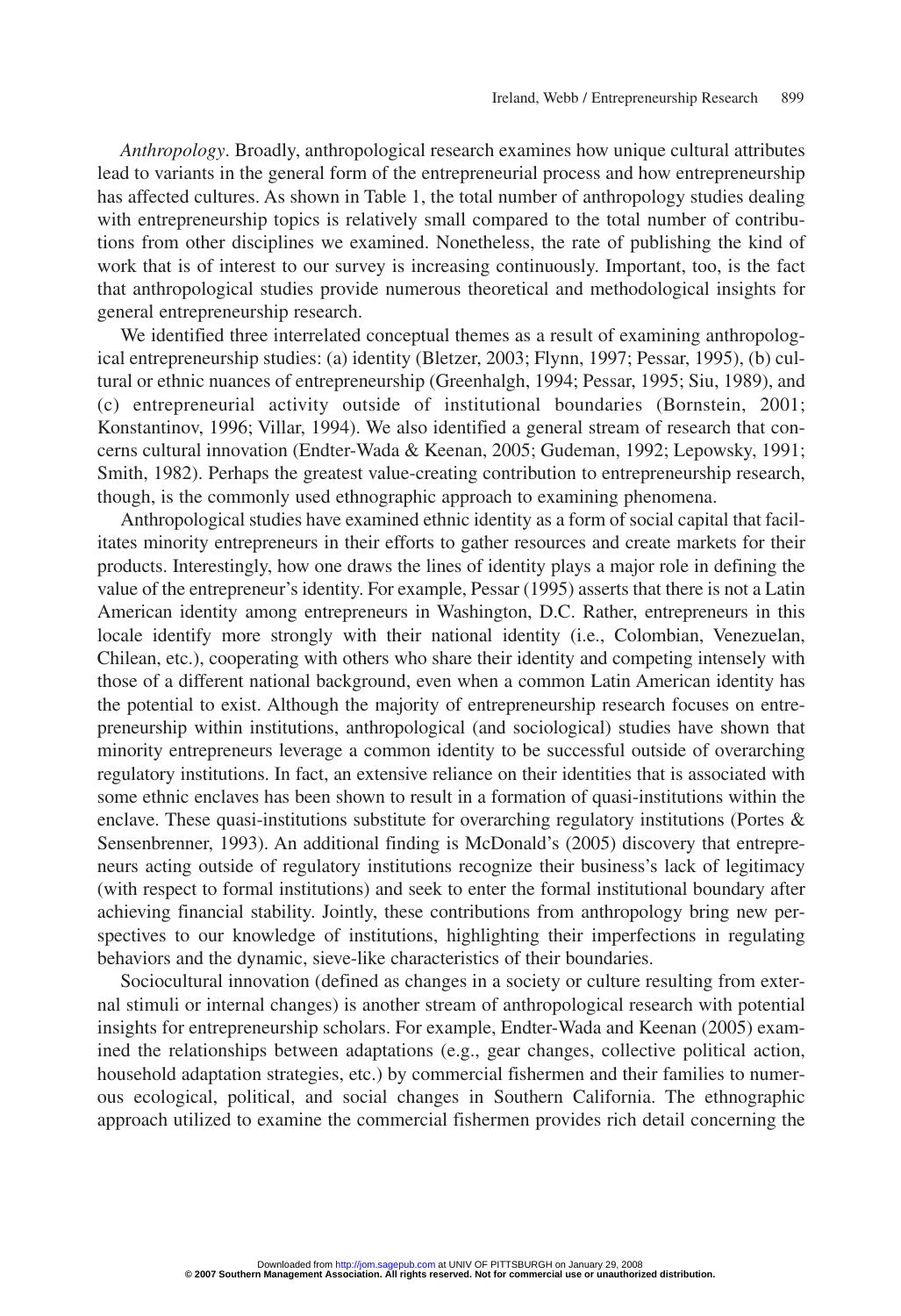entrepreneurial adaptations (viewed as the creation of new means, ends, or means–ends relationships) that are pursued with business survival as the core objective. As the results of these studies and as a host of others indicate (e.g., Lepowsky, 1991; Smith, 1982), societies and cultures tend to greet change with a mix of adaptation and resistance.

There are a number of opportunities for future research integrating anthropology and entrepreneurship. The richness provided through the ethnographic studies of anthropology establishes a platform through which entrepreneurship scholars can begin to develop stronger theory. Interestingly, however, none of the articles we surveyed used an ethnographic approach to examine entrepreneurship within major corporations. This gap offers a unique opportunity for anthropology and entrepreneurship scholars to jointly conduct interdisciplinary research. Also, anthropology research provides numerous theoretical insights concerning institutions and identity with the potential to inform the design of entrepreneurship studies. Entrepreneurship outside of institutional boundaries accounts for, on average, approximately 17% of developed economies' gross domestic product (GDP) but nearly 40% of GDP in developing economies (F. Schneider, 2002). Determining how these entrepreneurs identify and exploit opportunities (possibly by leveraging a common identity) outside of formal institutional boundaries appears to be a fertile ground for interdisciplinary research (Webb, Tihanyi, Ireland, & Sirmon, 2007).

*Economics*. Our work shows that economics scholars have been consistently strong contributors to entrepreneurship research during the period we examined. The entrepreneurshiprelated work published in the top-tier economics journals informs the broader entrepreneurship research in numerous ways. Three research themes we identified include (a) the relationship between characteristics of various institutions and entrepreneurship (Gentry & Hubbard, 2000; Huang & Xu, 1999; Johnson, McMillan, & Woodruff, 2002; Paulson, Townsend, & Karaivanov, 2006), (b) the relationship between entrepreneurship and economic growth (Castro, Clementi, & MacDonald, 2004; Francois & Lloyd-Ellis, 2003; Grossman & Helpman, 1990; Howitt, 1999; Young, 1998), and (c) the use of econometrics to describe and quantify theoretically specified relationships.<sup>2</sup>

Economics scholars have examined a broad range of institutional factors influencing entrepreneurship, including monetary and tax policies (Gentry & Hubbard, 2000; Kanbur, 1982), property rights (Johnson et al., 2002; Khan & Sokoloff, 2004), and the availability of capital (Caballero & Hammour, 1996; Paulson et al., 2006). Much of this research examines institutional arrangements that promote entrepreneurship by increasing the potential for entrepreneurs to appropriate gains their efforts produce. Pro-entrepreneurship changes in institutional arrangements have the ability to transform ideas into opportunities (where opportunities are ideas judged to be commercially viable). For example, Gentry and Hubbard (2000) find that progressive taxation (i.e., redistributing wealth from those better off to those worse off) decreases entrepreneurial entry. These researchers suggest that individuals considering entrepreneurial action may perceive less value in pursuing an idea related to newness (e.g., creating a new product, service, or venture) when tax policies are perceived to be hindrances to entrepreneurs' efforts to appropriate an acceptable amount of value from their efforts.

Not surprisingly, economics scholars have long been interested in economic growth. The fact that entrepreneurs are responsible for bringing to market the technological advances that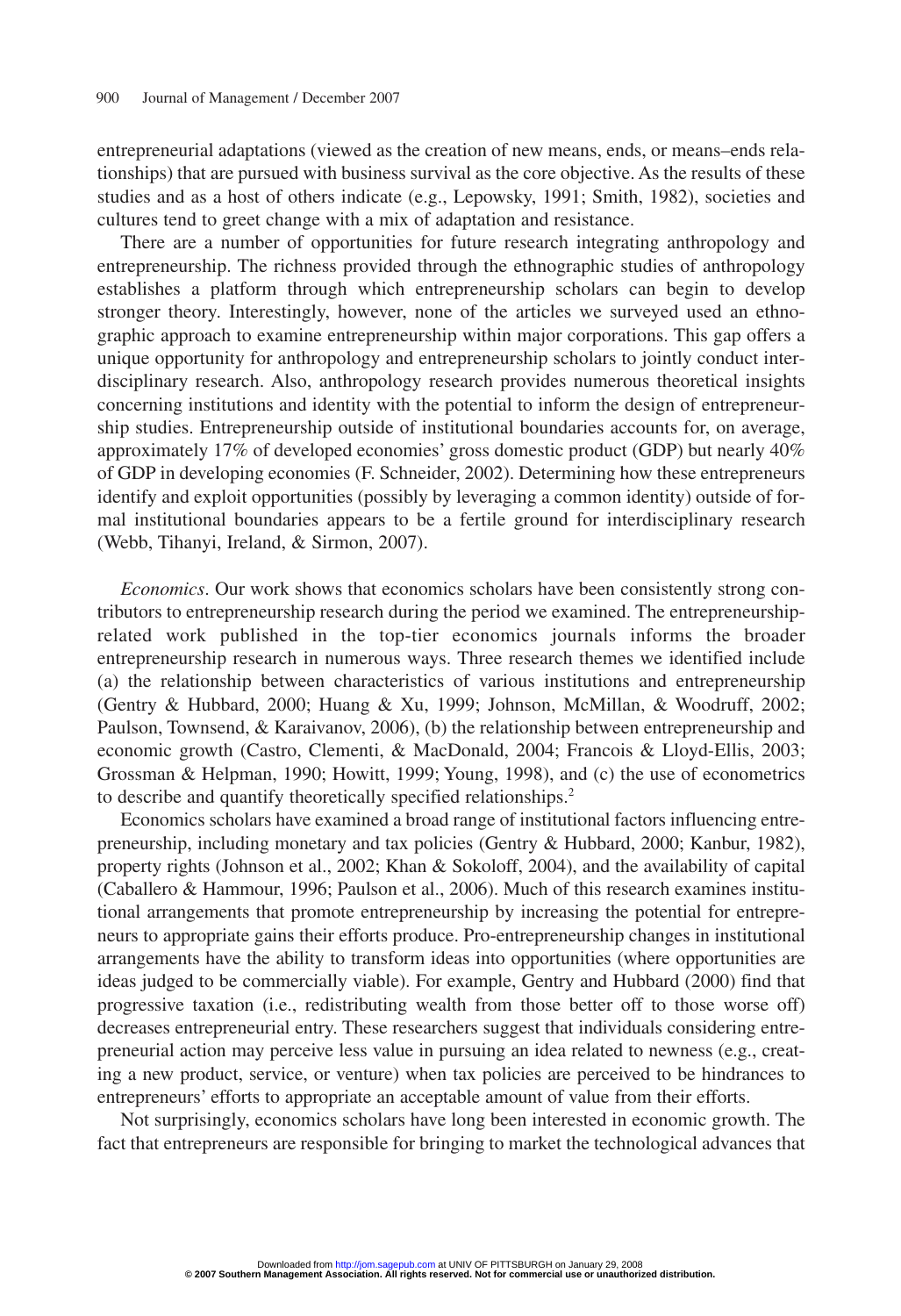drive the development and growth of economies finds economics scholars placing entrepreneurship centrally in their theories of growth (Romer, 1990; Schmitz, 1989). Much of this research has focused on building econometrics models to describe economic growth and the various parameters that may facilitate entrepreneurship (Jones, 1995; Romer, 1990; Schmitz, 1989; Young, 1998). Scholars have examined a number of entrepreneurship-related influences on economic growth, including the type of entrepreneurship (Schmitz, 1989; Young, 1998), entrepreneurs' human capital and specialization (Holmes & Schmitz, 1990; Iyigun & Owen, 1998), scale or population growth effects (Howitt, 1999; Young, 1998), and investor protection (Castro et al., 2004).

Economics scholars largely rely on econometrics and analytical models to test or illustrate their hypotheses. Econometrics uses mathematical and statistical methods to analyze empirical data and to inform and shape theory (Coleman, 2006). Employing econometrics models to quantify relationships and to extend implications of empirical evidence may serve as an invaluable tool to entrepreneurship scholars. Other analytical modeling tools similarly seek to build mathematical models to describe theoretical relationships. However, rather than testing actual empirical data, analytical models are based on preexisting assumptions and evidence of economic theory. Although clearly a tool with potential value to push theoretical boundaries, developing analytical models without data to support implications has the potential to misinform theory and to lead researchers to examine spurious relationships.

The theoretical and methodological implications of entrepreneurship for economics are strong, and vice versa. With respect to theory, we identified the influence of economic institutions on levels of entrepreneurship as a key theme. However, our analysis suggests that researchers have not focused on efforts to determine how supporting apparatuses of economic institutions facilitate entrepreneurial efforts. For example, within the context of agglomeration economics, additional work could be completed to assess the impact of an economic development group's strategy, products, and services on a region's level of entrepreneurship. Research opportunities also exist to understand both economic influences on international entrepreneurship and the effects of international entrepreneurship on economic growth. How do tariffs and other trade barriers affect entrepreneurs' decisions to internationalize, and do entrepreneurs proactively circumvent these barriers?

*Finance*. Finance scholars' analyses of phenomena such as money markets, capital markets, and investments have the potential to inform the work of entrepreneurship scholars. The complementary areas of finance research include how individual entrepreneurs or firms manage financial resources to develop new means or ends (Chemmanur & Paeglis, 2005; Krigman, Shaw, & Womack, 2001; Lowry & Shu, 2002; Ravid & Spiegel, 1997) and characteristics of financial institutions supporting and institutional forces surrounding entrepreneurial firms (Datta, Iskandar-Datta, & Patel, 1999; Gompers, 1996; P. M. Lee & Wahal, 2004; Mello & Parsons, 1998; Schultz & Zaman, 2001). Interestingly, most of finance's contribution to entrepreneurship research has manifested in the past decade. Perhaps this research has been sparked by broader media interest in IPOs and VC.

Finance scholars have examined a broad range of issues related to how firms allocate and manage resources to support entrepreneurial activities. For example, scholars have studied internal capital markets (Almeida & Wolfenzon, 2006; Gertner, Powers, & Scharfstein, 2002)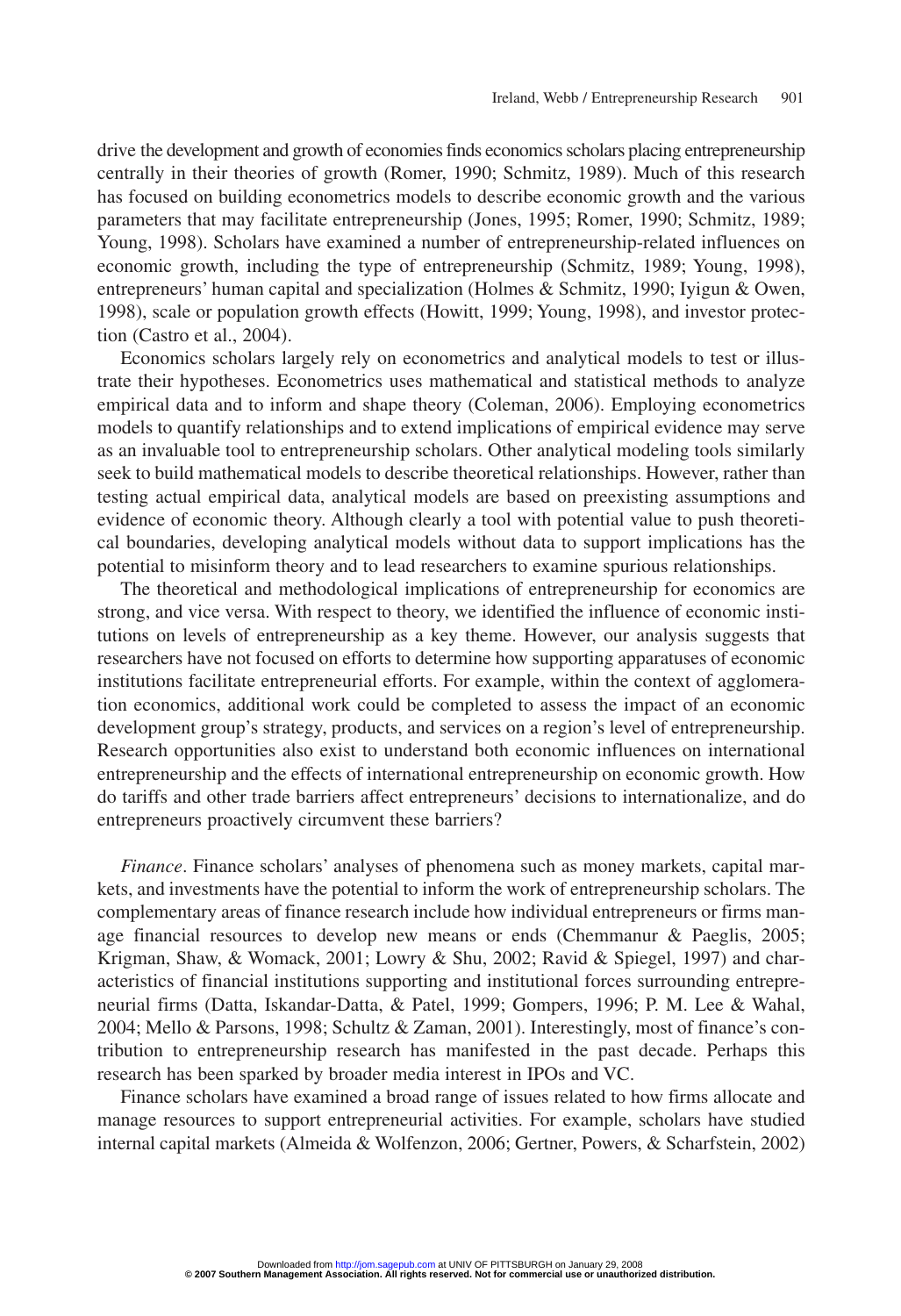and financial characteristics and outcomes of restructuring actions (Allen, Lummer, McConnell, & Reed, 1995; Denning & Shastri, 1993; Johns, 1993). However, the majority of finance research that intersects with entrepreneurship work examines characteristics of IPOs and the actual acquisition of financial resources as opposed to the bundling and leveraging of resources. The IPO is characterized by information asymmetry in that the firm is privately held prior to the IPO and minimal, readily available indicators exist to determine the firm's potential to successfully achieve its intended growth prospects. Schenone (2004) investigated how pre-IPO banking relationships with prospective underwriters reduced the information asymmetry between the firm and potential investors. She found that lending relationships, in which banks have self-interested motives to monitor the firm, lead to 17% lower underpricing of the IPO than when underwriting relationships (in which there is less motivation for monitoring) exist alone. Similarly, Chemmanur and Paeglis (2005) examined a firm's management quality in the IPO context (measured as educational and experiential knowledge, management heterogeneity, and reputation outside of the business community), finding that management's quality and reputation are positively related with IPO offer size and negatively related to IPO underpricing. The authors suggest that management quality and reputation are some of the only available indicators that may signal future growth prospects for the IPO firm.

A second stream of research examines characteristics of financial institutions (banks, investment firms, VC firms, and other supporting apparatuses). In these studies, various questions are studied including those related to attempts to explain institutional-level and cross-level (firm–institution) effects. Some of this research addresses why an entrepreneur may choose the services of a particular financial institution over another. For example, Ueda (2004) developed a model to compare entrepreneurs who raised funds through banks to those using VCs. In the model, VCs have greater access in evaluating the entrepreneur's firm but also have the ability to appropriate the entrepreneur's knowledge. Ueda asserts that firms pursuing the support of VCs have less collateral but higher growth, risk, and profitability. In a similar study, Ljungqvist and Wilhelm (2005) examine why firms choose to switch from using their IPO underwriter to a different underwriter when there are subsequent securities offerings. Using prospect theory, the authors argue that the firm's decision makers will choose the same underwriter if they perceive the personal gains of their retained shares to make up for any perceived losses because of IPO underpricing. Other IPO-related studies seek to understand institutional factors with respect to IPO timing (Benninga, Helmantel, & Sarig, 2005; Gompers, 1996), pricing (Derrien, 2005; Lowry & Shu, 2002), and distribution of funds (Aggarwal, Prabhala, & Puri, 2002; P. M. Lee & Wahal, 2004).

The narrow focus of finance research contributing to entrepreneurship (primarily IPOs and VCs) creates numerous opportunities for future entrepreneurship-related work concerning (a) how entrepreneurial firms allocate and manage financial resources (financial management) and (b) how firms develop financial innovations and gather support from institutional apparatuses. Plaguing most if not all organizational sciences is the inability to examine the internal operations of firms, such as internal capital markets. Despite difficulties in examining related questions, perhaps collaborative research between finance and entrepreneurship (and possibly anthropology) scholars could provide the insights required to address these intriguing questions. Another research opportunity concerns the fact that financial innovations (Grinblatt  $\&$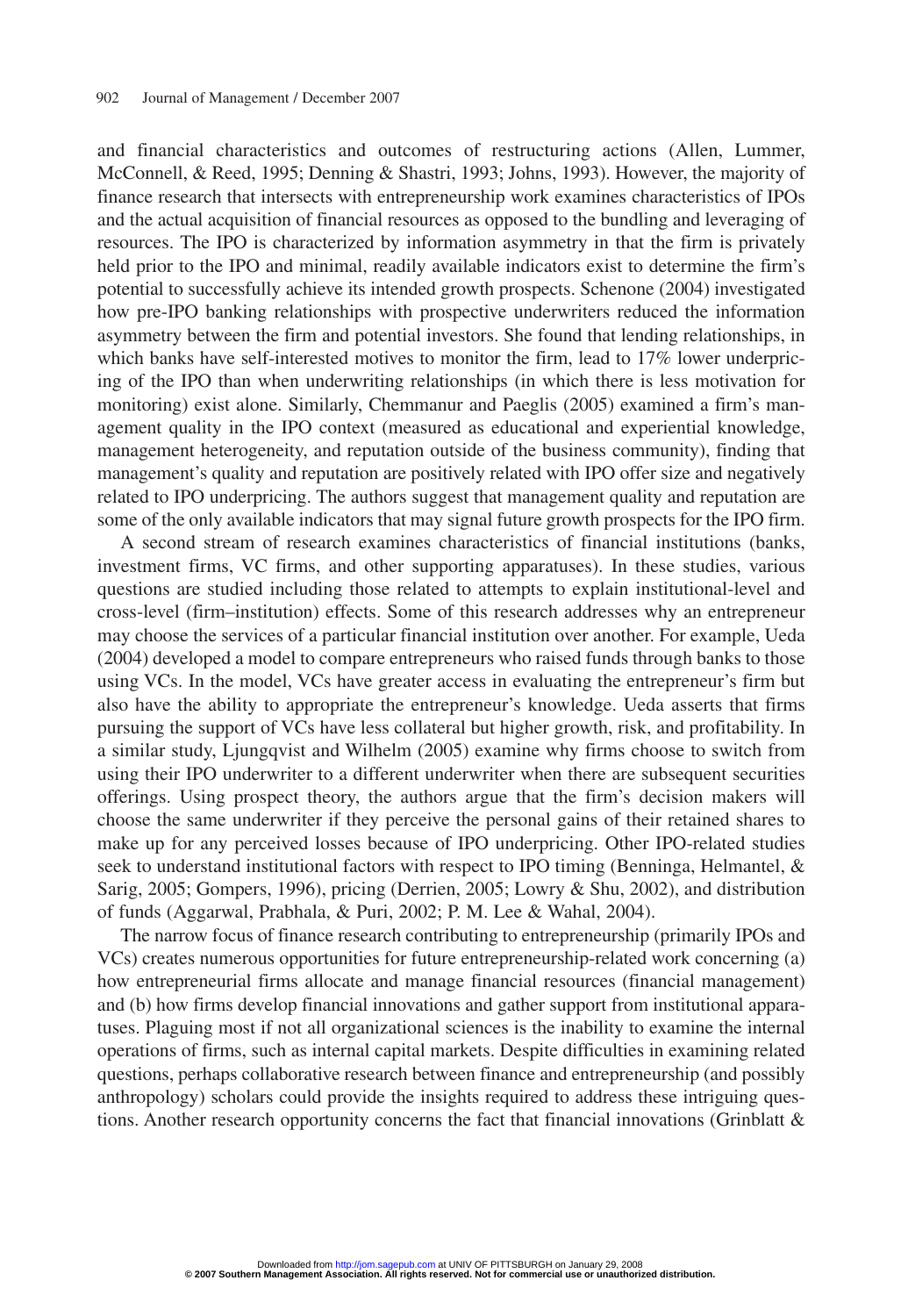Longstaff, 2000; Hillion & Vermaelen, 2004; Lerner, 2006) represent an entrepreneurial opportunity for firms competing in the financial services industry. Financial innovations are, in a general sense, wholly new securities or modifications of these investment devices. Financial innovations also have clearly defined, contractual specifications and targeted purposes. Assessing these characteristics may contribute to our understanding of the opportunity side of the individual–opportunity nexus framework (Shane, 2003).

*Management*. Management is the largest, and perhaps most diverse, contributor to entrepreneurship research of the disciplines we surveyed. The similarities of entrepreneurship and management reflect parallels in the disciplines' paths of development. Both have steadily emerged as legitimate fields on their own, yet entrepreneurship and management owe much of their early (and continuing) progress to contributions from economics, psychology, and sociology. Entrepreneurship and management scholars share interests in understanding how, why, and when processes (a) originate when no guiding template exists, (b) grow and evolve over time, and (c) decline and fail.

Categorizing entrepreneurship-related research in management publications is challenging in light of its diversity. For our purposes, we grouped management research dealing with entrepreneurship into the following categories: (a) entrepreneurs, (b) new ventures, (c) corporate entrepreneurship, (d) entrepreneurial orientation (EO), (e) institutional entrepreneurship, and (f) IPOs. Numerous reviews of entrepreneurship research published in management journals are available. Because of this, our analysis of management research concerned with entrepreneurship topics is less in depth than our reviews of the other relationships included in our framework.3

Entrepreneurship manifests at the intersection of individuals and opportunities (Shane, 2003). Because of this, a great deal of the discipline's research concerns how individuals differentially recognize and exploit opportunities and how these differences influence performance (in which performance is commonly measured in terms of survival and growth). For entrepreneurs operating their own ventures, scholars have examined cognitive mechanisms they use to deal with uncertainty and organizing (R. C. Hill & Levenhagen, 1995; Sarasvathy, 2001), acquisition and organization of resources (Alvarez & Barney, 2005; Lounsbury & Glynn, 2001), and the decision to exploit opportunities (Choi & Shepherd, 2004; Shane & Venkataraman, 2000).

Scholars have defined new ventures as firms that are less than 6 years old (e.g., Zahra, Ireland, & Hitt, 2000), although this parameter varies somewhat across studies. Gartner (1985) provided an early framework for studying new ventures, including the following four areas of interest: the individual entrepreneur, the process of creating the new venture, organizational characteristics (e.g., strategy, interorganizational relationships, etc.), and the environment surrounding the new venture. The majority of new venture research published in the top-tier management journals deals with these interests. Having previously highlighted research on the individual entrepreneurs and entrepreneurial processes, we briefly discuss new venture research with respect to organizational and environmental characteristics.

Part of the new venture research stream is devoted to new ventures that operate internationally from inception, facilitated by technological advances that allow both opportunity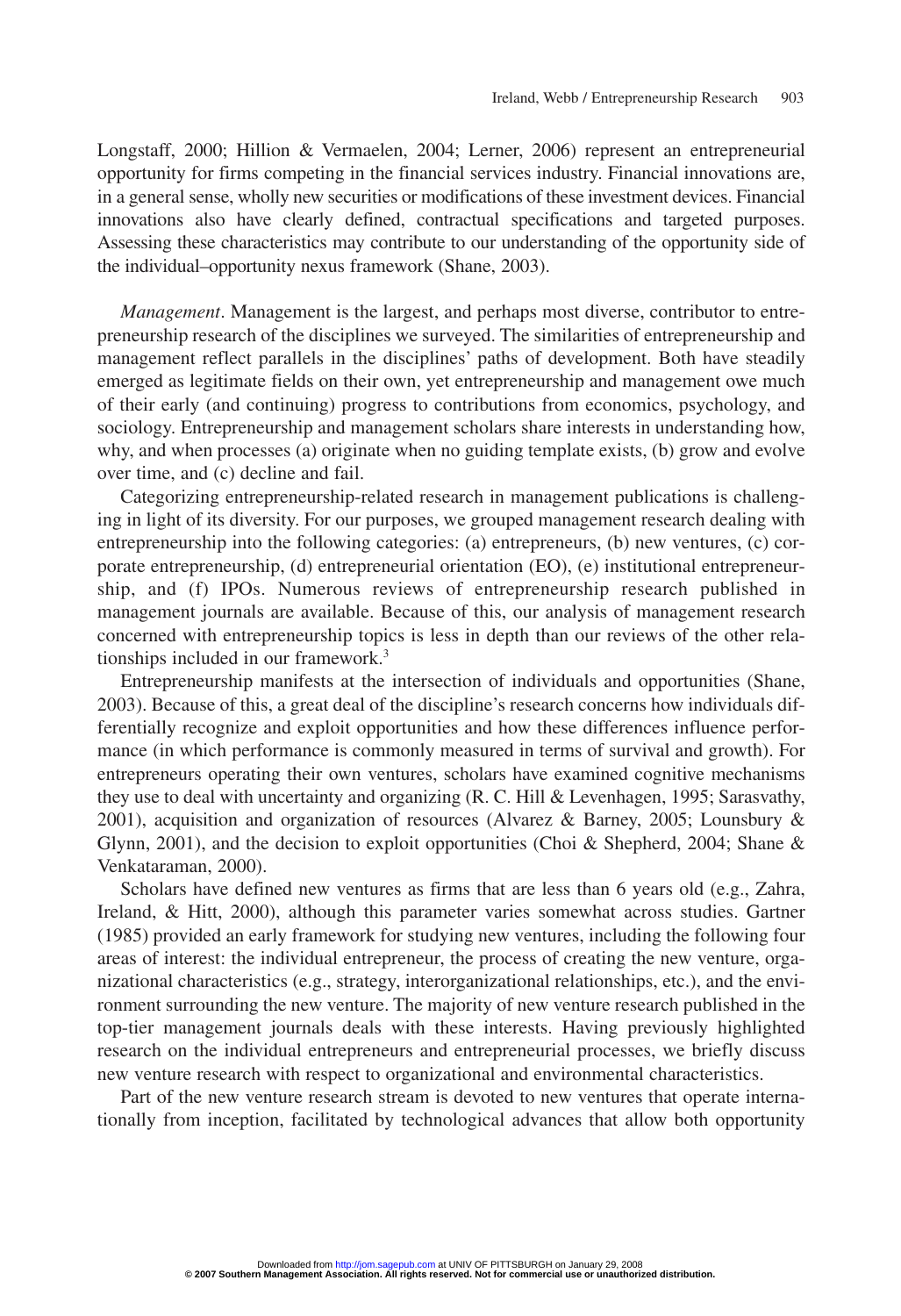recognition and exploitation in foreign markets (McDougall & Oviatt, 2000). International new ventures gain learning benefits from high-control entry modes, translating into increased financial performance (Zahra et al., 2000). Moreover, entrepreneurs operating new ventures trade off risks associated with internationalization. For example, new ventures enter less risky countries when their entry mode commitment or revenue exposure is high (Shrader, Oviatt, & McDougall, 2000). Besides technological advances and international opportunities, industry growth also provides entrepreneurial opportunities to new ventures. McDougall, Covin, Robinson, and Herron (1994) find that those leading new ventures prefer broad (focused) strategies in high (low) growth industries. Perhaps this reflects the desire of new venture leaders to tap multiple potential opportunities in high-growth industries but the need for quality yet efficiency in low-growth industries. Finally, on the relational side of new venture research, scholars have identified the need for supporting internal resources when implementing cooperative strategies (McGee, Dowling, & Megginson, 1995) and the stronger influence of an entrepreneur's social versus administrative orientation in accessing external resources (Starr & MacMillan, 1990).

The concern of corporate entrepreneurship is entrepreneurship taking place within established firms. Guth and Ginsberg (1990) provide a corporate entrepreneurship model similar to Gartner's (1985) new venture model, describing corporate entrepreneurship as influenced by the environment (Meyer, Brooks, & Goes, 1990; Sheremata, 2004), strategic leaders (Burgelman, 1983; Daily, McDougall, Covin, & Dalton, 2002), organizational form (C. W. L. Hill & Rothaermel, 2003; Russell & Russell, 1992), and current performance (Hoskisson, Hitt, Johnson, & Grossman, 2002; Zahra, 1996). In turn, corporate entrepreneurship manifests as actions of strategic renewal, new product development, and other forms of innovation (Guth & Ginsberg, 1990).

With respect to internal modes of corporate entrepreneurship, scholars have discussed the need to experiment with new, emerging, and distant technologies (Ahuja & Lampert, 2001), to accept failure and use it as an opportunity to learn (McGrath, 1999), and to balance exploration and exploitation in addressing change (Benner & Tushman, 2003). As the environment has become increasingly dynamic and complex, however, firms have complemented internal innovation with external modes. As such, management scholars have examined corporate entrepreneurship through mergers/acquisitions (Hitt, Hoskisson, & Ireland, 1990), strategic alliances and networks (Brown & Eisenhardt, 1997; Powell, Koput, & Smith-Doerr, 1996), investments in independent new ventures, and corporate VC (Dushnitsky & Lenox, 2005).

EO refers to an overarching construct used to describe entrepreneurial processes (Lumpkin & Dess,  $1996$ ).<sup>4</sup> EO is composed of five dimensions—autonomy, innovativeness, risk taking, competitive aggressiveness, and proactiveness (Lumpkin & Dess, 1996) although scholars have regularly measured only innovativeness, risk taking, and proactiveness (e.g., Covin & Slevin, 1989; Miller, 1983; Wiklund & Shepherd, 2003). EO is a significant construct in entrepreneurship research. The management perspective provides a narrow yet important contribution to research concerning EO. Specifically, management scholars have examined EO as a capability that may enhance a firm's performance (Covin & Slevin, 1989; C. Lee, Lee, & Pennings, 2001) and characteristics of a process (as a moderator) through which to leverage other resources to create firm value (Richard, Barnett, Dwyer, & Chadwick, 2004; Wiklund & Shepherd, 2003). In addition, scholars have studied strategic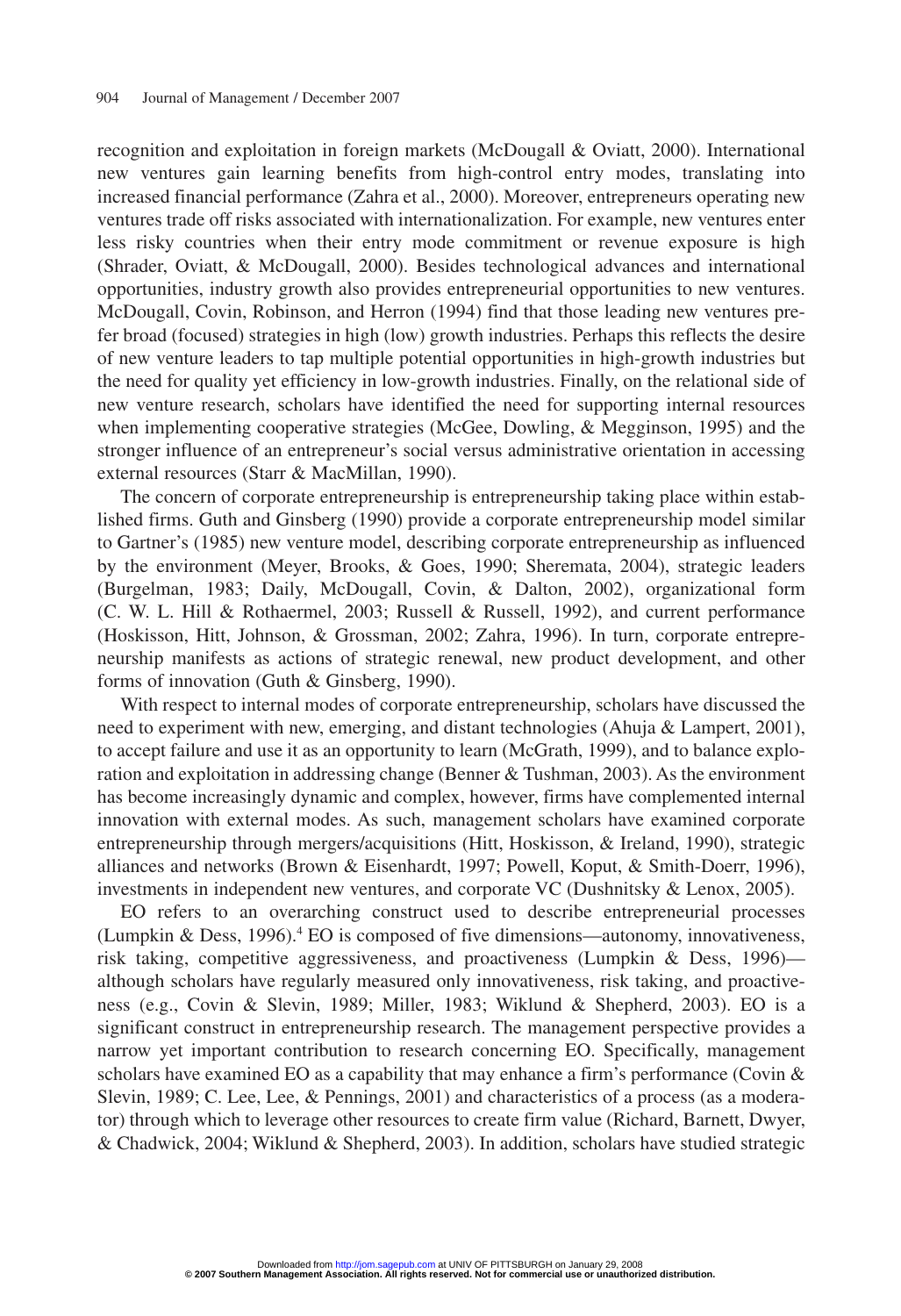management practices, such as scanning intensity, planning flexibility, and the use of strategic controls that enhance a firm's EO (Barringer & Bluedorn, 1999). This research highlights the need to examine complementary processes, strategies, and structures that enhance or reduce the benefits of EO.

Institutional entrepreneurship refers to the actions of individuals or organizational actors to alter existing institutions or to establish wholly new institutions (Maguire, Hardy, & Lawrence, 2004). Much of this research focuses on institutions that define boundaries of organizational fields, rules and practices of membership, technology standards, and organizational forms (Garud, Jain, & Kumaraswamy, 2002; Greenwood & Suddaby, 2006). Aldrich and Fiol (1994) describe numerous entrepreneurial strategies (e.g., at the interindustry level, new industry firms may require cooperative relationships with competing established industry firms to reduce the established firms' efforts to induce regulatory action) for firms to gain cognitive and sociopolitical legitimacy in new industries. Interestingly, though, institutional entrepreneurship does not always emerge from the periphery of existing institutions. Greenwood and Suddaby's (2006) qualitative study focuses on institutional entrepreneurship by the Big Five accounting firms (i.e., providing services beyond accounting) in the increasingly global market. The Big Five, as central organizational actors, were highly embedded in the existing institutional framework. However, a number of factors led to the Big Five's actions aimed at institutional change, including the firms' limited growth opportunities with providing accounting services alone, exposure to alternative institutional arrangements in the global environment, and ample resources to influence institutional supporting apparatuses to allow such change (Greenwood & Suddaby, 2006).

As in finance, much of the IPO research in management concerns how firms intending to go through an IPO signal their value to potential investors. Numerous signals have been examined, including interorganizational relationships with VCs and strategic alliances (Gulati  $\&$ Higgins, 2003), top management team legitimacy (Cohen & Dean, 2005), board characteristics and ownership structure (Filatochev & Bishop, 2002), CEO founder status (Certo, Covin, Daily, & Dalton, 2001), and management incentives (Certo, Daily, Cannella, & Dalton, 2003).

Despite the large contribution of entrepreneurship-related research by management scholars, vast opportunities remain. Management scholars have been instrumental in laying the foundation for an individual–opportunity nexus theoretical framework. However, our analysis shows that much of this research focuses on the individual entrepreneur. Despite a few notable exceptions (Eckhardt & Shane, 2003; Shane & Venkataraman, 2000), opportunityfocused research is not published with any degree of frequency in top-tier management journals. A second void in management-related entrepreneurship research concerns how firms balance entrepreneurial efforts to effectively create both short- and long-term value. Strategic entrepreneurship (Ireland et al., 2003; Ireland, Hitt, Camp, & Sexton, 2001) is a lens that is emerging to examine actions taken to consistently create short- and long-term value. Part of the focus of strategic entrepreneurship is to determine the strategic, structural, and operational elements that characterize firms that are able to consistently create streams of innovation over time (Ireland & Webb, 2007b).

*Marketing*. We identified four research streams in marketing with the potential to inform entrepreneurship research: (a) innovation (Atuahene-Gima, 2005; Chandy & Tellis, 2000; Cooper, 2000; Kotabe, 1990; Sood & Tellis, 2005; Sorescu, Chandy, & Prabhu, 2003), (b)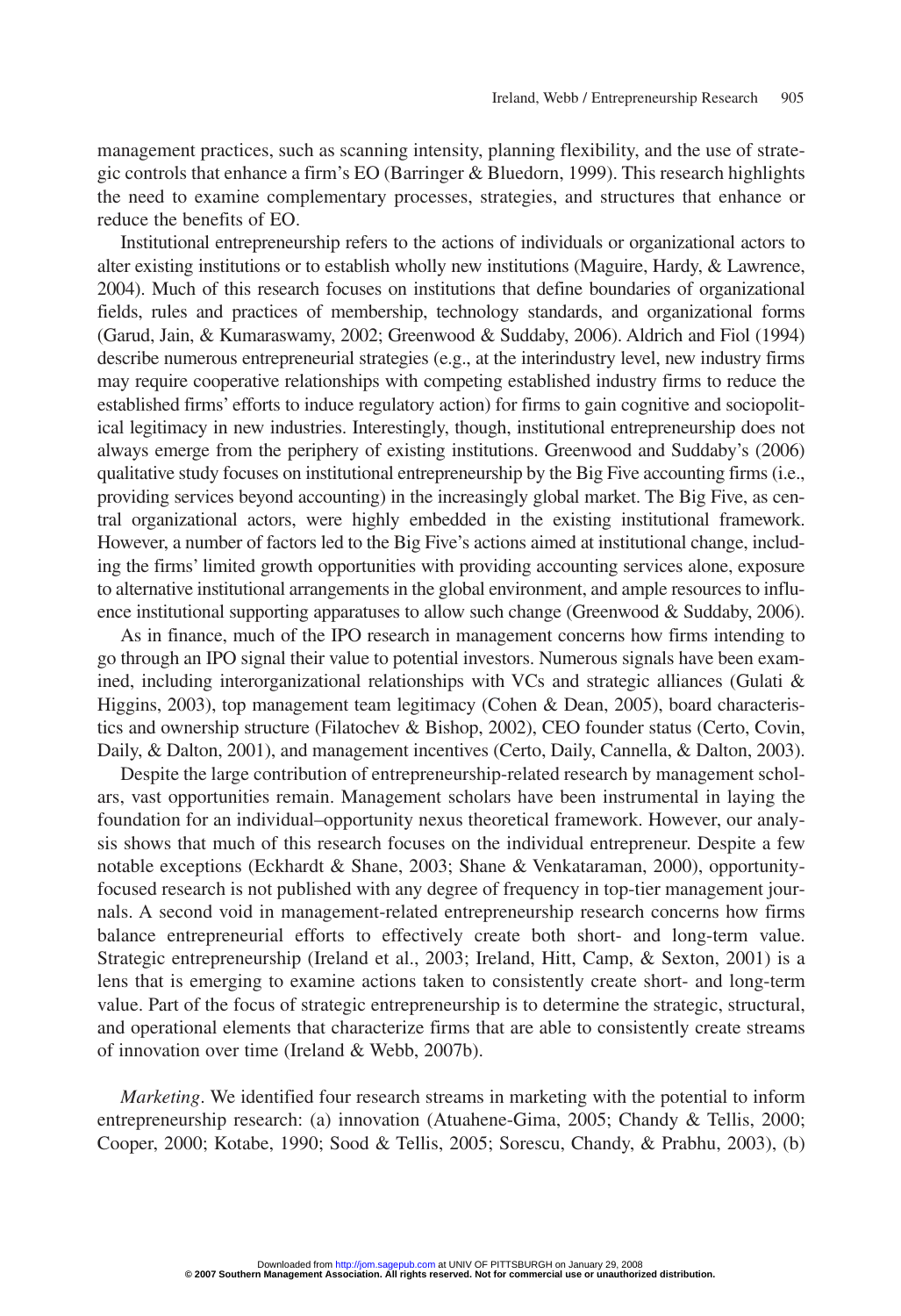innovation diffusion (Bass, Krishnan, & Jain, 1994; Bemmaor & Lee, 2002; Chandrashekaran & Sinha, 1996; Gatignon, Eliashberg, & Robertson, 1989; Gatignon & Robertson, 1985; Givon, Mahajan, & Muller, 1995; Van den Bulte & Stremersch, 2004), (c) market or strategic orientation (Gatignon & Xuereb, 1997; Hurley & Hult, 1998; Matsuno, Mentzer, & Ozsomer, 2002; Zhou, Yim, & Tse, 2005), and (d) franchising (Dahlstrom & Nygaard, 1999; Kalnins, 2004; Lal, 1990; Nault & Dexter, 1994).

Marketing's contributions with respect to innovation are similar to those of the management discipline, except perhaps for a stronger emphasis on radical (rather than incremental) innovation. A number of conceptual insights can be gleaned from marketing scholars' contributions to innovation (new product development) research. First, the product development process is marred by failure, yet new products commercialized in the past 5 years on average account for more than 30% of a firm's sales and profits (Hauser, Tellis, & Griffin, 2005). Henard and Szymanski's (2001) meta-analysis identifies a number of success factors for new product development, including the possession of a differentiated product meeting customer needs, dedicated resources that fit the needs for leveraging the new product, formalized processes and capabilities, and the market potential for the product. Interestingly, cross-functional integration and communication were not statistically significant predictors of new product performance, although findings in operations management research suggest that they are.

Marketing scholars have also contributed significantly to our understanding of radical innovation. Sorescu et al. (2003), for example, show that radical innovations create more firm value than do innovations that are characterized by a technological or market breakthrough alone. Second, although some may consider smaller entrepreneurial firms to have advantages in creating radical innovation because of their flexibility and lack of inertial constraints, results from numerous marketing studies suggest that large, dominant firms have been the primary drivers of radical innovation since World War II (Chandy, Prabhu, & Antia, 2003; Chandy & Tellis, 2000; Sorescu et al., 2003).

Studies concerned with innovation diffusion among consumers represent another stream of marketing research with implications for entrepreneurship. The introduction of new goods and services is a highly uncertain process for entrepreneurial firms. These firms face the trade-off of heavily investing in a new product that never becomes accepted by consumers versus waiting too long to invest and missing a surge in sales enjoyed by competitors. Diffusion research attempts to model the pattern of individual adoptions of new goods or services. The adoption decision is based on several variables, including personal characteristics of the consumer, attributes of the innovation, and marketing and competitive actions (Gatignon & Robertson, 1985).

As a parallel to EO, scholars in marketing have examined market orientation. Compared to EO, market orientation is grounded in slightly different theoretical perspectives and is assessed through different measures. Matsuno et al. (2002) define market orientation as a set of behaviors and processes in which firms continuously survey the external environment. These researchers find entrepreneurial proclivity to positively predict market orientation. Zhou et al. (2005) define market orientation as an emphasis on creating superior customer value by appropriately managing market intelligence related to target buyers and competitors. Zhou et al. view market orientation as a form of strategic orientation alongside a technology (i.e., strong emphasis on leading technologies) and an EO (i.e., proactiveness, risk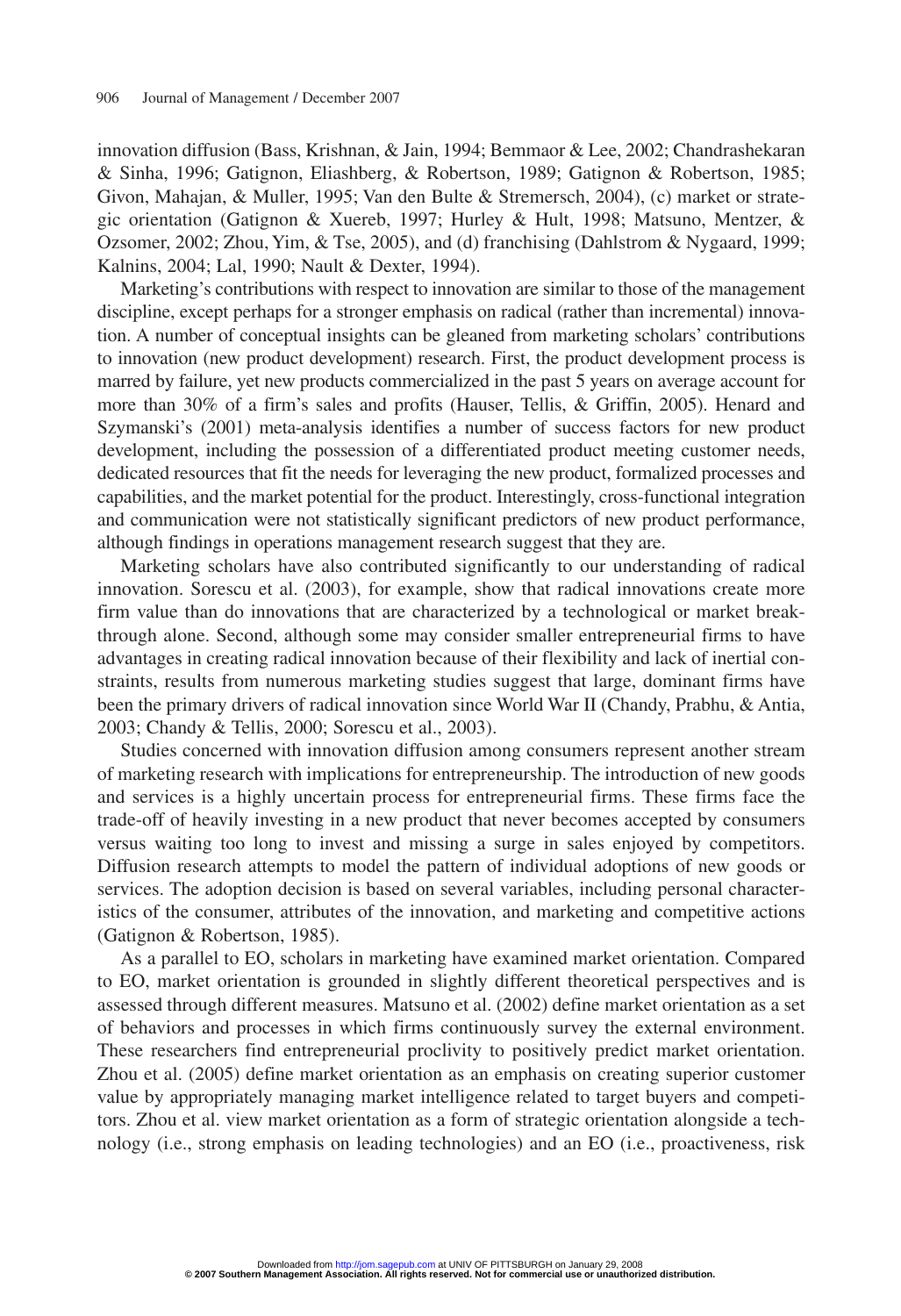taking, and innovativeness). Interestingly, Zhou et al. find market orientations to be positively related to technology-based innovations within existing markets but negatively related to innovations in emerging markets. Hurley and Hult (1998) take yet another slightly different approach, viewing market orientation as a cultural attribute of an organization focused on transforming learned knowledge into innovations. Here, market orientation is found to be an important antecedent to the strategy on which a firm relies as a stimulus of innovation.

A fourth stream of entrepreneurship-oriented marketing research focuses on franchising. Franchising is an entrepreneurial growth strategy in which "one firm (the franchisor) allows a second (the franchisee) to market goods or services under the franchisor's brand name and to use its business practices" (Combs, Ketchen, & Hoover, 2004: 878). Two perspectives are used to study franchising—one focusing on growth through franchising versus companyowned outlets and the second analyzing the use of controls and incentives in the franchising relationship (Agrawal & Lal, 1995). The franchising research we examined predominantly emphasized the latter approach. Interestingly, opportunistic behaviors of both franchisors (i.e., failing to promote the franchise brand or encroachment; Kalnins, 2004) and franchisees (i.e., shirking service responsibilities) are described in this research. Along these lines, Agrawal and Lal (1995) found that the royalty rate imposed on the franchisee increases the franchisor's investments in the chain's brand but decreases the service level offered by the franchisee. These results suggest that there is an optimal royalty rate to promote investments by both the franchisor and franchisees.

Numerous opportunities exist for further studies combining marketing and entrepreneurship. Interestingly, our survey found us reviewing marketing articles extensively with respect to opportunity exploitation. In the process of doing this, we failed to identify articles concerned with opportunity identification or recognition. Admittedly, our constrained list of search terms could be the cause of this failure. Additional research might be completed to determine the specific mechanisms entrepreneurial firms use to accurately identify future market opportunities. A second avenue for interdisciplinary efforts may be to reorient marketing studies of franchising. Franchising remains an emerging research interest for scholars. Although governance issues in franchisee–franchisor relationships warrant attention, examining the resources that make franchises successful and the patterns underlying diffusion of franchise brands also represent future research opportunities. Finally, much of the existing research integrating marketing and entrepreneurship deals with firms producing physical goods. However, increasing the stream of research focusing on services marketing may yield future insights for entrepreneurship, especially because many entrepreneurial firms are established as service providers.

*Operations management*. Operations management research is concerned with understanding a firm's internal processes. In doing so, operations management scholars enhance our understanding of the internal means through which entrepreneurial firms efficiently and effectively identify and exploit opportunities. As previously noted, some marketing research that is concerned with entrepreneurship focuses on product innovation; equally valuable is the focus on process innovations that is a part of some operations management research. The outcomes of process innovation can benefit firms and their customers. For example, Honda was able to reduce manufacturing costs of the Accord by nearly 25% through process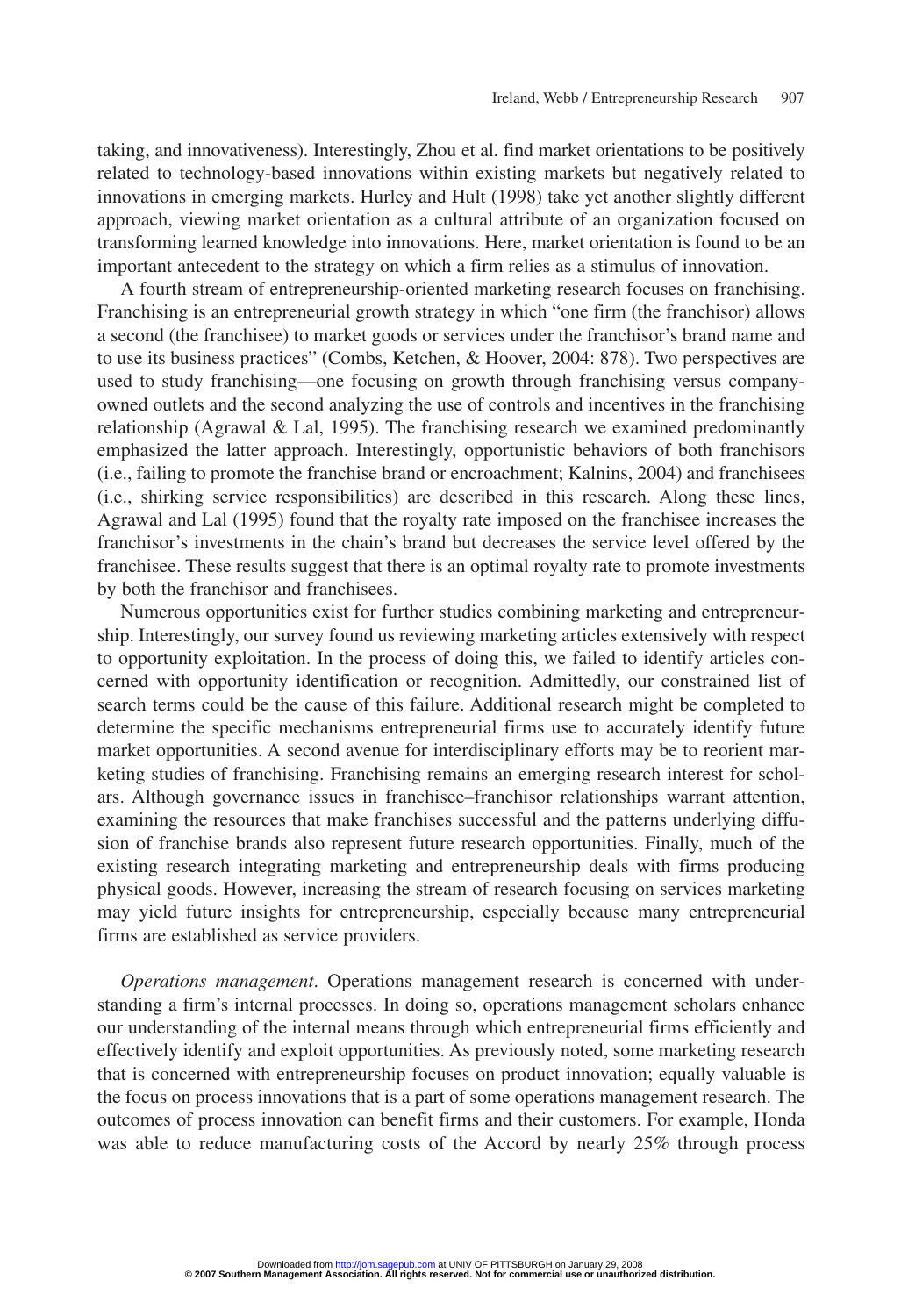innovations. These cost savings allowed Honda to develop a product with more features that create value for customers (Liker & Choi, 2004). As a further benefit, process innovations are embedded within a firm's routines, making it more difficult for competitors to reverse engineer and imitate these value-creating innovations (Kotabe, 1990).

We identified two relevant streams of operations management research*.* We label the first stream internal systems or process design (Choi & Krause, 2006; Hyer & Brown, 1999; Koufteros, Vonderembse, & Jayaram, 2005; Nahm, Vonderembse, & Koufteros, 2003; Singhal & Singhal, 2002; Tatikonda & Rosenthal, 2000). Here, scholars advance knowledge concerning how organizations integrate activities into value-creating means that satisfy environmental and market demands. A second stream of research in operations management concerns the adoption or transfer of innovations (Agarwal & Prasad, 1999; Grover, 1993; Jarvenpaa & Ives, 1993; Kumar & Swaminathan, 2003; Ravichandran, 2000; Stock & Tatikonda, 2000). Here, scholars examine factors that predict the likelihood of adopting innovations or facilitating the transfer of innovations within and across firms.

The body of work in operations management journals concerning process design clearly informs how entrepreneurial firms may create value by reorganizing the internal means through which goods and services are developed. Reorganizing processes may involve creating new relational patterns among individuals within firms, across firms, or between individuals within firms and individual customers. Using insights gained from a case study of more than 50 firms during 12 years, Hyer and Brown (1999) set forth a framework of real cells, proposing a set of rules for distinguishing real cells from other cellular forms, assembly lines, and job shops. Real cells are characterized by (a) dedication of equipment and employees (usually no more than 10) to produce a family of parts and products and (b) a close interconnectedness of equipment and employees with respect to time, space, and information. Real cells are structured for small lot production and offer numerous advantages such as enhanced quality, flexibility, and decreased throughput time. Conversely, assembly lines are characterized by dedicated resources but fail to meet the linkage criteria of time, space, and information. In job shops, resources are dedicated to a process but not a parts or product family, and even with small batches job shops can become disconnected in terms of time, space, and information (Hyer & Brown, 1999).

Another stream of research dealing with process design considers aspects of concurrent engineering, or internal integration to involve cross-functional teams in new product development from the early stages (Koufteros et al., 2005). Concurrent engineering reduces uncertainty (lack of information) and equivocality (lack of agreement on interpreting available information) by facilitating the flow of information quickly and efficiently throughout the organization (Koufteros, Vonderembse, & Doll, 2001). Interestingly, Koufteros et al. (2005) found internal integration to be positively related to external integration (integrating customers and suppliers in new product development), suggesting that external integration may force firms to integrate internally. Customer integration was positively related to product innovation, which was in turn positively related to quality and profitability. Surprisingly, supplier integration was negatively related to product innovation, which calls into question whether too much supplier integration offsets the informational benefits with rigidity in new product development (Koufteros et al., 2005).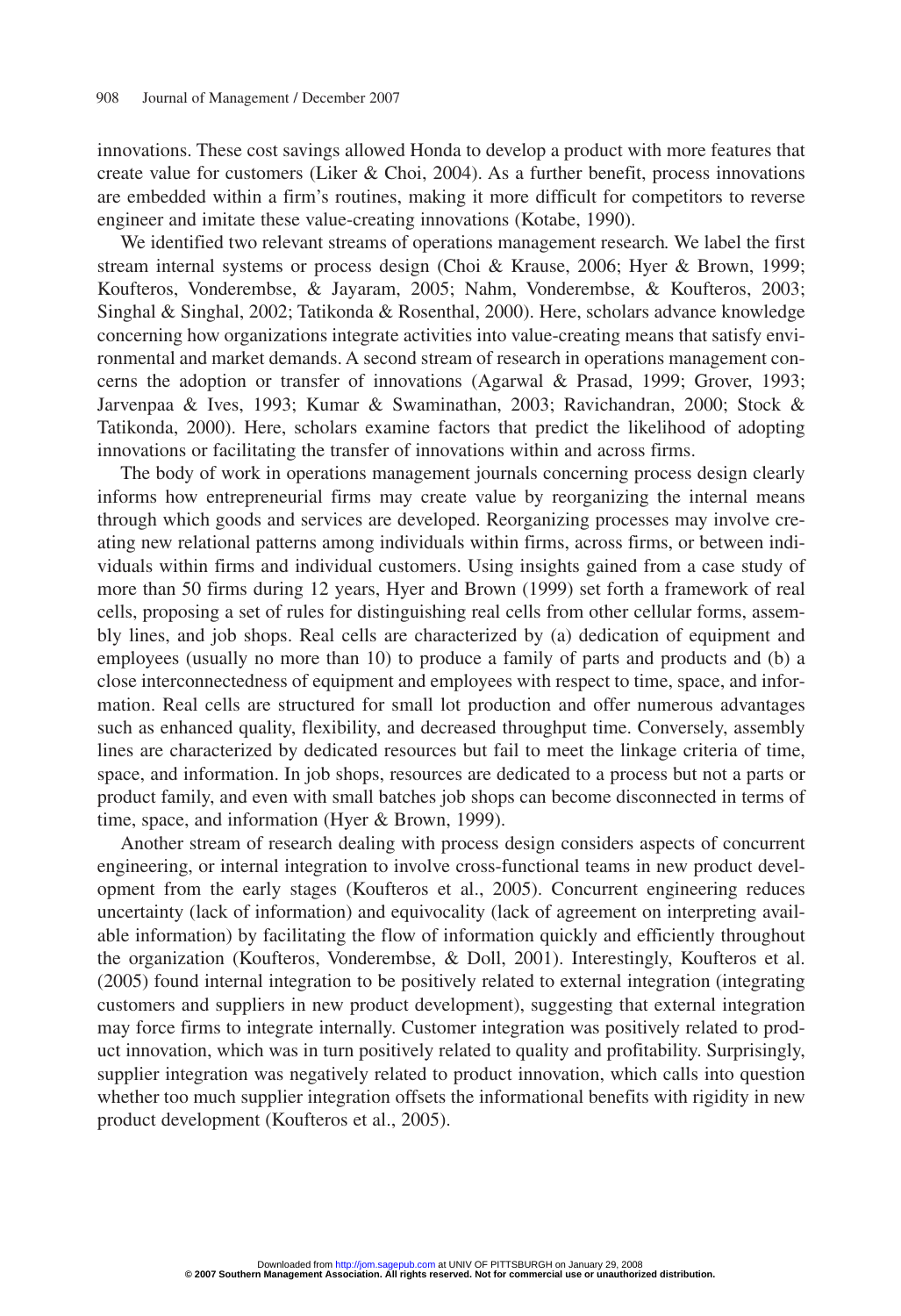Various forms of interfirm networks, such as supply chains or supply networks, are yet another substream of process design research in operations management with implications for entrepreneurship. For example, scholars have examined the innovativeness of a comprehensive versus a flexible network (Choi & Krause, 2006), the need to maintain a balance of trust and power to facilitate long-term entrepreneurial efforts in strategic supply chains (Ireland & Webb, 2007a), and compatibility issues among partners during the innovation process (Singhal & Singhal, 2002).

In addition to process design, operations management scholars have examined innovation adoption or transfer within both intra- and interorganizational contexts. More specifically, this research stream seeks to understand why and how organizations decide to adopt innovations created elsewhere. In this line of inquiry, scholars have used the technology acceptance model to explain adoption. Within the model, the perceived usefulness and ease of use of the focal innovation drive attitudes and behavioral intentions to adopt. Agarwal and Prasad (1999) found evidence to support the technology acceptance model in their survey of 230 users who had the opportunity to adopt a new operating system interface package. Similarly, Ravichandran (2000) found that firms more quickly and intensely adopt total quality management in the information systems department when (a) a firm has an overall orientation toward quality, (b) the information systems being used strongly support quality initiatives, and (c) a separate quality function exists within the firm. Each of these factors potentially indicate the perception of the innovation's usefulness in achieving the firm's objectives.

Grounded in the insights of their respective disciplines, there are significant opportunities for collaborations between operations management and entrepreneurship scholars. Results from our analysis indicate that operations management scholars have primarily studied processes within established organizations. One notable exception is work describing the evolution of ventures' capabilities when experiencing the positive outcomes associated with sudden, dramatic innovation success (Corbett & Campbell-Hunt, 2002). Clearly, the processes that lead to success in a firm's early years change with market and environmental conditions. Therefore, future studies may seek to address the emergence of processes in new ventures and the transformation of these processes as the ventures grow or encounter changing external environments. On a similar note, the example of Honda mentioned above demonstrates the benefits a firm may expect to accrue from successful efforts to continuously develop process innovations. What practices should entrepreneurial ventures have in place to support efforts to achieve this desirable outcome?

*Political science*. Research in political science may inform entrepreneurship in two ways. First, to a certain degree, the political process that policy makers use can be thought of as entrepreneurial in nature. In an entrepreneurial context, we note that policy makers follow the same general path as market entrepreneurs, identifying opportunities (for the economy, health care, education, etc.) and then gathering resources (e.g., political support) to exploit the opportunities. A second way in which political science informs entrepreneurship is from the perspective that public policies define the formal institutional boundaries within which entrepreneurial ventures compete.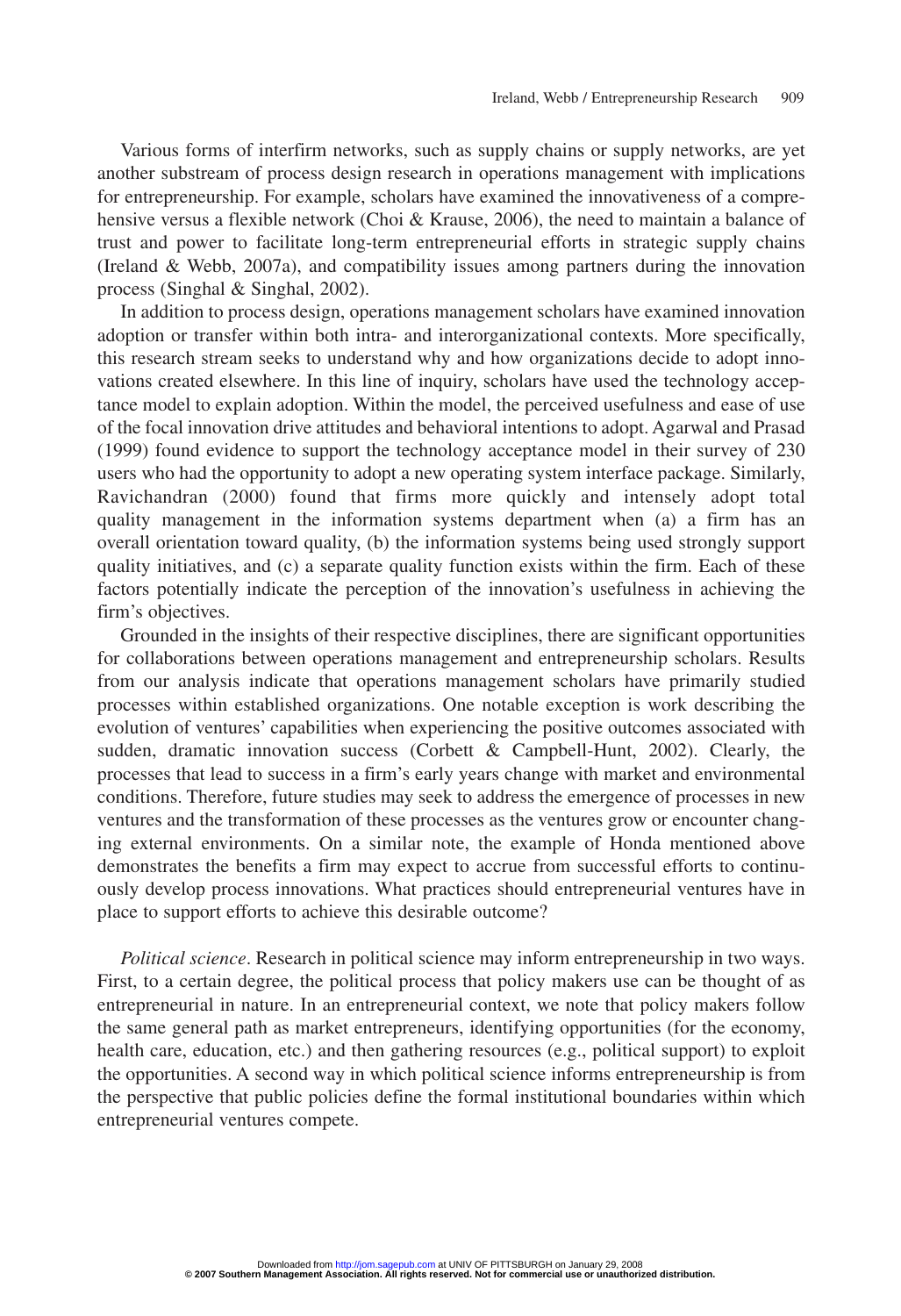Initially, it seems that the political science discipline contributes a smaller proportion of articles to entrepreneurship research. We reviewed three top-tier journals in political science (*American Journal of Political Science, American Political Science Review,* and *Journal of Politics*). We arbitrarily placed the *Journal of Political Economy* within the "economics" category, although the journal may be a leading outlet for political science scholars seeking to publish their entrepreneurship-related work. The categorization decision we made about this journal surfaces the possibility that contributions from political science to entrepreneurship research may be greater than Table 1's contents suggests.

We identified several interesting research streams in political science with potential insights for entrepreneurship including (a) the role and behaviors of policy entrepreneurs (Ainsworth & Sened, 1993; Krutz, 2005; Schiller, 1995; M. Schneider & Teske, 1992), (b) policy innovation or diffusion (Berry & Berry, 1992; Glick & Hays, 1991; Mintrom, 1997; Mintrom & Vergari, 1998), and (c) founding effects on the development of governing bodies (Dienstag, 1996; Fatovic, 2004; Kessler, 1992; Runge & von Witzke, 1990).

Policy entrepreneurs are individuals acting in the political arena who identify and help define problems and then seek to shape policy through coalition-building efforts (Mintrom, 1997). In taking these actions, policy entrepreneurs "change the direction and flow of politics" (M. Schneider & Teske, 1992: 737). Research dealing with policy entrepreneurs highlights both important parallels and differences between policy and market forms of entrepreneurship. Similar to market forms of entrepreneurship, M. Schneider and Teske (1992) describe policy entrepreneurship along the lines of Kirzner (1979) and Schumpeter (1934) in that opportunities exist because of a disequilibrium of tastes. Policy makers seek to introduce new policies that can drive the disequilibrium back to a level of stability. Also, policy entrepreneurs seek to reallocate resources in a more efficient and effective manner to exploit opportunities. Differences surface, though, in that policy entrepreneurs rely to a greater extent on being able to build coalitions and mobilize collective action, and policy entrepreneurs are not usually residual claimants to the profits stemming from their ideas (M. Schneider & Teske, 1992).<sup>5</sup>

Similar to marketing, a significant amount of political science research examines the determinants and diffusion of innovation. Consistent with arguments appearing in published entrepreneurship work, the adoption of policy innovation may occur because of internal determinants or external influences (i.e., individual–opportunity nexus theory versus institutional theory explanations, respectively). For example, Berry and Berry (1992) found the characteristics of the opportunity, such as the fiscal health of the economy and length of time until the next election, to predict the adoption of tax innovation. These researchers also found evidence of regional diffusion and suggested that states sometimes mimic neighboring states in adopting innovations after the uncertainty of consequences declines and as a way to decrease the perception that the tax is unfair (Berry & Berry, 1992).

Other articles we identified through our survey addressed the persistence of founding conditions on policy making. An ongoing debate appears to consider whether American political thought is driven by the religious influences of the Puritans or the philosophical musings of John Locke (Kessler, 1992) or perhaps both. Although some of the religious overtones have decreased over time, the founders' values concerning freedom and equality have left a lasting imprint on policy making. In a different context, Runge and von Witzke (1990) discuss the rigidities within the European community (EC) that are a product of founding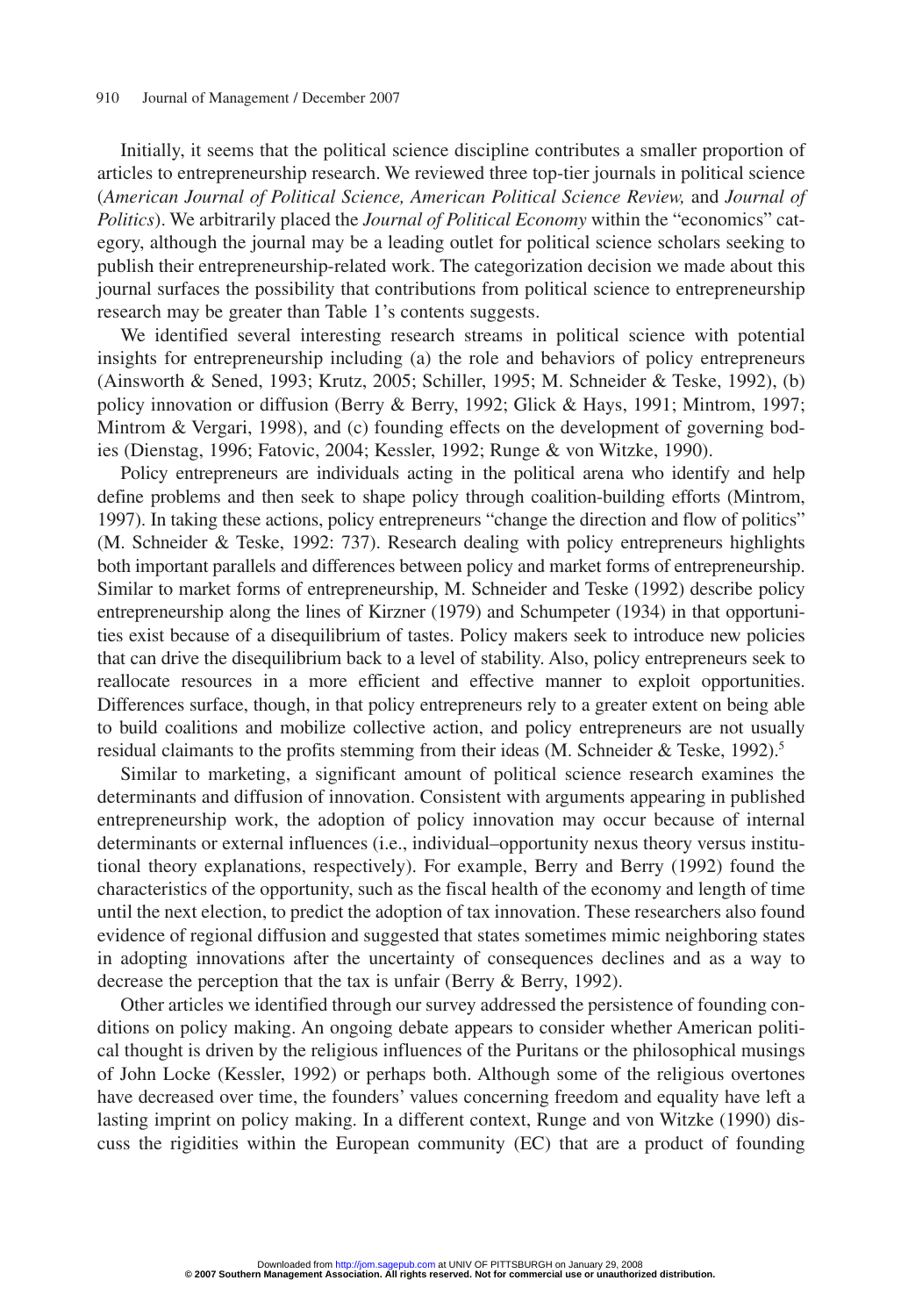effects and changes in the EC's membership. When formed in 1957, the EC was composed of six homogeneous countries. Important decisions with national implications were made using a unanimity rule so that no country would consistently lose in the EC rulings. With the increasing heterogeneity of the EC that results from membership growth, the efficiency of the unanimity rule with respect to making decisions with national importance became an issue (Runge & von Witzke, 1990).

Numerous opportunities exist for interdisciplinary research between political science and entrepreneurship. Interestingly, of the research we found that jointly considers political science and entrepreneurship themes, none examined differences across national governments. For example, how do differences in public policy affect entrepreneurship in multiple countries? How do conditions during the time of the founding of nation-states affect the growth and development of those states? Finally, the success of policy entrepreneurs depends on their ability to enact policies that are important to their diverse set of constituencies. Sometimes policies favor economic growth, whereas other times policies seek to promote other agendas, such as health care or education. What factors influence policy entrepreneurs' decisions regarding weights assigned to various policies at different points in time? And might public governance policies positively affect the governance of entrepreneurial ventures (Benz & Frey, 2007)?

*Psychology*. A major finding from our survey of psychology journals is that, until recently, little entrepreneurship-related research has been published in top-tier psychology journals. Nevertheless, psychology is a discipline with which entrepreneurship scholars (e.g., Begley & Boyd, 1987; Busenitz & Barney, 1997; Gartner, 1988; Simon, Houghton, & Aquino, 1999) have been actively involved, and vice versa. In fact, some describe psychology as representing the second largest contributing discipline to entrepreneurship research (Baum, Frese, Baron, & Katz, 2007).6 The void of entrepreneurship-related work in psychology's top journals may suggest that (a) journals dedicated to publishing entrepreneurship research (e.g., *Journal of Business Venturing* and *Entrepreneurship Theory and Practice*) react more positively to this work and (b) management journals may be competing outlets for psychology–entrepreneurship work (e.g., Baum, Locke, & Smith, 2001; Mitchell, Smith, Seawright, & Morse, 2000; Sapienza & Korsgaard, 1996).

The entrepreneurship-related work that has been published in top-tier psychology journals primarily deals with questions related to personality (Miner & Raju, 2004; Stewart & Roth, 2001, 2004; Zhao & Seibert, 2006). In the main, this work seeks to identify the unique traits that cause certain individuals to pursue entrepreneurship. An interesting exchange of results obtained by competing meta-analyses highlights this research. Stewart and Roth (2001) found risk propensity to be higher in high-growth entrepreneurs than in low-growth entrepreneurs, who have a higher risk propensity than managers. To complete their meta-analysis, Miner and Raju (2004) included additional studies in their sample that used a different instrument measuring risk propensity. These researchers found no difference between entrepreneurs and managers in terms of risk propensity. In subsequent work, Stewart and Roth (2004) refuted Miner and Raju's findings, claiming that the additional studies did not focus on the same research question and challenging the construct validity for some of the measurement instrumentation. Invigorating exchanges such as these have the potential to meaningfully inform the literature about variances in traits between entrepreneurs and nonentrepreneurs.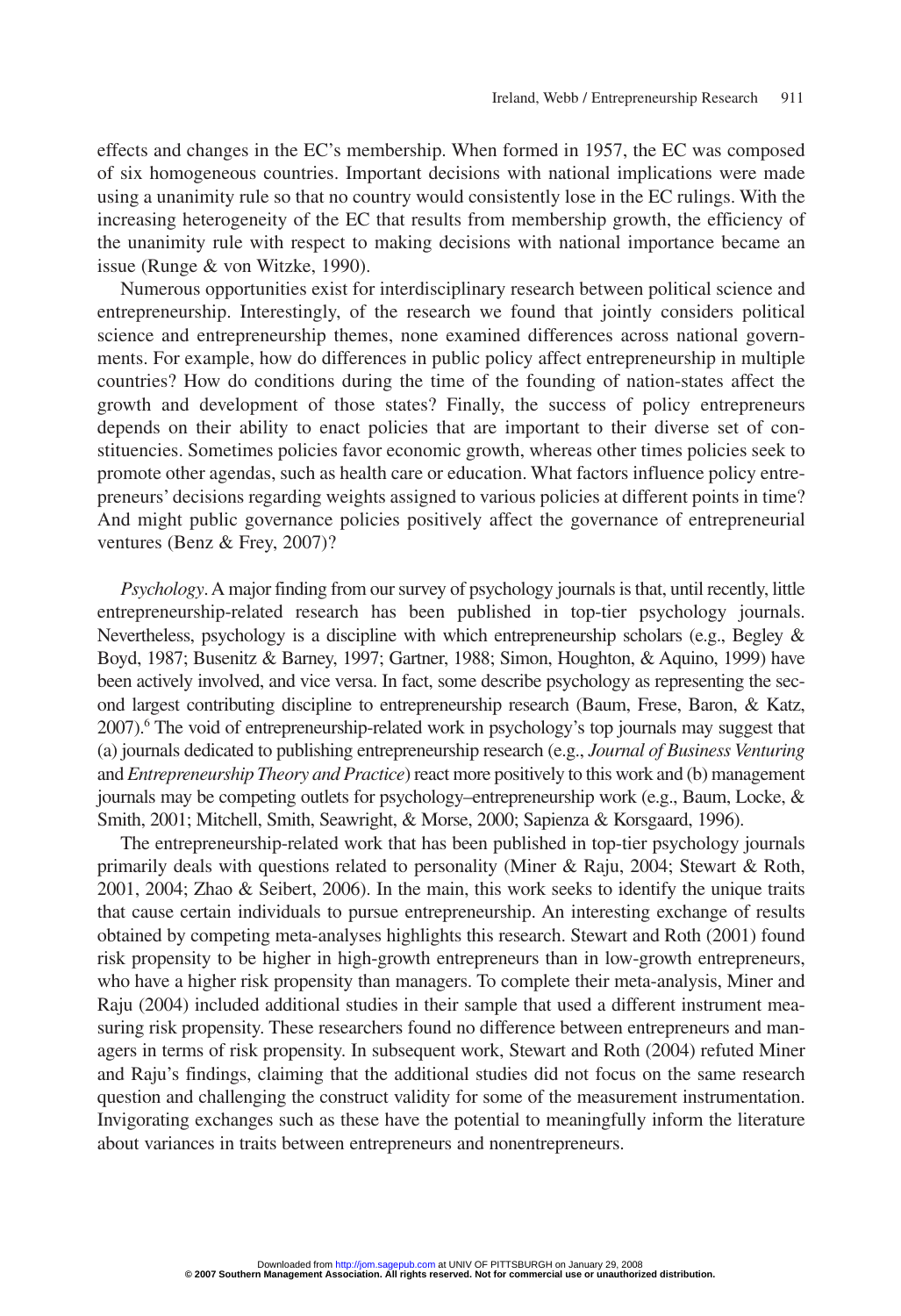Our survey strongly suggests that there are numerous opportunities for productive collaborations between psychology and entrepreneurship scholars. In terms of personality, for example, the possibility of meaningful and perhaps stable differences between entrepreneurs and nonentrepreneurs with respect to personality generates a number of intriguing contextual questions (e.g., Are these differences stable across time and across industry settings?). Additional evidence suggests that high-growth entrepreneurs differ from low-growth entrepreneurs (Stewart & Roth, 2001). Differences in personality and growth orientation are examples of characteristics that may lead to systematic variances in how the entrepreneurial process is used. This line of questioning complements earlier work (e.g., efforts to determine if traits influence the decision to become an entrepreneur) by seeking to assess how differences in traits affect entrepreneurial processes, such as those used to acquire, bundle, and leverage resources.

Scholars have pursued some entrepreneurship research in the industrial/organizational (I/O) psychology domain. However, I/O psychology covers a large range of research interests, and, perhaps not surprisingly, this set of articles has not been as focused as the personalitybased research. Topics range from isolating the motivational influences of entrepreneurship (Miner, Smith, & Bracker, 1989; Zhao, Seibert, & Hills, 2005) to efforts to isolate factors contributing to venture growth (Baum, Locke, & Kirkpatrick, 1998) to adopting organizational practices (Johns, 1993). Our survey of this stream of psychology literature did not suggest that any of these topics dominate the others in terms of prominence of contributions.

Social influences on entrepreneurs' decisions may be another promising avenue for future research. An example of this type of work is West and Anderson's (1998) call for enhancements of our understanding regarding the composition and structure of teams that facilitate innovative interactions. Shifting contexts to independent new ventures, scholars might also seek to determine how entrepreneurs structure their top management teams to facilitate innovation and long-term survival. Another intriguing question is the degree to which the quality of the external labor market affects the quality of teams entrepreneurs can organize. Finally, studies using a cognitive psychology lens have emerged in mainstream entrepreneurship journals (e.g., Busenitz & Barney, 1997; Keh, Foo, & Lim, 2002) but remain absent from psychology's top-tier journals. In our view, this suggests that there are opportunities for interdisciplinary collaboration.

*Sociology*. Our review of entrepreneurship research finds that sociologists examine several themes from an entrepreneurship perspective. Specifically, we identified the following themes: (a) entrepreneurship within ethnic minorities (Aldrich & Waldinger, 1990; Evans, 1989; Portes, Guarnizo, & Haller, 2002), (b) organizational networks and entrepreneurship (Davis & Greve, 1997; Peng, 2004; Podolny, 2001), (c) innovation diffusion (Chang & Harrington, 2005; Podolny & Stuart, 1995; Wejnert, 2002),<sup>7</sup> and (d) the effect of broader institutional forces on entrepreneurship (Clemens & Cook, 1999; Kogut & Zander, 2000; Rona-Tas, 1994). As research streams, these themes suggest that sociological perspectives address the context within which entrepreneurship develops. In contrast, the historical focus of entrepreneurship scholars' work is on the behavior of individual entrepreneurs or entrepreneurial firms (Reynolds, 1991).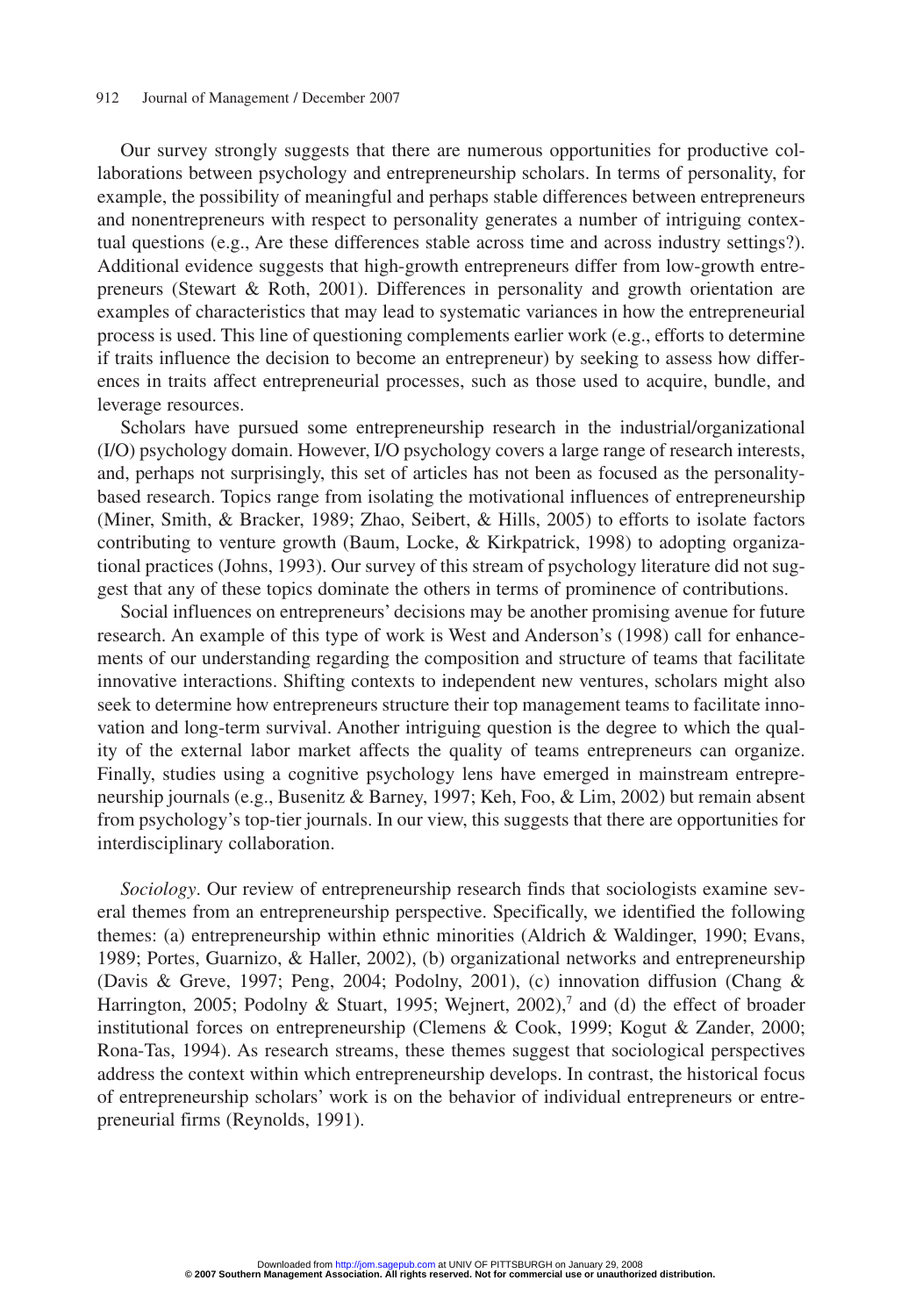Sociology scholars have increased our understanding of the entrepreneurial actions ethnic minorities take. These contributions complement the work completed by anthropology scholars sharing this interest. Research evidence shows that even when facing substantial obstacles, immigrant entrepreneurs are able to overcome these obstacles by relying on family, friends, and neighbors as factor, labor, and product markets (Wilson & Portes, 1980). Evans (1989) notes that immigrant entrepreneurs benefit when the community of immigrants with the same national background reaches a critical mass. In a fascinating study of "transnational" entrepreneurs, Portes et al. (2002) examine a specific form of entrepreneurship in which immigrant entrepreneurs take advantage of opportunities that cross national borders. Opportunities exist in the form of providing goods and services from the immigrant's country of origin to his or her current country of residence, or vice versa. Although representing a small portion of the overall immigrant population in their U.S. sample, transnational entrepreneurs actually compose more than half of the identified immigrant entrepreneurs. Portes et al. find that differences across individuals, networks, and the broader social context influence transnational forms of entrepreneurship. More specifically, transnational entrepreneurs have lived longer in the United States, have a college education and professional experience, possess a larger network with contacts in both the United States and their country of origin, and come from a country with sociopolitical stability.

The network research of sociology scholars is spread across a number of subthemes. Lopes (1992) investigated music conglomerates'use of ties with autonomous producers to balance the need for economies of scale with the diversity of consumer demand. Although some network ties seek to increase innovativeness and diversity, others increase homogeneity through the diffusion of innovations. Davis and Greve (1997) examined the diffusion of two policy innovations (poison pills and golden parachutes), finding that board interlocks aid the diffusion of poison pills but not golden parachutes. Rather, golden parachutes diffused within geographic localities and at a slower overall rate. Davis and Greve suggested that this evidence reflects the presence of less formal networks that led to the diffusion of golden parachutes and that had to overcome normative pressures. Finally, Peng's (2004) work suggests another network perspective. He finds that kinship networks establish important informal norms that reduce transaction costs for entrepreneurs in China, where formal institutions remain underdeveloped.

Besides the network level, sociology scholars have examined various institutional effects on entrepreneurship. These studies examine the influences of political, legal, and economic institutions on how entrepreneurs decide to organize and act. In Clemens and Cook's (1999: 445) words, "Institutions may negatively constrain action, define opportunity, and facilitate patterns of interaction." More specifically, institutions confine the realm of entrepreneurial opportunities, both ends and means, to a set of socially acceptable opportunities. Although durable, institutions do change and reconstruct the set of opportunities for entrepreneurs at the firm and policy levels.

Our survey suggests that the work of entrepreneurship scholars has the potential to inform sociological perspectives. As previously mentioned, sociology scholars are largely concerned with the effects that social forces and change have on entrepreneurial behaviors of individuals and firms. What is largely absent from sociology research, however, are examinations of the effects that entrepreneurial behaviors have on the overarching social context. Interestingly, as discussed previously, entrepreneurship research within the management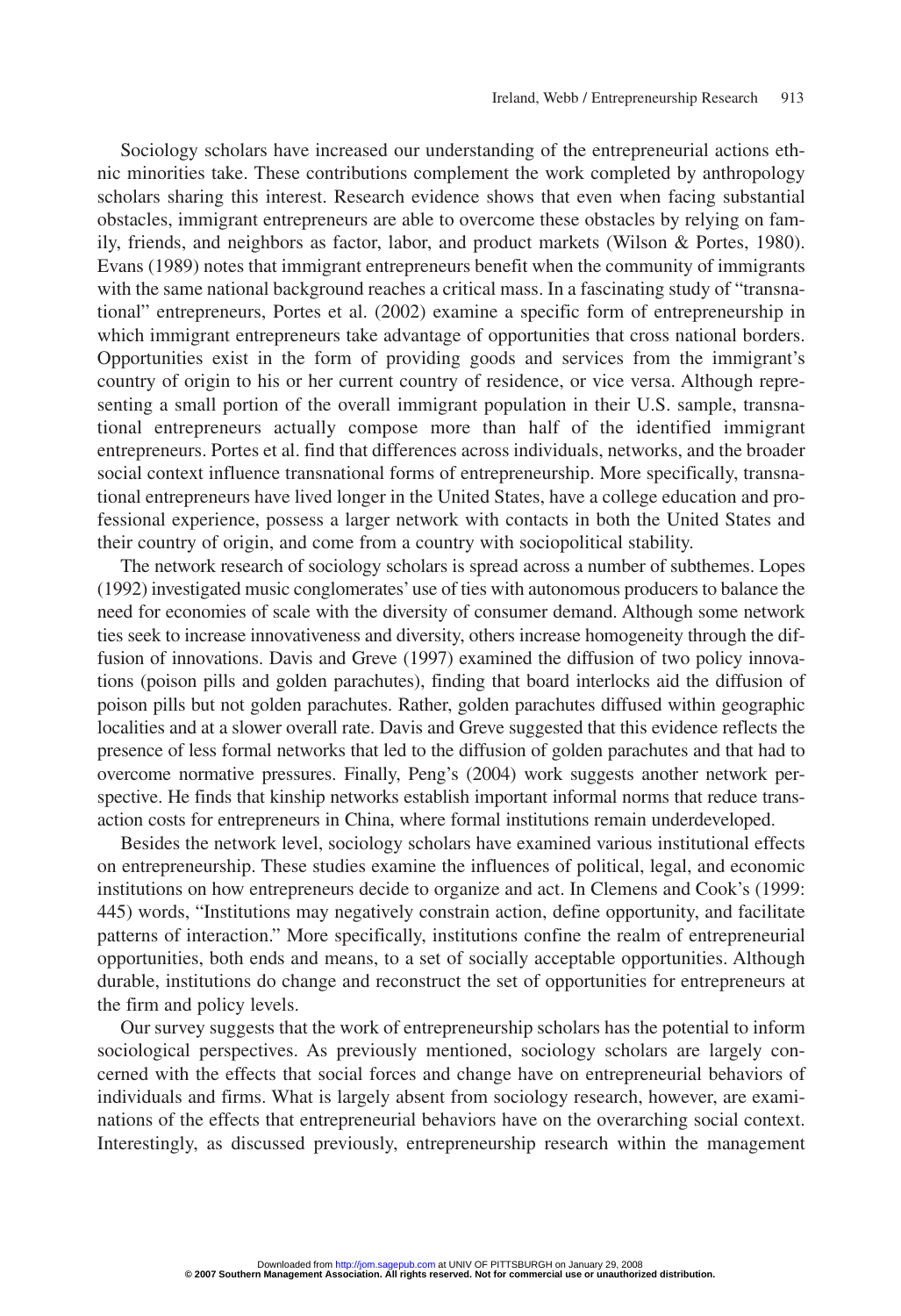domain is beginning to address this void within the context of institutional entrepreneurship. Beyond institutional entrepreneurship, however, a further line of inquiry integrating research from sociology and entrepreneurship may be the emergence of various network forms in emerging and transition economies that are aimed at overcoming institutional voids. For example, what are the particular conditions that facilitate the development of these network forms (e.g., business groups in South America, *guanxi* in China, etc.), what are their growth limitations, and how do these networks facilitate entrepreneurial efforts of their member firms?

#### *Common Themes*

Each academic discipline we surveyed is unique. In general, the "tools of each trade or discipline" (in terms of theories and methodologies) provide the context through which discipline-specific research has been completed to examine entrepreneurship-related questions. Despite the differences in theories and methods, we assert that making significant progress toward the objective of more fully understanding the entire entrepreneurial process requires an integration of the knowledge unique to disciplines such as those in our sample. Insightful differences in how related academic disciplines frame and study entrepreneurship questions can create valuable knowledge for developing (theoretically) and designing (methodologically) future entrepreneurship research studies. Various conceptual lenses and different methodologies allow scholars not only to "think outside the box" but also to "create entirely new boxes."

In our view, any attempt to unify the entire body of diverse entrepreneurship work within a single common framework would inevitably omit certain disciplinary contributions and questions of interest. Because of this, we will specify and discuss what we believe are common themes throughout the disciplines we surveyed instead of offering a unifying framework. Moreover, we propose that these themes are the foundation on which disciplinary scholars can integrate their work to address significant entrepreneurship questions. We now turn our attention to discussing individual–opportunity nexus, entrepreneurial risks, and identity construction as themes with the potential to be the foci for entrepreneurship theory.

*Individual–opportunity nexus*. Scholars are making efforts to elucidate theory concerning the nexus of individuals and opportunities. This theory takes a process approach to understanding entrepreneurship. In essence, this process finds entrepreneurial alertness leading to opportunity recognition, then to opportunity exploitation with the creation of a new venture, and finally to the growth and survival of the venture (Bygrave & Hofer, 1991; Shane, 2003; Webb at al., 2007). As Shane (2003) noted, significant progress has been made with respect to the individual's actions within the entrepreneurial process (i.e., the psychology of the entrepreneur, how entrepreneurs make decisions to exploit opportunities, etc.). With a few exceptions, less research has focused on understanding opportunities. Here, we describe how the disciplines we surveyed may inform future research opportunities. Calling for and suggesting this focus does not imply a reduction in the importance of individuals as the other part of the nexus between individuals and opportunities.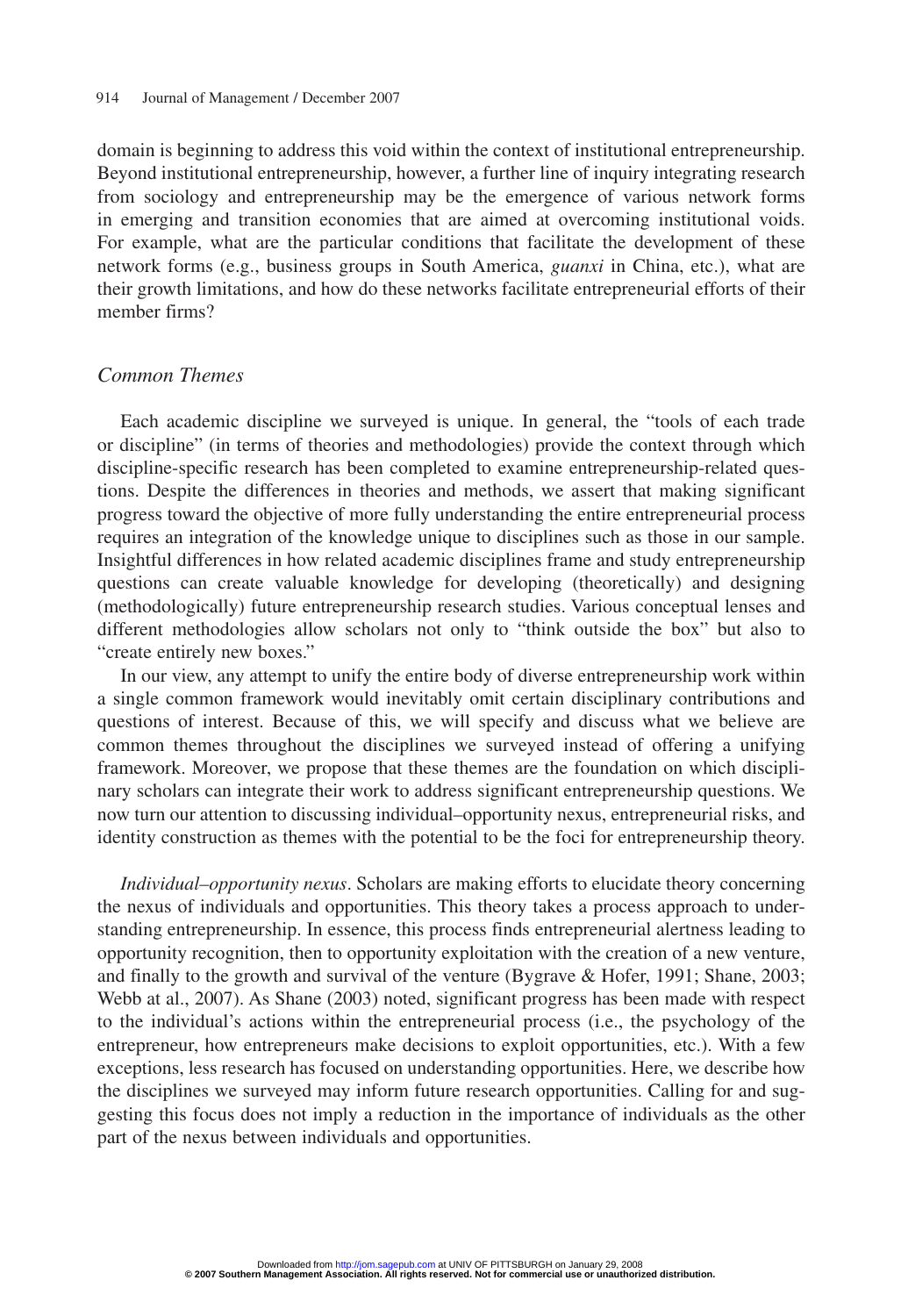Several perspectives exist regarding the origin of opportunities. Kirzner (1979) argues that alert entrepreneurs discover opportunities that always existed. The details of the structuration process complement the Kirzner argument. Here, the logic advanced is that rather than opportunities being discovered in a single flash of insight, individuals have ideas that develop into opportunities through enactment of a recursive process over time (Sarason, Dean, & Dillard, 2006). A third, perhaps complementary, perspective is that opportunities originate with changes in the external environment and present themselves to specific individuals (Drucker, 1993). For example, a shift in the institutional boundary may present opportunities to a broad segment of society, irrespective of any one individual's unique knowledge. Indeed, this perspective may explain why multiple entrepreneurs pursue similar opportunities at the same time. Our review of sociology research suggests that sociologists may have valuable insights into institutional shifts and their outcomes that may inform our understanding of how opportunities originate.

Some of the sampling frames finance scholars employ can be used to further study opportunities. Consider the case of financial innovations, which, in the context of opportunities, can be viewed as wholly new or modified securities. Financial innovations are very specific innovations that can be easily compared to existing securities on a number of characteristics. Furthermore, scholars may be able to identify the locus of change, the initiator of change, and source of the opportunity (Eckhardt & Shane, 2003) and how the opportunity has evolved over time.

Returning to the nexus of individuals and opportunities, however, a true understanding may require scholars to adopt ethnography, a method that is widely used by anthropology scholars. Many characteristics that make opportunities valuable to entrepreneurs may go unnoticed without in-depth, qualitative examinations of entrepreneurs as they recognize and exploit opportunities. A number of important insights could be gleaned by analyzing the conversations of entrepreneurs as they take actions to recognize and/or exploit opportunities.

*Entrepreneurial risks*. Entrepreneurial risks are a second theme around which scholars from multiple disciplines may work to develop entrepreneurial theory. Completing additional work to understand the types of risks entrepreneurs believe are the most critical to assess during different stages of the entrepreneurial process (including opportunity recognition and opportunity exploitation) and the effects of those assessments on entrepreneurs' decisions are examples of questions that could be pursued through scholarly collaborations.

Das and Teng (1997) refer to risk as a variance in outcomes that entrepreneurs deem to be significant. Entrepreneurs face numerous risks with financial, familial, reputational, and career risks being well-known examples. Depending on characteristics of the individual and the entrepreneurial context (i.e., opportunity characteristics, institutional environment, social ties, family structure, etc.), the relative importance of each type of risk may vary. For example, the performance of policy entrepreneurs largely depends on their ability to satisfy constituents by working to pass desired legislation (i.e., the policy opportunity). Although financial risks may be present, policy entrepreneurs (relative to market entrepreneurs) are likely to face greater career and reputational risks if they are unable to exploit policy opportunities.

Evidence in psychology suggests that the perception of risks and risk-taking propensity differ across individual entrepreneurs. Although entrepreneurs possess a higher risk-taking propensity than nonentrepreneurs, entrepreneurs may actually be risk averse in how they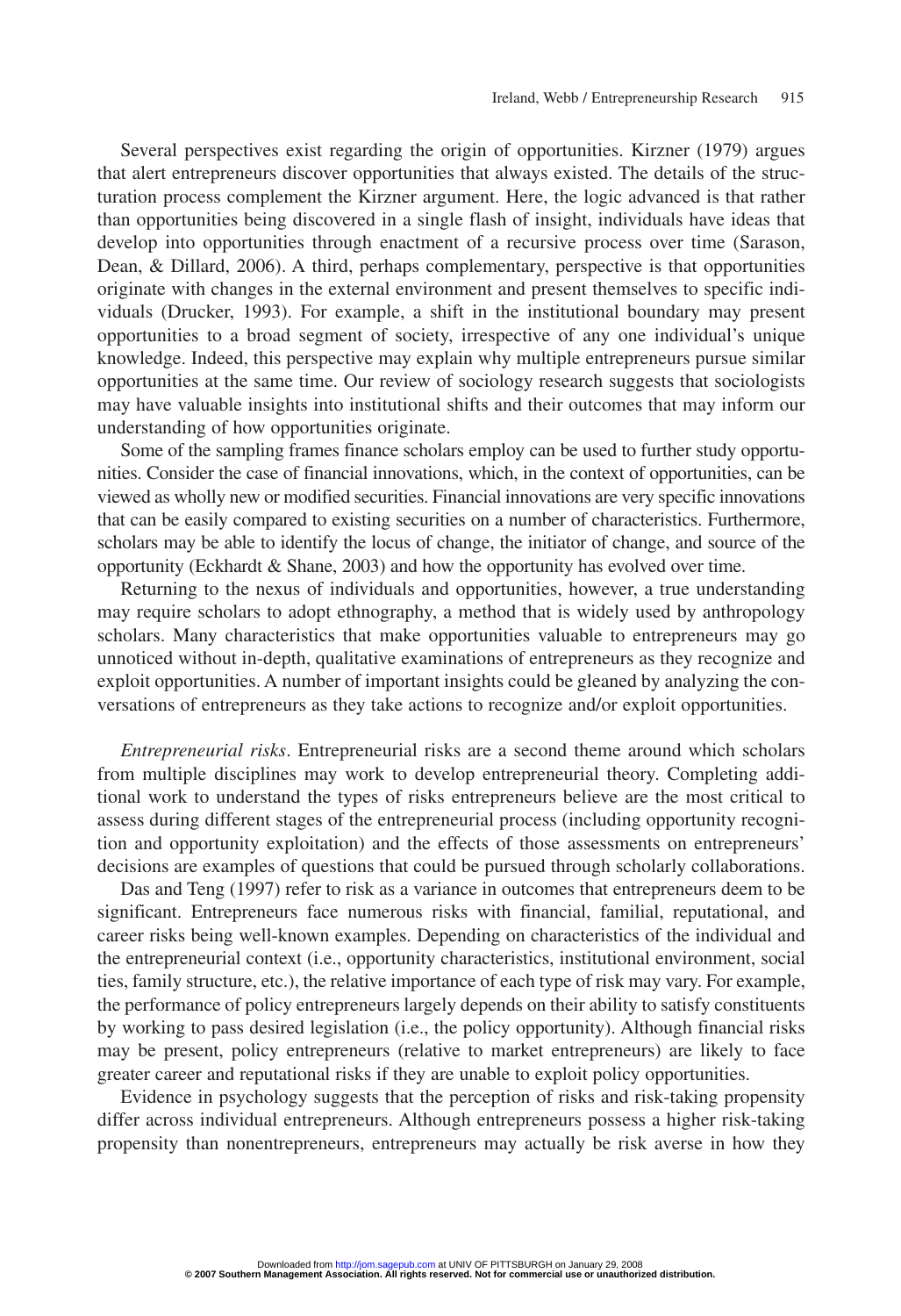choose to exploit an opportunity (Wu & Knott, 2006). Taking this into consideration, perhaps the decision processes of independent entrepreneurs differ from those of top management teams in established firms that are incentivized to pursue risk-oriented strategies. Subsequently, insights from studies completed to examine this possibility might influence the continuing development of theory regarding entrepreneurial risks.

The magnitude of risks also depends on sociological influences originating in the entrepreneurial venture's internal (e.g., entrepreneurial teams, culture) and external environments (e.g., interfirm networks, institutions, etc.). For example, S.-H. Lee, Peng, and Barney (2007) discuss institutional effects on entrepreneurs' willingness to undertake entrepreneurship. These researchers suggest that bankruptcy laws can be structured to minimize the negative consequences of entrepreneurial failure (e.g., by allowing reorganization as an additional option to liquidation and out-of-court settlement). Because of this, some societies are better able to encourage entrepreneurship by decreasing the perceived associated risks.

Accounting and finance are concerned with understanding risks associated with entrepreneurial ventures and communicating those risks to potential investors and other stakeholders. Indeed, an entrepreneurial venture's risks are likely as important to investors (and the entrepreneurs themselves) as the venture's growth potential. From an internal perspective, entrepreneurs may also be more effective in avoiding risks if they are aware of the timeframe, magnitude, salience, and diversity of risks.

*Identity construction*. Identity may serve as a third broad concept around which multilevel entrepreneurship theory can develop. At the individual level, identity refers to how one defines oneself. Self-identities serve as a means or motivational mechanism to attain desired outcomes (Cropanzano, James, & Citera, 1992). As individuals compare themselves to others, they may place themselves and others into categories characterized by certain traits, values, norms, or other defining attributes (Turner, 1975). In doing so, individuals become defined within group-level social identities. Members of a group gain distinctiveness through their membership and are motivated to preserve the qualities of distinctiveness.

In many ways, entrepreneurship is a process of identity construction. Entrepreneurs establish ventures based on and driven by self-identities. Nevertheless, potential investors, employees, and customers become attracted to the venture only when its identity fulfills their own identity needs (Lounsbury & Glynn, 2001). As such, a venture's growth and survival depends on the entrepreneurs' ability to construct a social identity or tap into a preexisting social identity surrounding the venture (Webb et al., 2007). Numerous disciplines may inform this process of identity construction (i.e., moving from the entrepreneur's self-identity to a social identity that supports the venture).

Psychology scholars may inform an identity construction theory by examining how selfidentities motivate entrepreneurs to complete tasks. Do these self-identities exist prior to undertaking entrepreneurship, or do they emerge and transform as the individual engages in the entrepreneurial process? Do entrepreneurs share particular salient identity characteristics? Finally, what mechanisms (e.g., discourse) do entrepreneurs use to expand their selfidentity when creating a social identity for their venture?

Anthropology and sociology scholars have examined social identities in the form of ethnic enclaves as supporting ethnic minority entrepreneurs (e.g., Evans, 1989; Flynn, 1997;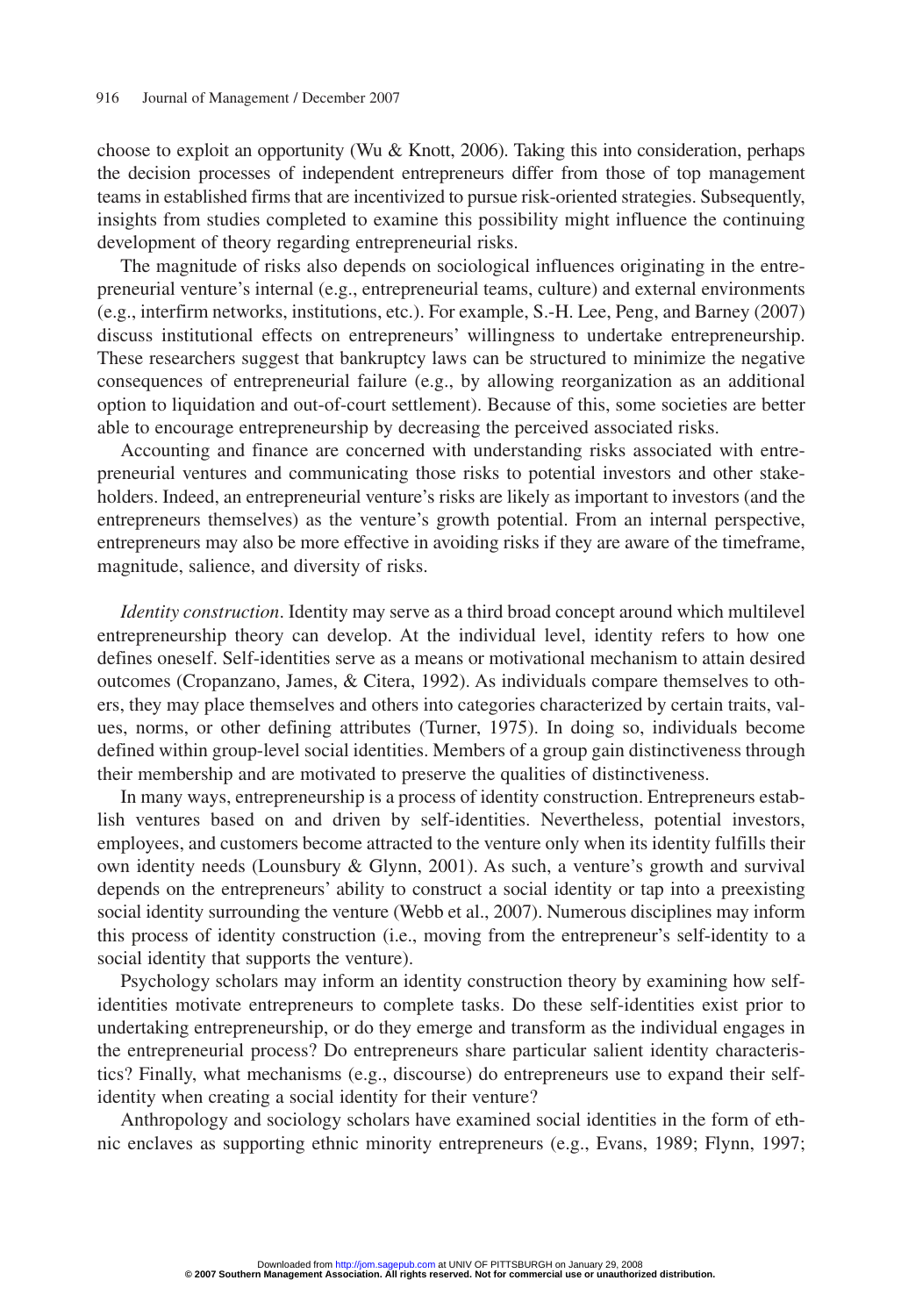Pessar, 1995). Having grown up within ethnic enclaves, many minority entrepreneurs understand the specific needs of their social identity and wield certain advantages over larger firms serving the broader market (Bletzer, 2003). Portes and Sensenbrenner (1993) note that certain groups have such strong social identities that they develop infrastructural elements to complement or substitute for broader institutions.

Lounsbury and Glynn (2001) provide a foundation for management and perhaps finance scholars. They describe how identity may facilitate entrepreneurial efforts to attract investors, employees, and customers. More specifically, the identity of the entrepreneur and the venture as perceived by external stakeholders may benefit from both certain similarities to established organizations that provide legitimacy and certain distinctive features that may lead to a competitive advantage.

Finally, marketing research may inform an identity construction theory of entrepreneurship. Customers are attracted to firms not only because of distinctive technologies but also by other desirable qualities, such as commitment to environmental sustainability, moral practices, and so on. For new ventures, what aspects of identity are most important for gaining customers? What mechanisms help form customer identification with a new venture?

#### **A Collaborative View of Future Entrepreneurship Research**

Entrepreneurship is an eclectic phenomenon. Because of this, scholars examining entrepreneurshiprelated questions draw from multiple disciplines, theories, and methods. However, the results of our survey suggest that scholars seeking to study entrepreneurship can (and should) take additional steps to form cross-disciplinary collaborations. Indeed, we believe that collaborative engagements among scholars are the foundation on which promising research can be completed with the purpose of creating additional knowledge about entrepreneurship.

A recent argument about entrepreneurs yields a framework to use to describe a potential stimulus of collaborations among scholars to study entrepreneurship. McMullen and Shepherd (2006) argue that entrepreneurial action is driven by knowledge and motivation. Viewing scholars as entrepreneurs in an academic context permits the suggestion that scholars are intrinsically motivated to answer significant research questions and to create knowledge in the process of doing so. With the survey we have completed, our interest is to (a) increase scholars' awareness of primarily the breadth of work characterizing entrepreneurship research, (b) identify the types of research questions scholars from related academic disciplines are examining, and (c) offer questions scholars may wish to take to fill the knowledge voids within individual scholarly domains and between related domains. We believe that these contributions could help to spawn future collaborative, interdisciplinary research with the purpose of addressing the multifaceted nature of entrepreneurship as the pathway to creating knowledge.

Our interdisciplinary review of entrepreneurship research is not without limitations. First, from a design perspective, we chose to conduct a broad exploratory survey of entrepreneurship research in disciplines in which entrepreneurship questions are examined. More comprehensive surveys of related academic disciplines may surface richer avenues for collaborative and interdisciplinary research among entrepreneurship scholars and those from one or more of the associated disciplines. The framework we used to conduct the survey and to interpret our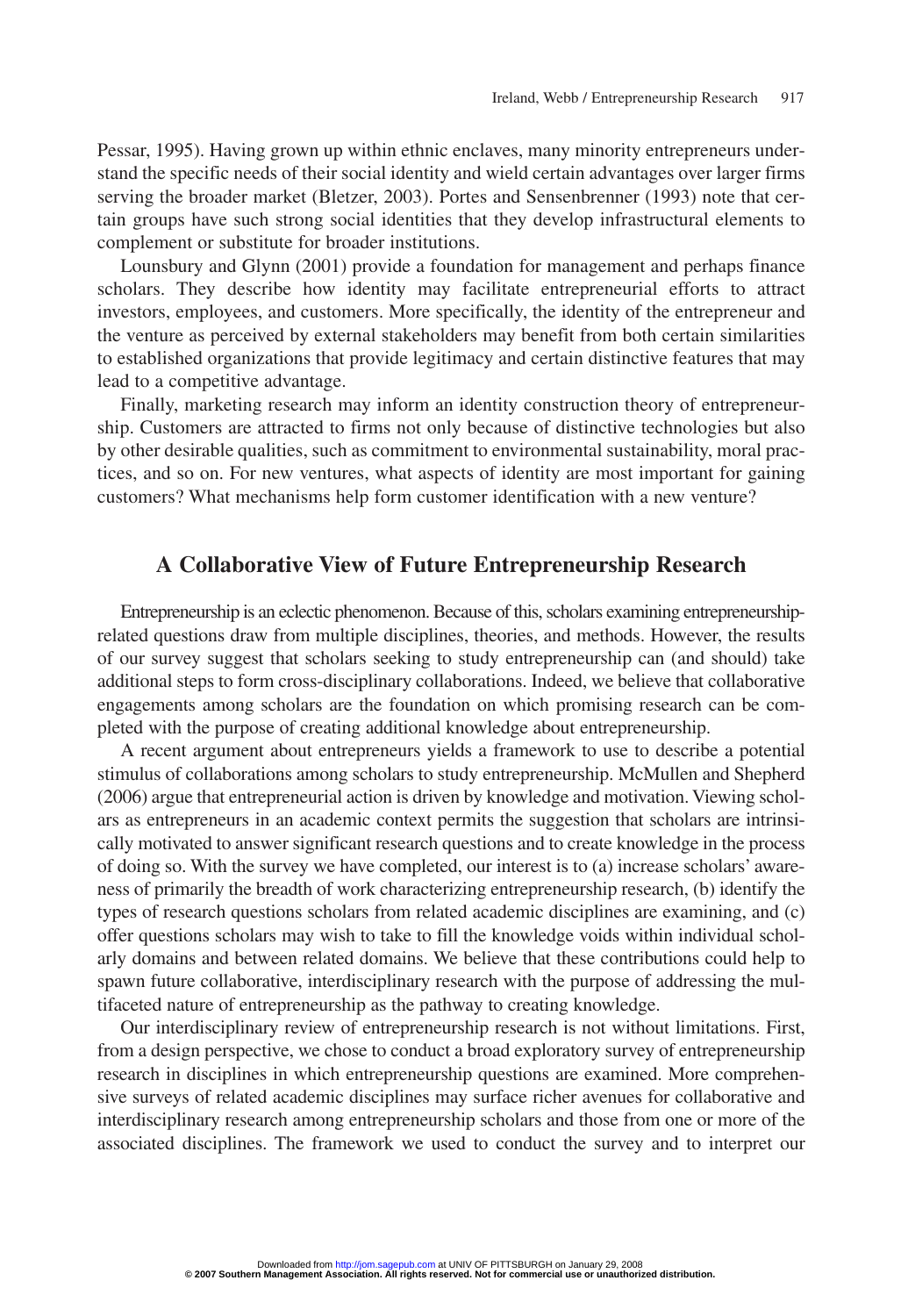results is a second limitation. Our academic training and experience with all disciplines we surveyed influence our analyses and conclusions. Other researchers completing the survey might reach conclusions that differ from ours regarding the nature of collaborations scholars can pursue and topics that seem highly appropriate as the focus of those collaborative efforts. Because of this, we encourage others to replicate and/or extend our results. Finally, we constrained our survey to academic disciplines that we believe are meaningfully involved with entrepreneurshiprelated questions. Others might construct a different sample. We encourage this effort and, subsequently, comparisons of the results reported herein with others' results.

#### **Notes**

1. The search terms we used were *corporate renewal*, *entrepreneurial orientation*, *entrepreneur(s)*, *entrepreneurship*, *family business(es)*, *founder(s)*, *franchise*, *franchising*, *initial public offering(s)*, *innovation(s)*, *intrapreneur(s)*, *intrapreneurship*, *IPO(s)*, *new technology venture(s)*, *new venture(s)*, *spin-off(s)*, *start-up(s)*, *venture capital*, *venture capitalist(s)*, *and venture initiation*.

2. Econometrics is a methodological tool also often used by finance scholars. To avoid redundancies, we focus on its use only in economics.

3. Dess, Ireland, Zahra, Floyd, Janney, and Lane (2003), Gilbert, McDougall, and Audretsch (2006), and Shook, Priem, and McGee (2003) are examples of surveys examining entrepreneurship research that have management interests.

4. In referring to entrepreneurial orientation, we include similar constructs, such as entrepreneurial strategic posture (Covin & Slevin, 1989) and corporate entrepreneurship intensity (Barringer & Bluedorn, 1999).

5. Policy entrepreneurs gain political profits, however, in the forms of policy success and status (M. Schneider & Teske, 1992).

6. As we have taken an "exploratory" approach, the parameters of our review have caused us to overlook much of the psychology-related entrepreneurship research published outside of top-tier psychology journals. A number of sources provide excellent reviews of this literature, including Baum, Frese, and Baron (2007), Gartner (1988), and Shane (2003).

7. The innovation diffusion research in sociology strongly overlaps the diffusion research in marketing and political science. Therefore, considering space limitations, we chose not to discuss this again here.

#### **References**

- Agarwal, R., & Prasad, J. 1999. Are individual differences germane to the acceptance of new information technologies? *Decision Sciences*, 30: 361-391.
- Aggarwal, R., Prabhala, N. R., & Puri, M. 2002. Institutional allocation in initial public offerings: Empirical evidence. *Journal of Finance*, 57: 1421-1442.
- Agrawal, D., & Lal, R. 1995. Contractual arrangements in franchising: An empirical investigation. *Journal of Marketing Research*, 32: 213-221.

Ahuja, G., & Lampert, C. M. 2001. Entrepreneurship in the large corporation: A longitudinal study of how established firms create breakthrough inventions. *Strategic Management Journal*, 22: 521-543.

Ainsworth, S., & Sened, I. 1993. The role of lobbyists: Entrepreneurs with two audiences. *American Journal of Political Science*, 37: 834-866.

- Aldrich, H. E., & Baker, T. 1997. Blinded by the cites? Has there been progress in entrepreneurship research? In D. L. Sexton & R. W. Smilor (Eds.), *Entrepreneurship 2000*: 377-400. Chicago: Upstart.
- Aldrich, H. E., & Fiol, C. M. 1994. Fools rush in? The institutional context of new industry creation. *Academy of Management Review*, 19: 645-670.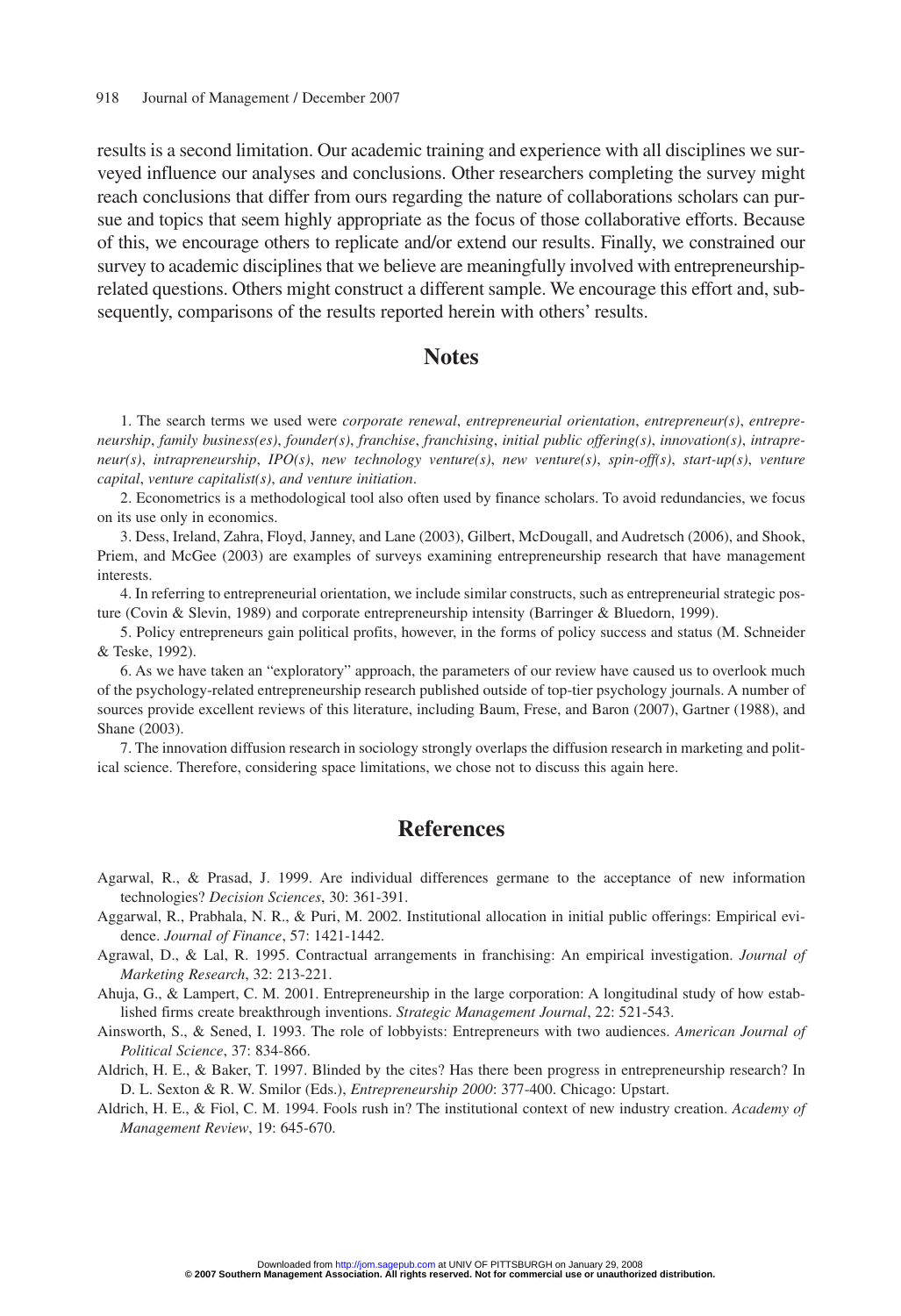- Aldrich, H. E., & Waldinger, R. 1990. Ethnicity and entrepreneurship. *Annual Review of Sociology*, 16: 111-135.
- Allen, J. W., Lummer, S. L., McConnell, J. J., & Reed, D. K. 1995. Can takeover losses explain spin-off gains? *Journal of Financial and Quantitative Analysis*, 30: 465-485.
- Almeida, H., & Wolfenzon, D. 2006. Should business groups be dismantled? The equilibrium costs of efficient internal capital markets. *Journal of Financial Economics*, 79: 99-144.
- Alvarez, S. A., & Barney, J. B. 2005. How do entrepreneurs organize firms under conditions of uncertainty. *Journal of Management*, 31: 776-793.
- Atuahene-Gima, K. 2005. Resolving the capability–rigidity paradox in new product innovation. *Journal of Marketing*, 69: 61-83.
- Barringer, B. R., & Bluedorn, A. C. 1999. The relationship between corporate entrepreneurship and strategic management. *Strategic Management Journal*, 20: 421-444.
- Bass, F. M., Krishnan, T. V., & Jain, D. C. 1994. Why the Bass model fits without decision variables. *Marketing Science*, 13: 203-223.
- Baum, J. R., Frese, M., & Baron, R. A. 2007. *The psychology of entrepreneurship*. Mahwah, NJ: Lawrence Erlbaum.
- Baum, J. R., Frese, M., Baron, R. A., & Katz, J. A. 2007. Entrepreneurship as an area of psychology study: An introduction. In J. R. Baum, M. Frese, & R. A. Baron (Eds.), *The psychology of entrepreneurship*: 1-18. Mahwah, NJ: Lawrence Erlbaum.
- Baum, J. R., Locke, E. A., & Kirkpatrick, S. A. 1998. A longitudinal study of the relation of vision and vision communication to venture growth in entrepreneurial firms. *Journal of Applied Psychology*, 83: 43-54.
- Baum, J. R., Locke, E. A., & Smith, K. G. 2001. A multidimensional model of venture growth. *Academy of Management Journal*, 44: 292-303.
- Beatty, R. P. 1993. The economic determinants of auditor compensation in the initial public offerings market. *Journal of Accounting Research*, 31: 294-302.
- Begley, T. M., & Boyd, D. P. 1987. Psychological characteristics associated with performance in entrepreneurial firms and smaller businesses. *Journal of Business Venturing*, 2: 79-93.
- Bemmaor, A. C., & Lee, J. 2002. The impact of heterogeneity and ill-conditioning on diffusion model parameter estimates. *Marketing Science*, 21: 209-220.
- Benner, M. J., & Tushman, M. L. 2003. Exploitation, exploration, and process management: The productivity dilemma revisited. *Academy of Management Review*, 28: 238-256.
- Benninga, S., Helmantel, M., & Sarig, O. 2005. The timing of initial public offerings. *Journal of Financial Economics*, 75: 115-132.
- Benz, M., & Frey, B. S. 2007. Corporate governance: What can we learn from public governance? *Academy of Management Review*, 32: 92-104.
- Berry, F. S., & Berry, W. D. 1992. Tax innovation in the states: Capitalizing on political opportunity. *American Journal of Political Science*, 36: 715-742.
- Birley, S. 1986. The role of new firms: Births, deaths and job generation. *Strategic Management Journal*, 7: 361-376.
- Bletzer, K. V. 2003. Latino naming practices of small-town businesses in rural southern Florida. *Ethnology*, 42: 209-235.
- Bornstein, A. S. 2001. Border enforcement in daily life: Palestinian day laborers and entrepreneurs crossing the green line. *Human Organization*, 60: 298-307.
- Brown, S. L., & Eisenhardt, K. M. 1997. The art of continuous change: Linking complexity theory and time-paced evolution in relentlessly shifting organizations. *Administrative Science Quarterly*, 42: 1-34.
- Burgelman, R. A. 1983. A process model of internal corporate venturing in the diversified major firm. *Administrative Science Quarterly*, 28: 223-244.
- Busenitz, L. W., & Barney, J. B. 1997. Differences between entrepreneurs and managers in large organizations: Biases and heuristics in strategic decision-making. *Journal of Business Venturing*, 12: 9-30.
- Bygrave, W. D., & Hofer, C. W. 1991. Theorizing about entrepreneurship. *Entrepreneurship Theory and Practice*, 16(2): 13-22.
- Caballero, R. J., & Hammour, M. L. 1996. On the timing and efficiency of creative destruction. *Quarterly Journal of Economics*, 111: 805-852.
- Castro, R., Clementi, G. L., & MacDonald, G. 2004. Investor protection, optimal incentives, and economic growth. *Quarterly Journal of Economics*, 119: 1131-1175.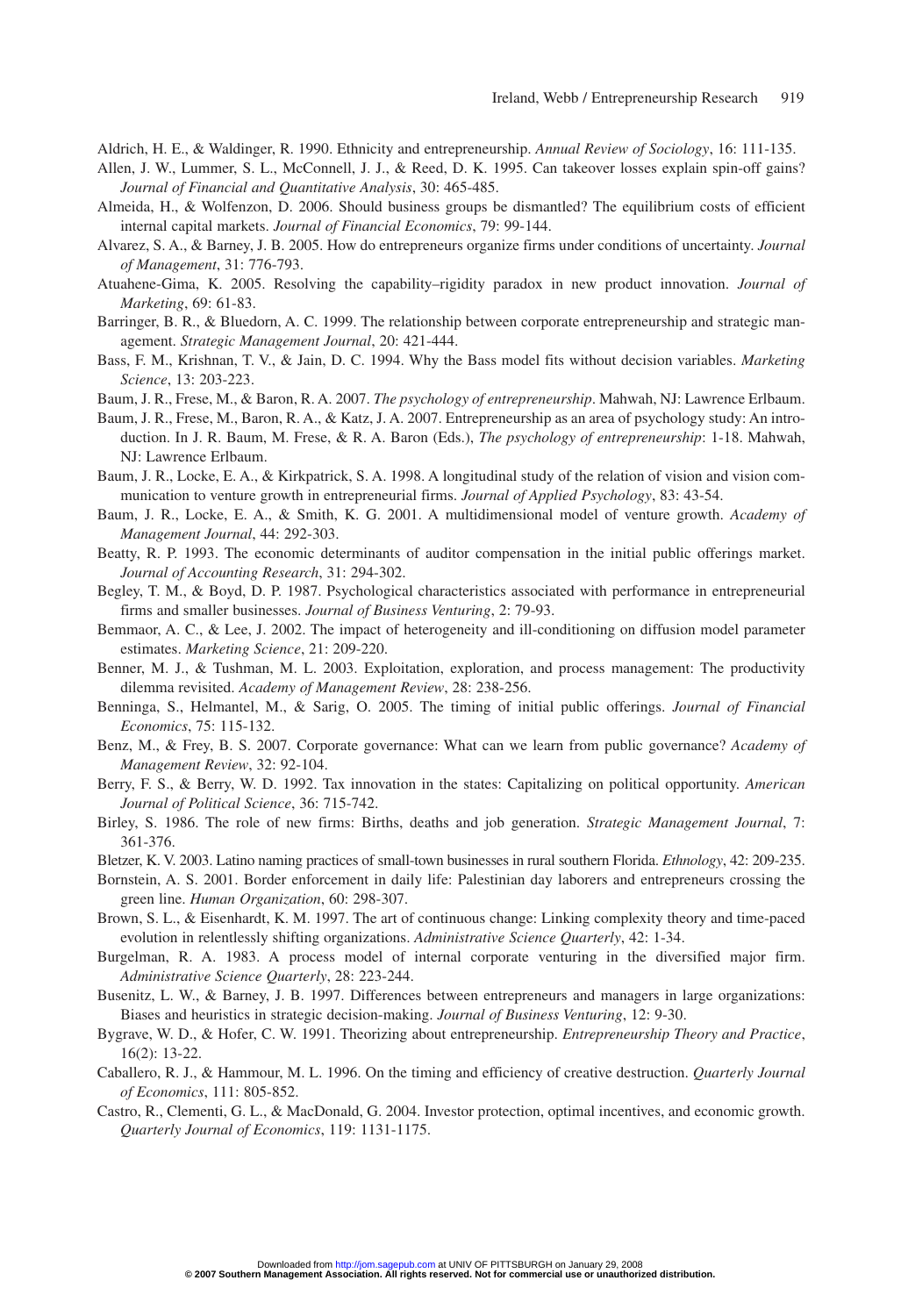- Certo, S. T., Covin, J. G., Daily, C. M., & Dalton, D. R. 2001. Wealth and the effects of founder management among IPO-stage new ventures. *Strategic Management Journal*, 22: 641-658.
- Certo, S. T., Daily, C. M., Cannella, A. A., & Dalton, D. R. 2003. Giving money to get money: How CEO stock options and CEO equity enhance IPO valuations. *Academy of Management Journal*, 46: 643-653.
- Chandrashekaran, M., & Sinha, R. K. 1996. Isolating the determinants of innovativeness: A split-population Tobit (SPOT) duration model of timing and volume of first and repeat purchase. *Journal of Marketing Research*, 32: 444-456.
- Chandy, R. K., Prabhu, J. C., & Antia, K. D. 2003. What will the future bring? Dominance, technology expectations, and radical innovation. *Journal of Marketing*, 67: 1-16.
- Chandy, R. K., & Tellis, G. J. 2000. The incumbent's curse? Incumbency, size, and radical product innovation. *Journal of Marketing*, 64: 1-17.
- Chang, M.-H., & Harrington, J. E. 2005. Discovery and diffusion of knowledge in an endogenous social network. *American Journal of Sociology*, 110: 937-976.
- Chemmanur, T. J., & Paeglis, I. 2005. Management quality, certification, and initial public offerings. *Journal of Financial Economics*, 76: 331-368.
- Choi, T. Y., & Krause, D. R. 2006. The supply base and its complexity: Implications for transaction costs, risks, responsiveness, and innovation. *Journal of Operations Management*, 24: 637-652.
- Choi, Y. R., & Shepherd, D. A. 2004. Entrepreneurs' decisions to exploit opportunities. *Journal of Management*, 30: 377-395.
- Clarkson, P. M., & Simunic, D. A. 1994. The association between audit quality, retained ownership, and firmspecific risk in U.S. vs. Canadian IPO markets. *Journal of Accounting and Economics*, 17: 207-228.
- Clemens, E. S., & Cook, J. M. 1999. Politics and institutionalism: Explaining durability and change. *Annual Review of Sociology*, 25: 441-466.
- Cohen, B. D., & Dean, T. J. 2005. Information asymmetry and investor valuation of IPOs: Top management team legitimacy as a capital market signal. *Strategic Management Journal*, 26: 683-690.
- Coleman, R. D. 2006. *What is econometrics?* Retrieved March 26, 2007, from http://www.numeraire.com/download/whatiseconometrics.pdf
- Combs, J. G., Ketchen, D. J., & Hoover, V. 2004. A strategic groups approach to the franchising–performance relationship. *Journal of Business Venturing*, 19: 877-897.
- Cooper, L. G. 2000. Strategic marketing planning for radically new products. *Journal of Marketing*, 64: 1-16.
- Corbett, L. M., & Campbell-Hunt, C. 2002. Grappling with a gusher! Manufacturing's response to business in small and medium enterprises. *Journal of Operations Management*, 20: 495-517.
- Covin, J. G., & Miles, M. P. 1999. Corporate entrepreneurship and the pursuit of competitive advantage. *Entrepreneurship Theory and Practice*, 23(3): 47-63.
- Covin, J. G., & Slevin, D. P. 1989. Strategic management of small firms in hostile and benign environments. *Strategic Management Journal*, 10: 75-87.
- Cropanzano, R., James, K., & Citera, M. 1992. A goal hierarchy model of personality, motivation, and leadership. *Research in Organizational Behavior*, 15: 267-332.
- Dahlstrom, R., & Nygaard, A. 1999. An empirical investigation of ex post transaction costs in franchised distribution channels. *Journal of Marketing Research*, 36: 160-170.
- Daily, C. M., McDougall, P. P., Covin, J. G., & Dalton, D. R. 2002. Governance and strategic leadership in entrepreneurial firms. *Journal of Management*, 28: 387-412.
- Das, T. K., & Teng, B.-S. 1997. Time and entrepreneurial risk behavior. *Entrepreneurship Theory & Practice*, 22(2): 69-88.
- Datta, S., Iskandar-Datta, M., & Patel, A. 1999. Bank monitoring and the pricing of corporate public debt. *Journal of Financial Economics*, 51: 435-449.
- Davila, A., & Foster, G. 2005. Management accounting systems adoption decisions: Evidence and performance implications from early-stage/startup companies. *Accounting Review*, 80: 1039-1068.
- Davis, G. F., & Greve, H. R. 1997. Corporate elite networks and governance changes in the 1980s. *American Journal of Sociology*, 103: 1-37.
- Denning, K. C., & Shastri, K. 1993. Changes in organizational structure and shareholder wealth: The case of limited partnership. *Journal of Financial and Quantitative Analysis*, 28: 553-564.
- Derrien, F. 2005. IPO pricing in "hot" market conditions: Who leaves money on the table? *Journal of Finance*, 60: 487-521.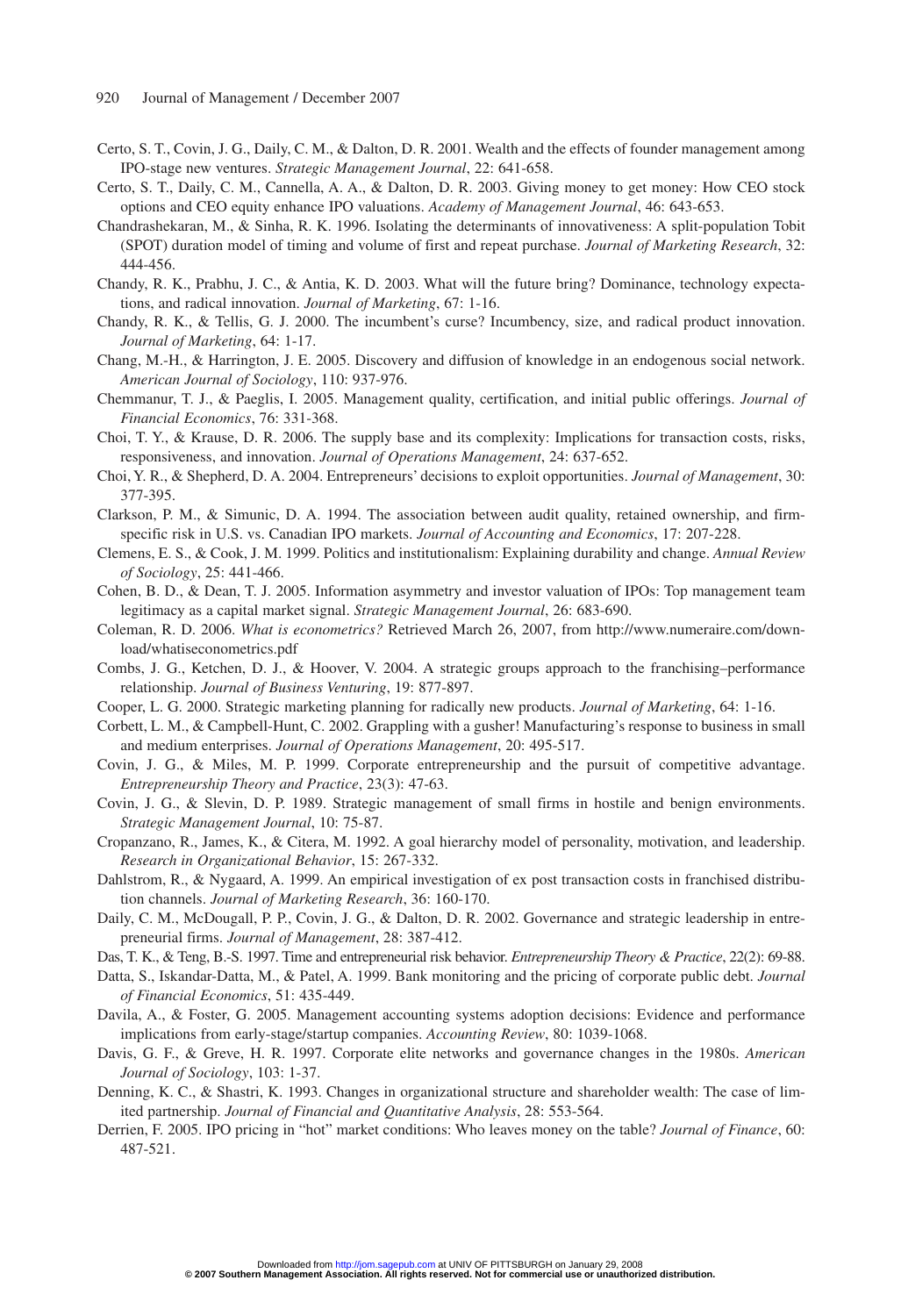- Dess, G. G., Ireland, R. D., Zahra, S. A., Floyd, S. W., Janney, J. J., & Lane, P. J. 2003. Emerging issues in corporate entrepreneurship. *Journal of Management*, 29: 351-378.
- Dienstag, J. F. 1996. Between history and nature: Social contract theory in Locke and the founders. *Journal of Politics*, 58: 985-1009.
- Dobrev, S. D., & Barnett, W. P. 2005. Organizational roles and transition to entrepreneurship. *Academy of Management Journal*, 48: 433-449.
- Drake, A. R., Haka, S. F., & Ravenscroft, S. P. 1999. Cost system and incentive structure effects on innovation, efficiency and profitability in teams. *Accounting Review*, 74: 323-345.
- Drucker, P. 1993. *Innovation and entrepreneurship: Practice and principles*. New York: Harper.
- Dushnitsky, G., & Lenox, M. J. 2005. When do firms undertake R&D by investing in new ventures? *Strategic Management Journal*, 26: 947-965.
- Eckhardt, J. T., & Shane, S. A. 2003. Opportunities and entrepreneurship. *Journal of Management*, 29: 333-349.
- Endter-Wada, J., & Keenan, S. P. 2005. Adaptations by long-term commercial fishing families in the California bight: Coping with changing coastal ecological and social systems. *Human Organization*, 64: 225-239.
- Evans, M. D. R. 1989. Immigrant entrepreneurship: Effects of ethnic market size and isolated labor pool. *American Sociological Review*, 54: 950-962.
- Fatovic, C. 2004. Constitutionalism and presidential prerogative: Jeffersonian and Hamiltonian perspectives. *American Journal of Political Science*, 48: 429-444.
- Filatochev, I., & Bishop, K. 2002. Board composition, share ownership, and "underpricing" of U.K. IPO firms. *Strategic Management Journal*, 23: 941-955.
- Fleischman, R. K., & Parker, L. D. 1991. British entrepreneurs and pre-industrial revolution evidence of cost management. *Accounting Review*, 66: 361-375.
- Flynn, D. K. 1997. "We are the border": Identity, exchange, and the state along the Benin–Nigeria border. *American Ethnologist*, 24: 311-330.
- Francois, P., & Lloyd-Ellis, H. 2003. Animal spirits through creative destruction. *American Economic Review*, 93: 530-550.
- Gartner, W. B. 1985. A conceptual framework for describing the phenomenon of new venture creation. *Academy of Management Review*, 10: 696-706.
- Gartner, W. B. 1988. "Who is an entrepreneur?" Is the wrong question. *American Journal of Small Business*, 12: 11-32.
- Gartner, W. B. 2007. Psychology, entrepreneurship, and the "critical mess." In J. R. Baum, M. Frese, & R. A. Baron (Eds.), *The psychology of entrepreneurship*: 325-334. Mahwah, NJ: Lawrence Erlbaum.
- Garud, R., Jain, S., & Kumaraswamy, A. 2002. Institutional entrepreneurship in the sponsorship of common technological standards: The case of Sun Microsystems and Java. *Academy of Management Journal*, 4: 196-214.
- Gatignon, H., Eliashberg, J., & Robertson, T. S. 1989. Modeling multinational diffusion patterns: An efficient methodology. *Marketing Science*, 8: 231-247.
- Gatignon, H., & Robertson, T. S. 1985. A propositional inventory for new diffusion research. *Journal of Consumer Research*, 11: 849-867.
- Gatignon, H., & Xuereb, J.-M. 1997. Strategic orientation of the firm and new product performance. *Journal of Marketing Research*, 34: 77-90.
- Gentry, W. M., & Hubbard, R. G. 2000. Tax policy and entrepreneurial entry. *American Economic Review*, 90: 283-287.
- Gertner, R., Powers, E., & Scharfstein, D. 2002. Learning about internal capital markets from corporate spin-offs. *Journal of Finance*, 57: 2479-2506.
- Gilbert, B. A., McDougall, P. P., & Audretsch, D. B. 2006. New venture growth: A review and extension. *Journal of Management*, 32: 926-950.
- Givon, M., Mahajan, V., & Muller, E. 1995. Software piracy: Estimation of lost sales and the impact of software diffusion. *Journal of Marketing*, 59: 29-37.
- Glick, H. R., & Hays, S. P. 1991. Innovation and reinvention in state policymaking: Theory and the evolution of living will laws. *Journal of Politics*, 53: 835-850.
- Gompers, P. A. 1996. Grandstanding in the venture capital industry. *Journal of Financial Economics*, 42: 133-156. Greenhalgh, S. 1994. De-Orientalizing the Chinese family firm. *American Ethnologist*, 21: 746-775.
- Greenwood, R., & Suddaby, R. 2006. Institutional entrepreneurship in mature fields: The big five accounting firms. *Academy of Management Journal*, 49: 27-48.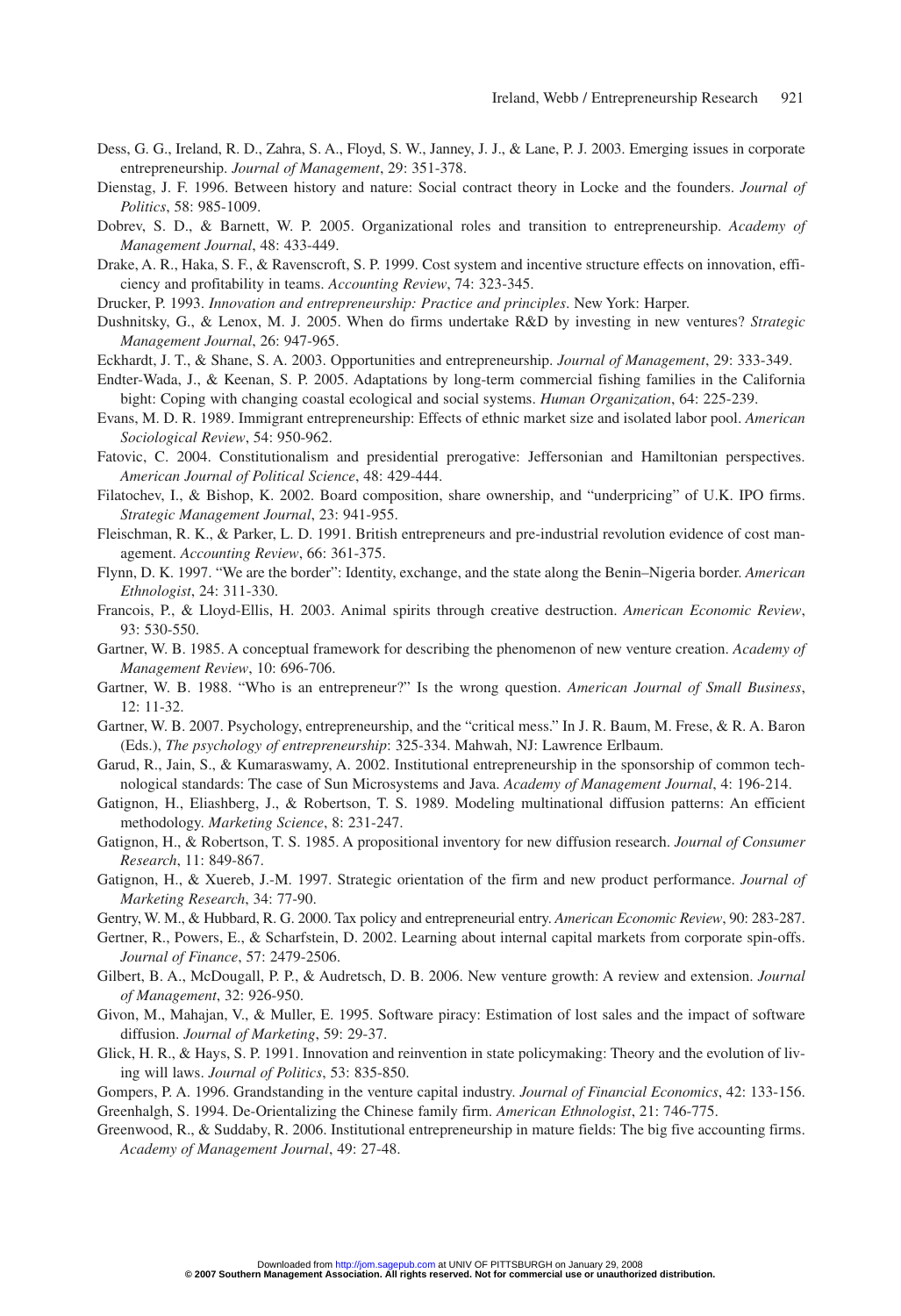- Grinblatt, M., & Longstaff, F. A. 2000. Financial innovation and the role of derivative securities: An empirical analysis of the Treasury STRIPS program. *Journal of Finance*, 55: 1415-1436.
- Grossman, G. E., & Helpman, E. 1990. Comparative advantage and long-run growth. *American Economic Review*, 80: 796-815.
- Grover, V. 1993. An empirically derived model for the adoption of customer-based interorganizational systems. *Decision Sciences*, 24: 603-640.
- Gudeman, S. 1992. Remodeling the house of economics: Culture and innovation. *American Ethnologist*, 19: 141-154.
- Gulati, R., & Higgins, M. C. 2003. Which ties matter when? The contingent effects of interorganizational partnerships on IPO success. *Strategic Management Journal*, 24: 127-144.
- Guo, R.-J., Lev, B., & Zhou, N. 2004. Competitive costs of disclosure by biotech IPOS. *Journal of Accounting Research*, 42: 319-355.
- Guth, W. D., & Ginsberg, A. 1990. Guest editors' introduction: Corporate entrepreneurship. *Strategic Management Journal*, 11: 5-15.
- Hand, J. R. M. 2005. The value relevance of financial statements in the venture capital markets. *Accounting Review*, 80: 613-648.
- Hauser, J., Tellis, G. J., & Griffin, A. 2005. *Research on innovation. A review and agenda for marketing science*. Retrieved March 26, 2007, from http://papers.ssrn.com/sol3/papers.cfm?abstract\_id=907230#PaperDownload
- Henard, D. H., & Szymanski, D. M. 2001. Why some new products are more successful than others. *Journal of Marketing Research*, 38: 362-375.
- Hill, C. W. L., & Rothaermel, F. T. 2003. The performance of incumbent firms in the face of radical technological innovation. *Academy of Management Review*, 28: 257-274.
- Hill, R. C., & Levenhagen, M. 1995. Metaphors and mental models: Sensemaking and sensegiving in innovative and entrepreneurial activities. *Journal of Management*, 21: 1057-1074.
- Hillion, P., & Vermaelen, T. 2004. Death spiral convertibles. *Journal of Financial Economics*, 71: 381-415.
- Hitt, M. A., Hoskisson, R. E., & Ireland, R. D. 1990. Mergers and acquisitions and managerial commitment to innovation in m-form firms. *Strategic Management Journal*, 11: 29-47.
- Hitt, M. A., Ireland, R. D., Camp, S. M., & Sexton, D. L. 2001. Guest editors' introduction to the special issue: Strategic entrepreneurship: Entrepreneurial strategies for wealth creation. *Strategic Management Journal*, 22: 479-491.
- Hitt, M. A., Nixon, R. D., Hoskisson, R. E., & Kochhar, R. 1999. Corporate entrepreneurship and cross-functional fertilization: Activation, process and disintegration of a new product design team. *Entrepreneurship Theory and Practice*, 23(3): 145-167.
- Hogan, C. E. 1997. Costs and benefits of audit quality in the IPO market: A self-selection analysis. *Accounting Review*, 72: 67-86.
- Holmes, T. J., & Schmitz, J. A. 1990. A theory of entrepreneurship and its application to the study of business transfers. *Journal of Political Economy*, 98: 265-294.
- Hoskisson, R. E., Hitt, M. A., Johnson, R. A., & Grossman, W. 2002. Conflicting voices: The effects of institutional ownership heterogeneity and internal governance on corporate innovation strategies. *Academy of Management Journal*, 45: 697-716.
- Howitt, P. 1999. Steady endogenous growth with population and R&D inputs growing. *Journal of Political Economy*, 107: 715-730.
- Huang, H., & Xu, C. 1999. Institutions, innovations, and growth. *American Economic Review*, 89: 438-444.
- Hughes, J. S., & Pae, S. 2004. Voluntary disclosure of precision information. *Journal of Accounting and Economics*, 37: 261-289.
- Hurley, R. F., & Hult, G. T. M. 1998. Innovation, market orientation, and organizational learning: An integration and empirical examination. *Journal of Marketing*, 62: 42-54.
- Hyer, N. L., & Brown, K. A. 1999. The discipline of real cells. *Journal of Operations Management*, 17: 557-574.
- Inglehart, R., & Baker, W. E. 2000. Modernization, cultural change, and the persistence of traditional values. *American Sociological Review*, 65: 19-51.
- Ireland, R. D., Hitt, M. A., Camp, S. M., & Sexton, D. L. 2001. Integrating entrepreneurship and strategic management action to create firm wealth. *Academy of Management Executive*, 15: 49-63.
- Ireland, R. D., Hitt, M. A., & Sirmon, D. G. 2003. A model of strategic entrepreneurship: The construct and its dimensions. *Journal of Management*, 29: 1-26.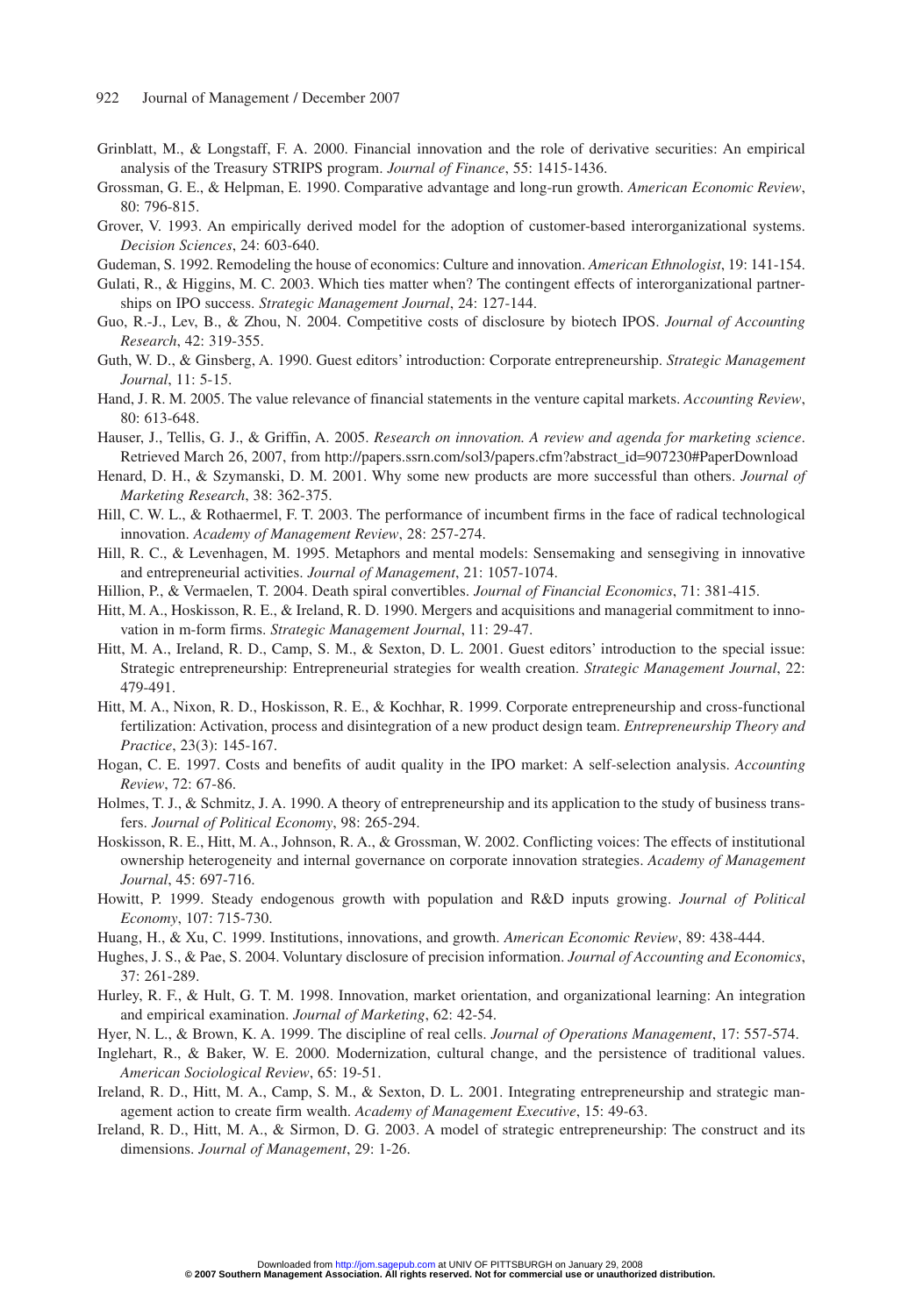- Ireland, R. D., Reutzel, C. R., & Webb, J. W. 2005. From the editors: Entrepreneurship research in *AMJ*: What has been published, and what might the future hold? *Academy of Management Journal*, 48: 556-564.
- Ireland, R. D., & Webb, J. W. 2007a. A multi-theoretic perspective on trust and power in strategic supply chains. *Journal of Operations Management*, 25: 482-497.
- Ireland, R. D., & Webb, J. W. 2007b. Strategic entrepreneurship: Creating competitive advantage through streams of innovation. *Business Horizons*, 50: 49-59.
- Iyigun, M. F., & Owen, A. L. 1998. Risk, entrepreneurship, and human-capital accumulation. *American Economic Review*, 88: 454-457.
- Jarvenpaa, S. L., & Ives, B. 1993. Organizing for global competition: The fit of information technology. *Decision Sciences*, 24: 547-580.
- Johns, G. 1993. Constraints on the adoption of psychology-based personnel practices: Lessons from organizational innovation. *Personnel Psychology*, 46: 569-592.
- Johnson, S., McMillan, J., & Woodruff, C. 2002. Property rights and finance. *American Economic Review*, 92: 1335-1356.
- Jones, C. I. 1995. R&D-based models of economic growth. *Journal of Political Economy*, 103: 759-784.
- Kalnins, A. 2004. An empirical analysis of territorial encroachment within franchised and company-owned branded chains. *Marketing Science*, 23: 476-489.
- Kanbur, S. M. R. 1982. Entrepreneurial risk taking, inequality, and public policy: An application of inequality decomposition analysis to the general equilibrium effects of progressive taxation. *Journal of Political Economy*, 90: 1-21.
- Kaplan, R. S. 1984. The evolution of management accounting. *Accounting Review*, 59: 390-418.
- Keh, H. T., Foo, M. D., & Lim, B. C. 2002. Opportunity evaluation under risky conditions: The cognitive processes of entrepreneurs. *Entrepreneurship Theory and Practice*, 27(2): 125-148.
- Kessler, S. 1992. Tocqueville's Puritans: Christianity and the American founding. *Journal of Politics*, 54: 776-792.
- Khan, B. Z., & Sokoloff, K. L. 2004. Institutions and democratic invention in 19th-century America: Evidence from "great inventors," 1790-1930. *American Economic Review*, 94: 395-401.
- Kirzner, I. M. 1979. *Perception, opportunity, and profit*. Chicago: University of Chicago Press.
- Kogut, B., & Zander, U. 2000. Did socialism fail to innovate? A natural experiment of the two Zeiss companies. *American Sociological Review*, 65: 169-190.
- Konstantinov, Y. 1996. Patterns of reinterpretation: Trader-tourism in the Balkans (Bulgaria) as a picaresque metaphorical enactment of post-totalitarianism. *American Ethnologist*, 23: 762-782.
- Kotabe, M. 1990. Corporate product policy and innovative behavior of European and Japanese multinationals: An empirical investigation. *Journal of Marketing*, 54: 19-33.
- Koufteros, X., Vonderembse, M., & Doll, W. 2001. Concurrent engineering and its consequences. *Journal of Operations Management*, 19: 97-115.
- Koufteros, X., Vonderembse, M., & Jayaram, J. 2005. Internal and external integration for product development: The contingency effects of uncertainty, equivocality, and platform strategy. *Decision Sciences*, 36: 97-133.
- Krigman, L., Shaw, W. H., & Womack, K. L. 2001. Why do firms switch underwriters? *Journal of Financial Economics*, 60: 245-284.
- Krutz, G. S. 2005. Issues and institutions: "Winnowing" in the U.S. congress. *American Journal of Political Science*, 49: 313-326.
- Kumar, S., & Swaminathan, J. M. 2003. Diffusion of innovations under supply constraints. *Operations Research*, 51: 866-879.
- Lal, R. 1990. Improving channel coordination through franchising. *Marketing Science*, 9: 299-318.
- Lee, C., Lee, K., & Pennings, J. M. 2001. Internal capabilities, external networks, and performance: A study on technology-based ventures. *Strategic Management Journal*, 22: 615-640.
- Lee, P. M., & Wahal, S. 2004. Grandstanding, certification and the underpricing of venture capital backed IPOs. *Journal of Financial Economics*, 73: 375-407.
- Lee, S.-H., Peng, M. W., & Barney, J. B. 2007. Bankruptcy law and entrepreneurship development: A real options perspective. *Academy of Management Review*, 32: 257-272.
- Lepowsky, M. 1991. The way of the ancestors: Custom, innovation, and resistance. *Ethnology*, 30: 217-235.
- Lerner, J. 2006. The new new financial thing: The origins of financial innovations. *Journal of Financial Economics*, 79: 223-255.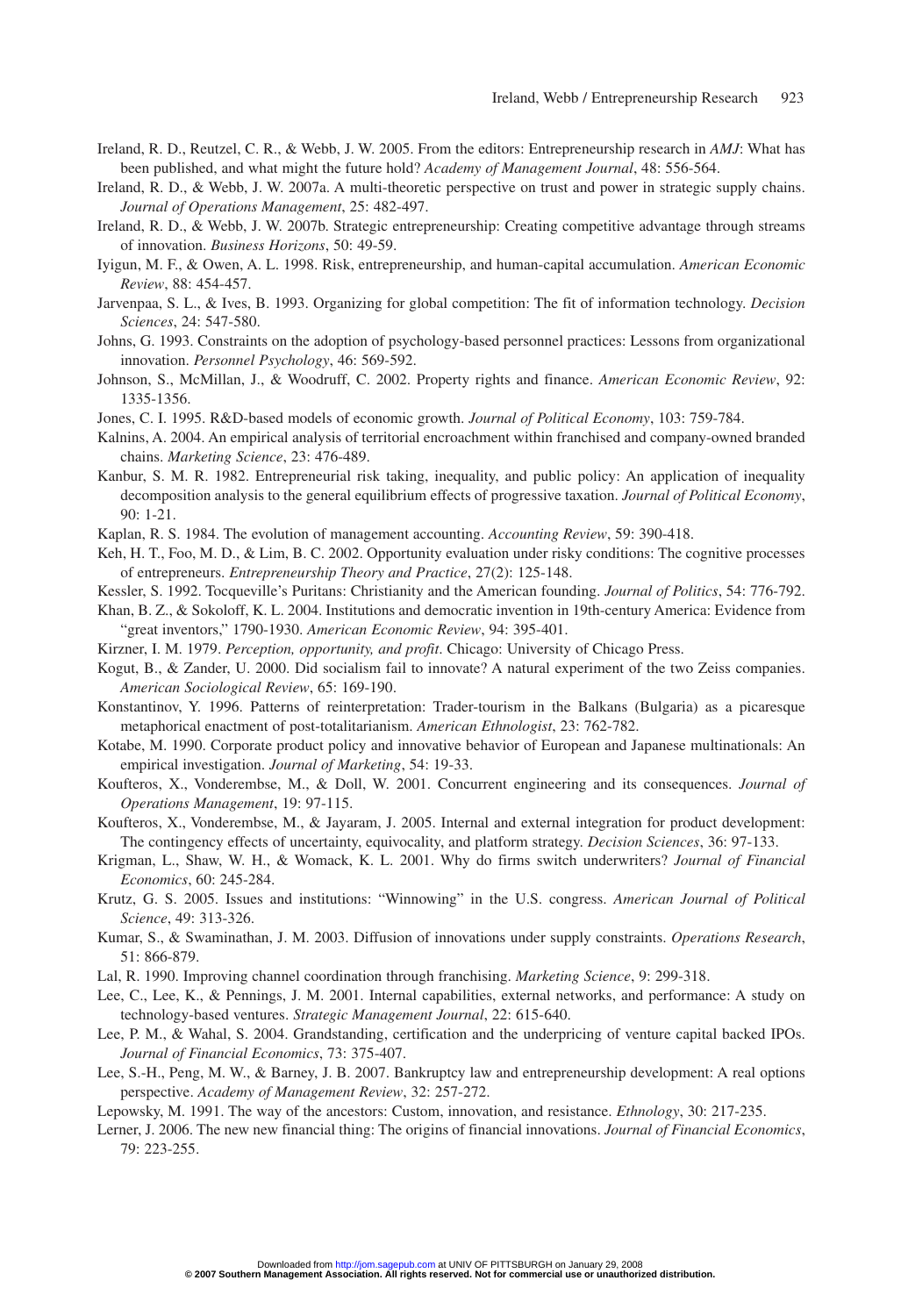Liker, J. K., & Choi, T. Y. 2004. Building deep supplier relationships. *Harvard Business Review*, 82(12): 104-113.

Ljungqvist, A., & Wilhelm, W. J. 2005. Does prospect theory explain IPO market behavior? *Journal of Finance*, 60: 1759-1790.

- Lopes, P. D. 1992. Innovation and diversity in the popular music industry, 1969 to 1990. *American Sociological Review*, 57: 56-71.
- Lounsbury, M., & Glynn, M. A. 2001. Cultural entrepreneurship: Stories, legitimacy, and the acquisition of resources. *Strategic Management Journal*, 22: 545-564.
- Low, M. B., & MacMillan, I. C. 1988. Entrepreneurship: Past research and future challenges. *Journal of Management*, 14: 139-161.
- Lowry, M., & Shu, S. 2002. Litigation risk and IPO underpricing. *Journal of Financial Economics*, 65: 309-335.
- Lumpkin, G. T., & Dess, G. G. 1996. Clarifying the entrepreneurial orientation construct and linking it to performance. *Academy of Management Review*, 21: 135-172.
- Maguire, S., Hardy, C., & Lawrence, T. B. 2004. Institutional entrepreneurship in emerging fields: HIV/AIDS treatment advocacy in Canada. *Academy of Management Journal*, 47: 657-679.
- March, J. G. 1991. Exploration and exploitation in organizational learning. *Organization Science*, 2: 71-87.
- Matsuno, K., Mentzer, J. T., & Ozsomer, A. 2002. The effects of entrepreneurial proclivity and market orientation on business performance. *Journal of Marketing*, 66: 18-32.
- McDonald, J. H. 2005. The narcoeconomy and small-town, rural Mexico. *Human Organization*, 64: 115-125.
- McDougall, P. P., Covin, J. G., Robinson, R. B., & Herron, L. 1994. The effects of industry growth and strategic breadth on new venture performance and strategy content. *Strategic Management Journal*, 15: 537-554.
- McDougall, P. P., & Oviatt, B. M. 2000. International entrepreneurship: The intersection of two research paths. *Academy of Management Journal*, 43: 902-908.
- McGee, J. E., Dowling, M. J., & Megginson, W. L. 1995. Cooperative strategy and new venture performance: The role of business strategy and management experience. *Strategic Management Journal*, 16: 565-580.
- McGrath, R. G. 1999. Falling forward: Real options reasoning and entrepreneurial failure. *Academy of Management Review*, 24: 13-30.
- McMullen, J. S., & Shepherd, D. A. 2006. Entrepreneurial action and the role of uncertainty in the theory of the entrepreneur. *Academy of Management Review*, 31: 132-152.
- Mello, A. S., & Parsons, J. E. 1998. Going public and the ownership structure of the firm. *Journal of Financial Economics*, 49: 79-109.
- Menon, K., & Williams, D. D. 1994. The insurance hypothesis and market prices. *Accounting Review*, 69: 327-342.
- Meyer, A. D., Brooks, G. R., & Goes, J. B. 1990. Environmental jolts and industry revolutions: Organizational responses to discontinuous change. *Strategic Management Journal*, 11: 93-110.
- Miller, D. 1983. The correlates of entrepreneurship in three types of firms. *Management Science*, 29: 770-791.
- Miner, J. B., & Raju, N. S. 2004. Risk propensity differences between managers and entrepreneurs and between low- and high-growth entrepreneurs: A reply in a more conservative vein. *Journal of Applied Psychology*, 89: 3-13.
- Miner, J. B., Smith, N. R., & Bracker, J. S. 1989. Role of entrepreneurial task motivation in the growth of technologically innovative firms. *Journal of Applied Psychology*, 74: 554-560.
- Mintrom, M. 1997. Policy entrepreneurs and the diffusion of innovation. *American Journal of Political Science*, 41: 738-770.
- Mintrom, M., & Vergari, S. 1998. Policy networks and innovation diffusion: The case of state education reform. *Journal of Politics*, 60: 126-148.
- Mitchell, R.K., Smith, B., Seawright, K.W., & Morse, E.A. 2000. Cross-cultural cognitions and the venture creation decision. *Academy of Management Journal,* 43: 974-993.
- Morris, M. H. 1998. *Entrepreneurial intensity: Sustainable advantages for individuals, organizations, and societies.* Westport, CT: Quorum.
- Nahm, A. Y., Vonderembse, M. A., & Koufteros, X. A. 2003. The impact of organizational structure on time-based manufacturing and plant performance. *Journal of Operations Management*, 21: 281-306.
- Nault, B. R., & Dexter, A. S. 1994. Adoption, transfers, and incentives in a franchise network with positive externalities. *Marketing Science*, 13: 412-423.
- Paulson, A. L., Townsend, R. M., & Karaivanov, A. 2006. Distinguishing limited liability from moral hazard in a model of entrepreneurship. *Journal of Political Economy*, 114: 100-144.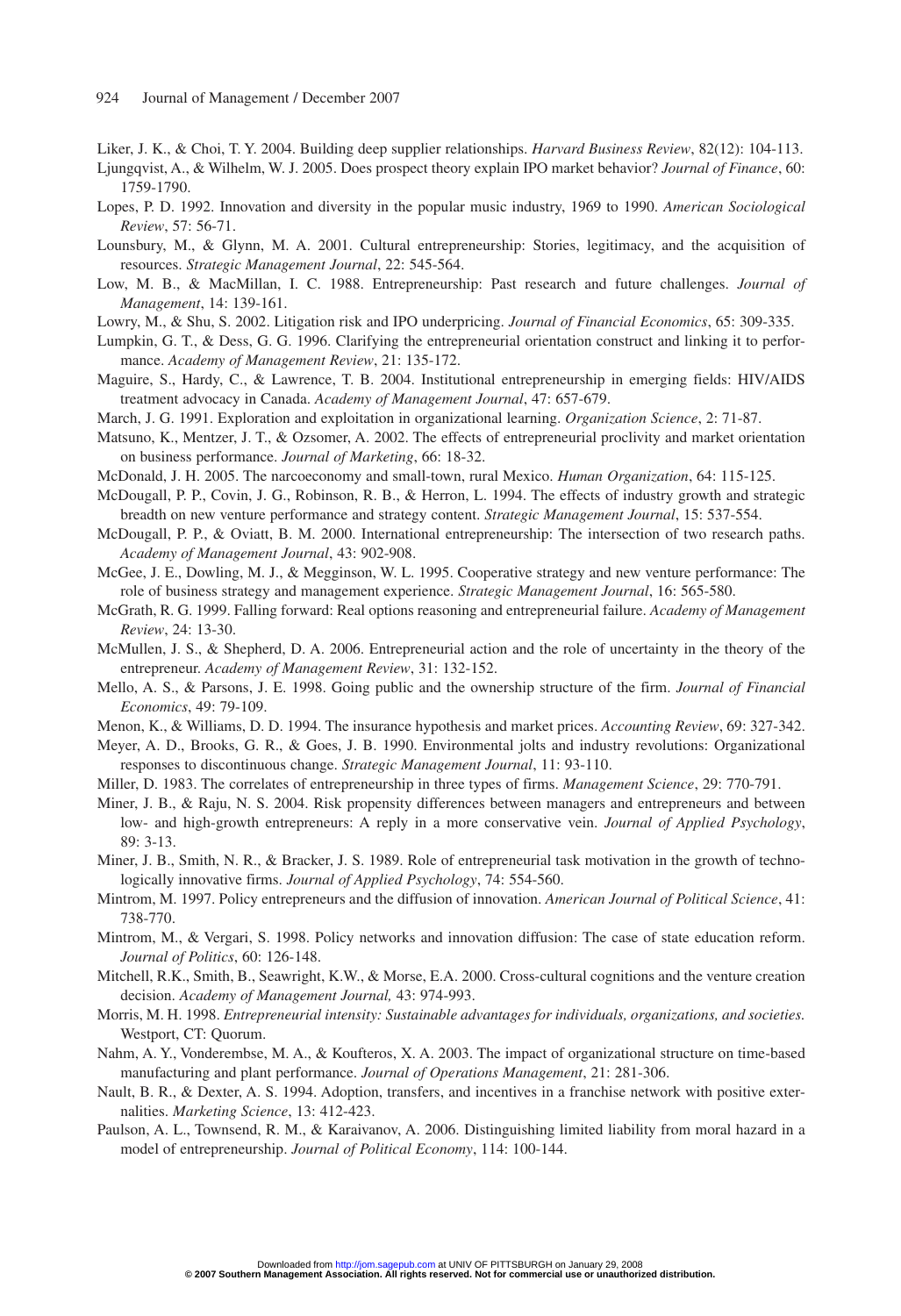- Peng, Y. 2004. Kinship networks and entrepreneurs in China's transitional economy. *American Journal of Sociology*, 109: 1045-1074.
- Pessar, P. R. 1995. The elusive enclave: Ethnicity, class, and nationality among Latino entrepreneurs in Greater Washington, DC. *Human Organization*, 54: 383-392.
- Podolny, J. M. 2001. Networks as the pipes and prisms of the market. *American Journal of Sociology*, 107: 33-60.
- Podolny, J. M., & Stuart, T. E. 1995. A role-based ecology of technological change. *American Journal of Sociology*, 100: 1224- 1260.
- Portes, A., Guarnizo, L. E., & Haller, W. J. 2002. Transnational entrepreneurs: An alternative form of immigrant economic adaptation. *American Sociological Review*, 67: 278-298.
- Portes, A., & Sensenbrenner, J. 1993. Embeddedness and immigration: Notes on the social determinants of economic action. *American Journal of Sociology*, 98: 1320-1350.
- Powell, W. W., Koput, K. W., & Smith-Doerr, L. 1996. Interorganizational collaboration and the locus of innovation: Networks of learning in biotechnology. *Administrative Science Quarterly*, 41: 116-145.
- Ravichandran, T. 2000. Swiftness and intensity of administrative innovation adoption: An empirical study of TQM in information systems. *Decision Sciences*, 31: 691-724.
- Ravid, S. A., & Spiegel, M. 1997. Optimal financial contracts for a start-up with unlimited operating discretion. *Journal of Financial and Quantitative Analysis*, 32: 269-286.
- Reynolds, P. D. 1991. Sociology and entrepreneurship: Concepts and contribution. *Entrepreneurship Theory and Practice*, 16(2): 47-70.
- Richard, O. C., Barnett, T., Dwyer, S., & Chadwick, K. 2004. Cultural diversity in management, firm performance, and the moderating role of entrepreneurial orientation dimensions. *Academy of Management Journal*, 47: 255-266.
- Romer, P. M. 1990. Endogenous technological change. *Journal of Political Economy*, 98: S71-S102.
- Rona-Tas, A. 1994. The first shall be last? Entrepreneurship and communist cadres in the transition from socialism. *American Journal of Sociology*, 100: 40-69.
- Runge, C. F., & von Witzke, H. 1990. European community enlargement and institutional choice in the common agricultural policy. *American Journal of Political Science*, 34: 254-268.
- Russell, R. D., & Russell, C. J. 1992. An examination of the effects of organizational norms, organizational structure, and environmental uncertainty on entrepreneurial strategy. *Journal of Management*, 18: 639-656.
- Sapienza, H. J., & Korsgaard, M. A. 1996. Procedural justice in entrepreneur-investor relations. *Academy of Management Journal*, 39: 544-574.
- Sarason, Y., Dean, T., & Dillard, J. F. 2006. Entrepreneurship as the nexus of individual and opportunity: A structuration view. *Journal of Business Venturing*, 21: 286-305.
- Sarasvathy, S. D. 2001. Causation and effectuation: Toward a theoretical shift from economic inevitability to entrepreneurial contingency. *Academy of Management Review*, 26: 243-263.
- Schenone, C. 2004. The effect of banking relationships on the firm's IPO underpricing. *Journal of Finance*, 59: 2903-2958.
- Schiller, W. J. 1995. Senators as political entrepreneurs: Using bill sponsorship to shape legislative agendas. *American Journal of Political Science*, 39: 186-203.
- Schmitz, J. A. 1989. Imitation, entrepreneurship, and long-run growth. *Journal of Political Economy*, 97: 721-739.
- Schneider, F. 2002. *Size and measurement of the informal economy in 110 countries around the world*. Paper presented at a Workshop of the Australian National Tax Centre ANU, Canberra, Australia.
- Schneider, M., & Teske, P. 1992. Toward a theory of the political entrepreneur: Evidence from local government. *American Political Science Review*, 86: 737-747.
- Schultz, P., & Zaman, M. 2001. Do the individuals closest to internet firms believe they are overvalued? *Journal of Financial Economics*, 59: 347-381.
- Schumpeter, J. 1934. *Capitalism, socialism, and democracy*. New York: Harper & Row.
- Shane, S. 1997. Who is publishing the entrepreneurship research? *Journal of Management*, 23: 83-95.
- Shane, S. 2003. *A general theory of entrepreneurship: The individual-opportunity nexus*. Northampton, MA: Edward Elgar.
- Shane, S., & Venkataraman, S. 2000. The promise of entrepreneurship as a field of research. *Academy of Management Review*, 25: 217-236.
- Sharma, P., & Chrisman, J. J. 1999. Toward a reconciliation of the definitional issues in the field of corporate entrepreneurship. *Entrepreneurship Theory and Practice*, 23(3): 11-27.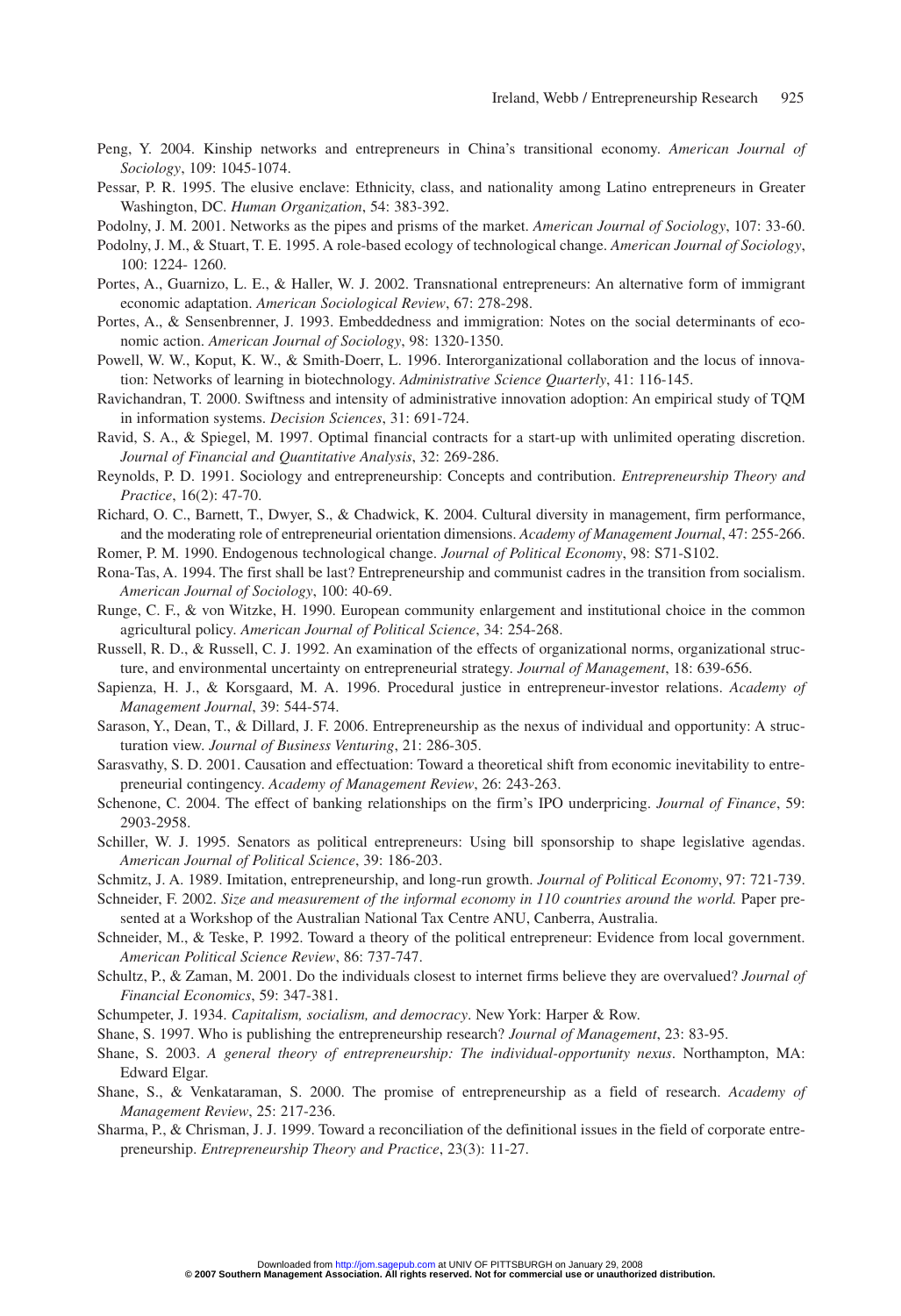- Sheremata, W. A. 2004. Competing through innovation in network markets: Strategies for challengers. *Academy of Management Review*, 29: 359-377.
- Shook, C. L., Priem, R. L., & McGee, J. E. 2003. Venture creation and the enterprising individual: A review and synthesis. *Journal of Management*, 29: 379-399.
- Shrader, R. C., Oviatt, B. M., & McDougall, P. P. 2000. How new ventures exploit trade-offs among international risk factors: Lessons for the accelerated internationalization of the 21st century. *Academy of Management Journal*, 43: 1227-1247.
- Simon, M., Houghton, S. M., & Aquino, K. 1999. Cognitive biases, risk perception, and venture formation: How individuals decide to start companies. *Journal of Business Venturing*, 15: 113-134.
- Singhal, J., & Singhal, K. 2002. Supply chains and compatibility among components in product design. *Journal of Operations Management*, 20: 289-302.
- Siu, H. F. 1989. Socialist peddlers and princes in a Chinese market town. *American Ethnologist*, 16: 195-212.
- Smith, M. E. 1982. The process of sociocultural continuity. *Current Anthropology*, 23: 127-142.
- Sood, A., & Tellis, G. J. 2005. Technological evolution and radical innovation. *Journal of Marketing*, 69: 152-168.
- Sorescu, A. B., Chandy, R. K., & Prabhu, J. C. 2003. Sources and financial consequences of radical innovation: Insights from pharmaceuticals. *Journal of Marketing*, 67: 82-102.
- Starr, J. A., & MacMillan, I. C. 1990. Resource cooptation via social contracting: Resource acquisition strategies for new ventures. *Strategic Management Journal*, 11: 79-92.
- Stewart, W. H., & Roth, P. L. 2001. Risk propensity differences between entrepreneurs and managers: A metaanalytic review. *Journal of Applied Psychology*, 86: 145-153.
- Stewart, W. H., & Roth, P. L. 2004. Data quality affects meta-analytic conclusions: A response to Miner and Raju (2004) concerning entrepreneurial risk propensity. *Journal of Applied Psychology*, 89: 14-21.
- Stock, G. N., & Tatikonda, M. V. 2000. A typology of project-level technology transfer processes. *Journal of Operations Management*, 18: 719-737.
- Tatikonda, M. V., & Rosenthal, S. R. 2000. Successful execution of product development projects: Balancing firmness and flexibility in the innovation process. *Journal of Operations Management*, 18: 401-425.
- Thornton, P. H. 1999. The sociology of entrepreneurship. *Annual Review of Sociology*, 25: 19-46.
- Titman, S., & Trueman, B. 1986. Information quality and the valuation of new issues. *Journal of Accounting and Economics*, 8: 159-172.
- Turner, J. C. 1975. Social comparison and social identity: Some prospects for intergroup behavior. *European Journal of Social Psychology*, 5: 5-34.
- Ueda, M. 2004. Banks versus venture capital: Project evaluation, screening, and expropriation. *Journal of Finance*, 59: 601-621.
- Van den Bulte, C., & Stremersch, S. 2004. Social contagion and income heterogeneity in new product diffusion: A meta-analytic test. *Marketing Science*, 23: 530-544.
- Villar, M. D. L. 1994. Hindrances to the development of an ethnic economy among Mexican migrants. *Human Organization*, 53: 263-268.
- Webb, J. W., Tihanyi, L., Ireland, R. D., & Sirmon, D. G. 2007. *The informal economy: Entrepreneurship between formal and informal institutional boundaries*. Working paper.
- Weber, J., & Willenborg, M. 2003. Do expert informational intermediaries add value? Evidence from auditors in microcap IPOs. *Journal of Accounting Research*, 41: 681-720.
- Wejnert, B. 2002. Integrating models of diffusion of innovations: A conceptual framework. *Annual Review of Sociology*, 28: 297-326.
- West, M. A., & Anderson, N. R. 1996. Innovation in top management teams. *Journal of Applied Psychology*, 81: 680-693.
- Wiklund, J., & Shepherd, D. 2003. Knowledge-based resources, entrepreneurial orientation, and the performance of small and medium-sized businesses. *Strategic Management Journal*, 24: 1307-1314.
- Willenborg, M. 1999. Empirical analysis of the economic demand for auditing in the initial public offerings market. *Journal of Accounting Research*, 37: 225-238.
- Wilson, K., & Portes, A. 1980. Immigrant enclaves: An analysis of the labor market experience of Cubans in Miami. *American Journal of Sociology*, 86: 295-319.